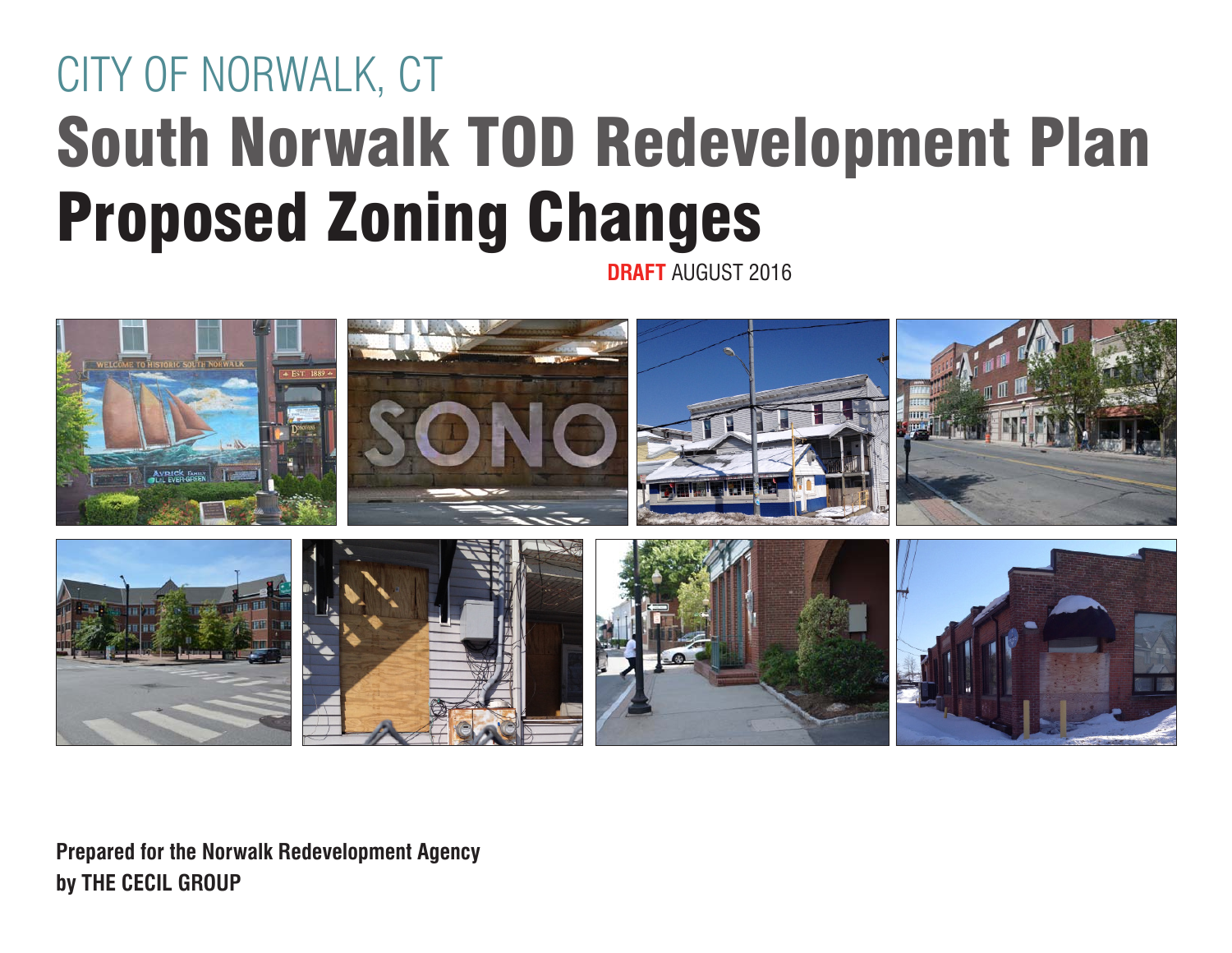## ACKNOWLEDGEMENTS

#### PREPARED FOR NORWALK REDEVELOPMENT AGENCY

Timothy T. Sheehan, Executive Director Susan Sweitzer, Senior Project Manager for Development

#### PREPARED BY

The Cecil Group, Inc. Steven G. Cecil AIA ASLA Emily Keys Innes, AICP LEED AP ND Margarita Iglesia, AICP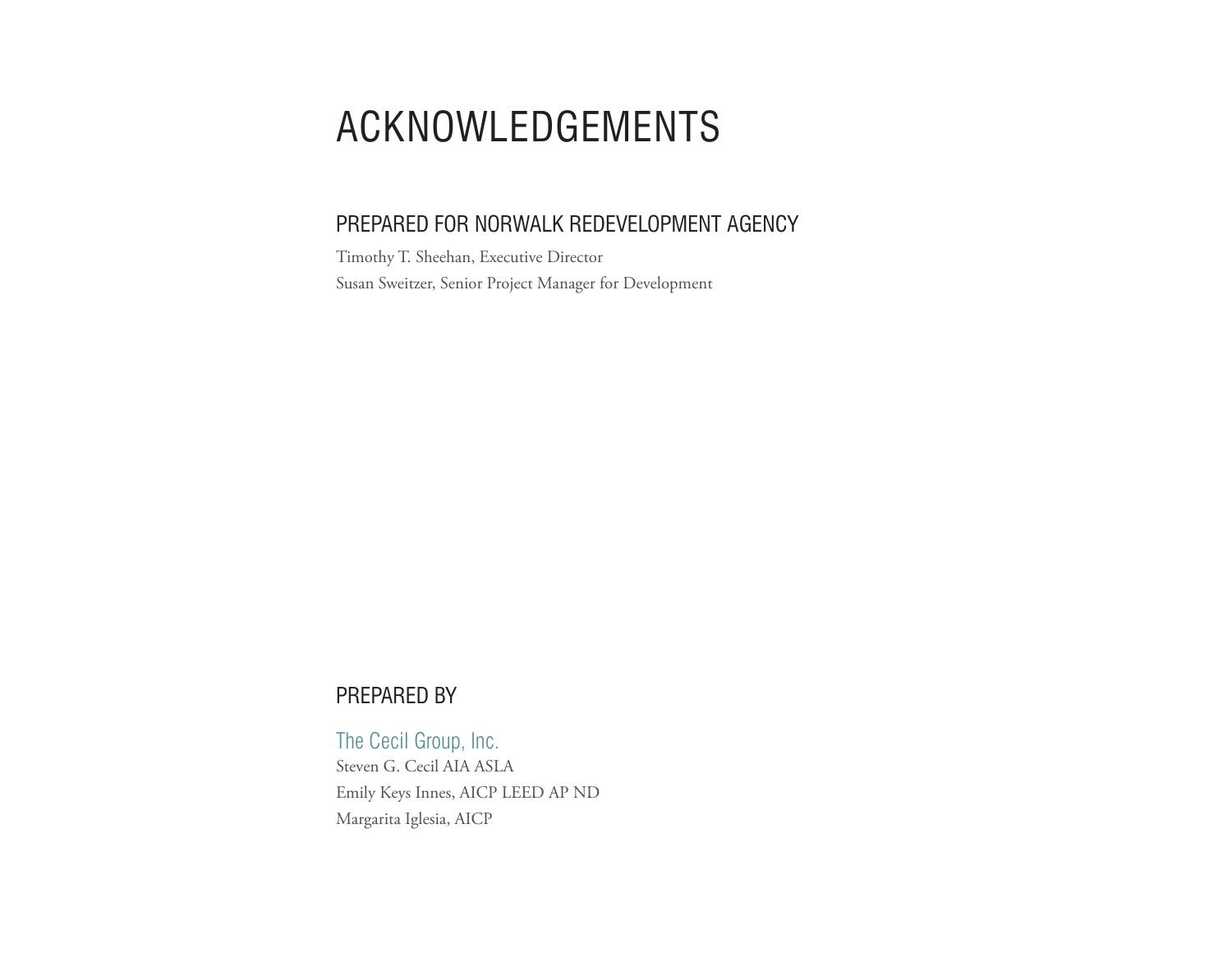

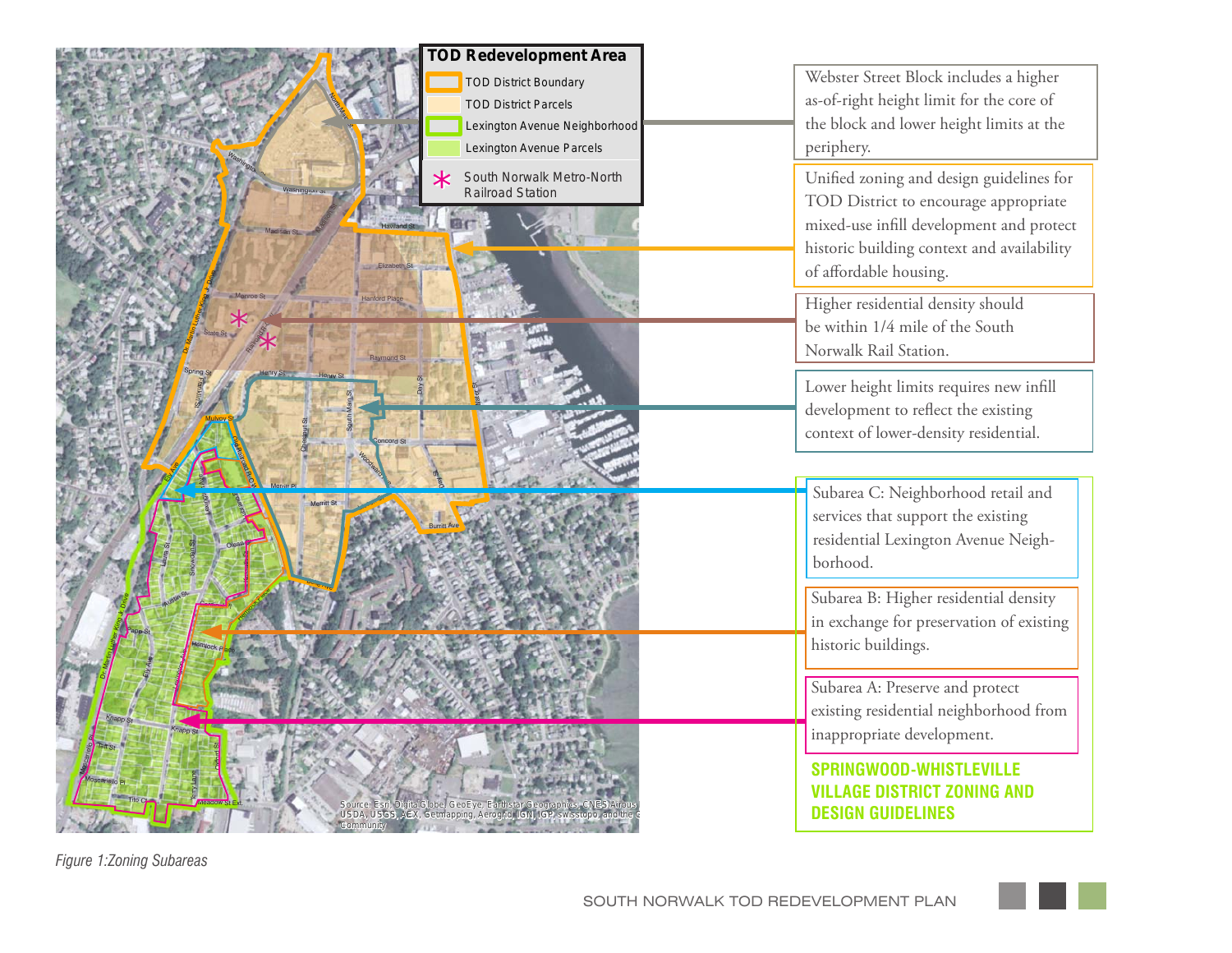## Proposed Zoning Changes

*The following pages provide the recommended language for the new zoning regulations to establish the new Springwood-Whistleville Village District and the new TOD Zoning District. This language is in the standard form for the City of Norwalk's zoning regulations.*

#### **Contents**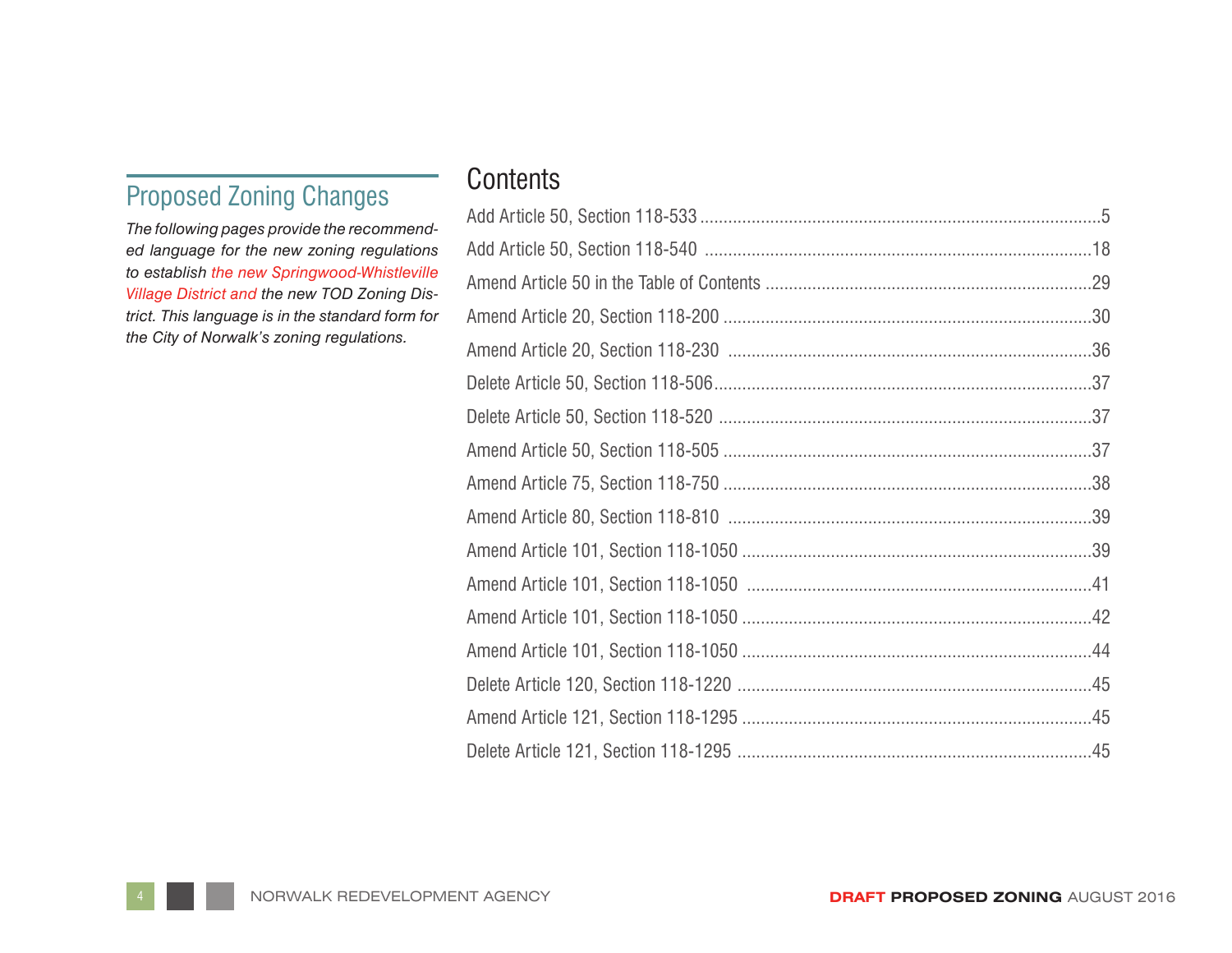**#X-X Transit Oriented Development (TOD) Districts – Amendments to the** *Building Zone Regulations of the City of Norwalk, Connecticut* **to incorporate** a new Village District zoning district (the Springwood-Whistleville Village District) for the Lexington Avenue Neighborhood and **a new TOD Zoning district (the TOD District) for the South Norwalk area, to remove the SoNo Station Design District and the South Norwalk Business District from the regulations, and to make related technical amendments.**

#### Add Article 50, Section 118-533

**Add Article 50, Section 118-533, Springwood-Whistleville Village District to read as follows:**

- **§ 118-533. Springwood-Whistleville Village District.**
- **A. Purpose and intent.** 
	- **(1) The purpose of this zone is to protect and enhance the distinctive character, landscape, historic structures, density and development pattern within this historic neighborhood, and to ensure that the unique character of this district is maintained for future generations in accordance with Connecticut General Statutes Section 8-2j Village districts. It is intended that this zone will encourage residential use while at the same time permitting other uses which fulfill a neighborhood need at an appropriate scale. It is further intended that all uses and structures be compatible with one another and with the established character of the district, reinforcing both the existing development patterns and natural topography.**
	- **(2) This district has been divided into three (3) subareas reflecting differences in use, height and bulk of buildings, depending upon location.**

*This section – § 118-533. Springwood-Whistleville Village District – is completely new. This zoning was originally recommended in the* Springwood-Whistleville/ Lexington Avenue Historic Preservation Strategy *(September 2015).*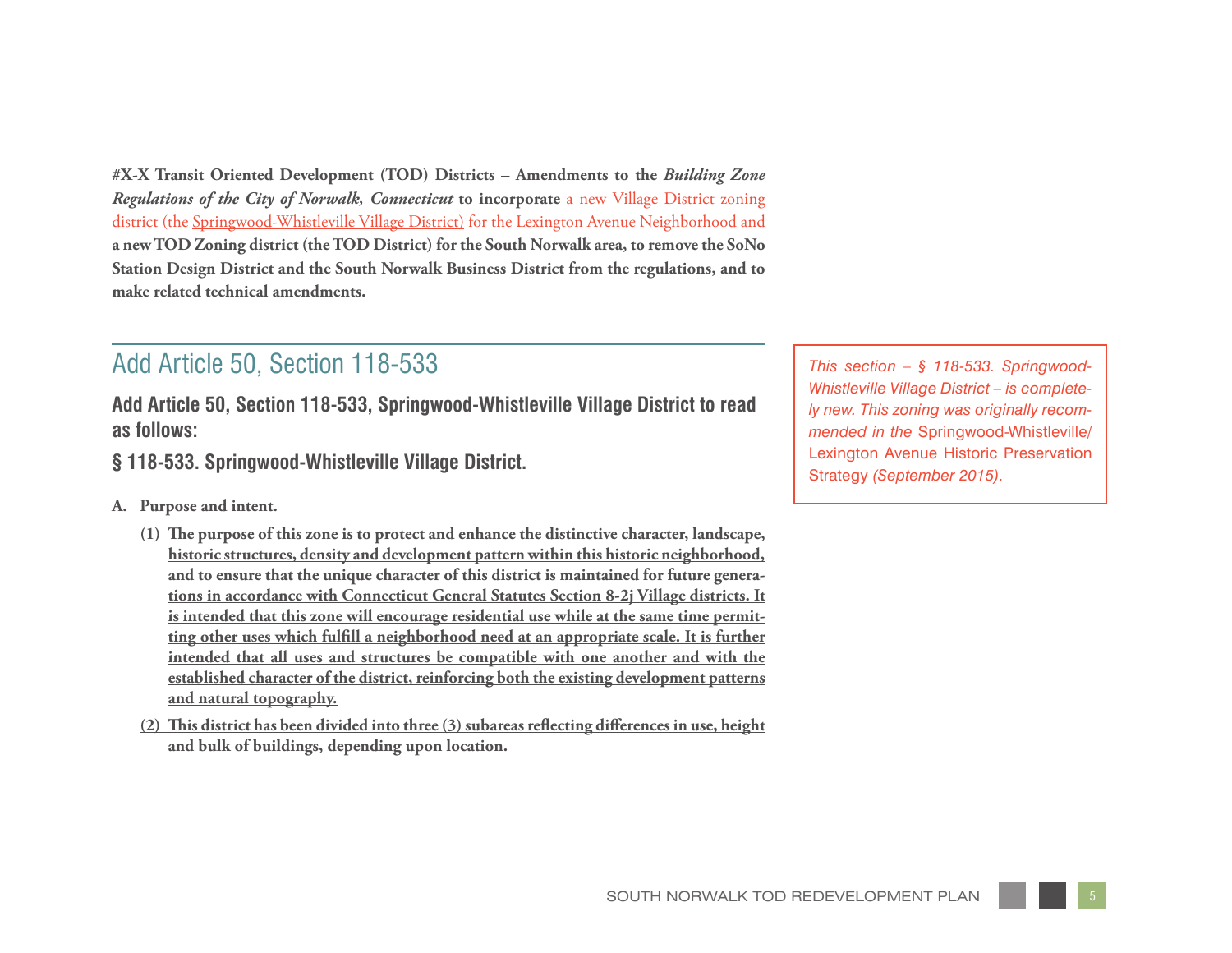#### **B. Use regulations.**

**(1) Subarea A.**

- **(a) Principal uses and structures. In the Springwood-Whistleville Village District, Subarea A, premises shall be used and buildings shall be erected which are used, designed or intended to be used for (1) or more of the following uses and no others:**
	- **[1] Single-family detached dwelling.**
	- **[2] Two-family detached dwelling.**
	- **[3] Parks and playgrounds.**
	- **[4] Neighborhood clubhouses, existing at the time of adoption of this subsection, are declared to be conforming. If an existing clubhouse is destroyed by fire, ex plosion, act of God or act of public enemy to an extent exceeding fifty percent (50%) of their assessed value, they may be reconstructed only if the height, bulk, location and use of the building is substantially as it had previously existed, subject to approval by the Commission. The owners of such property shall document by A-2 Survey or other means, the height, bulk, location and use of the building as it had previously existed.**
- **(b) Special Permit uses and structures. The following uses shall be permitted by Special Permit in accordance with the provisions of Article 140, §118-1450, Special Permits, and shall comply with the Schedule Limiting Height and Bulk of Buildings, and any other additional standards set forth herein:** 
	- **[1] Farms, truck gardens and nurseries, provided that all produce is cultivated on the premises, are located on a parcel having a minimum area of twelve thou sand five hundred (12,500) square feet and that there are no more than two (2) beehives per one quarter (1/4) acre. No roadside stands shall be permitted.**
	- **[2] Public museums.**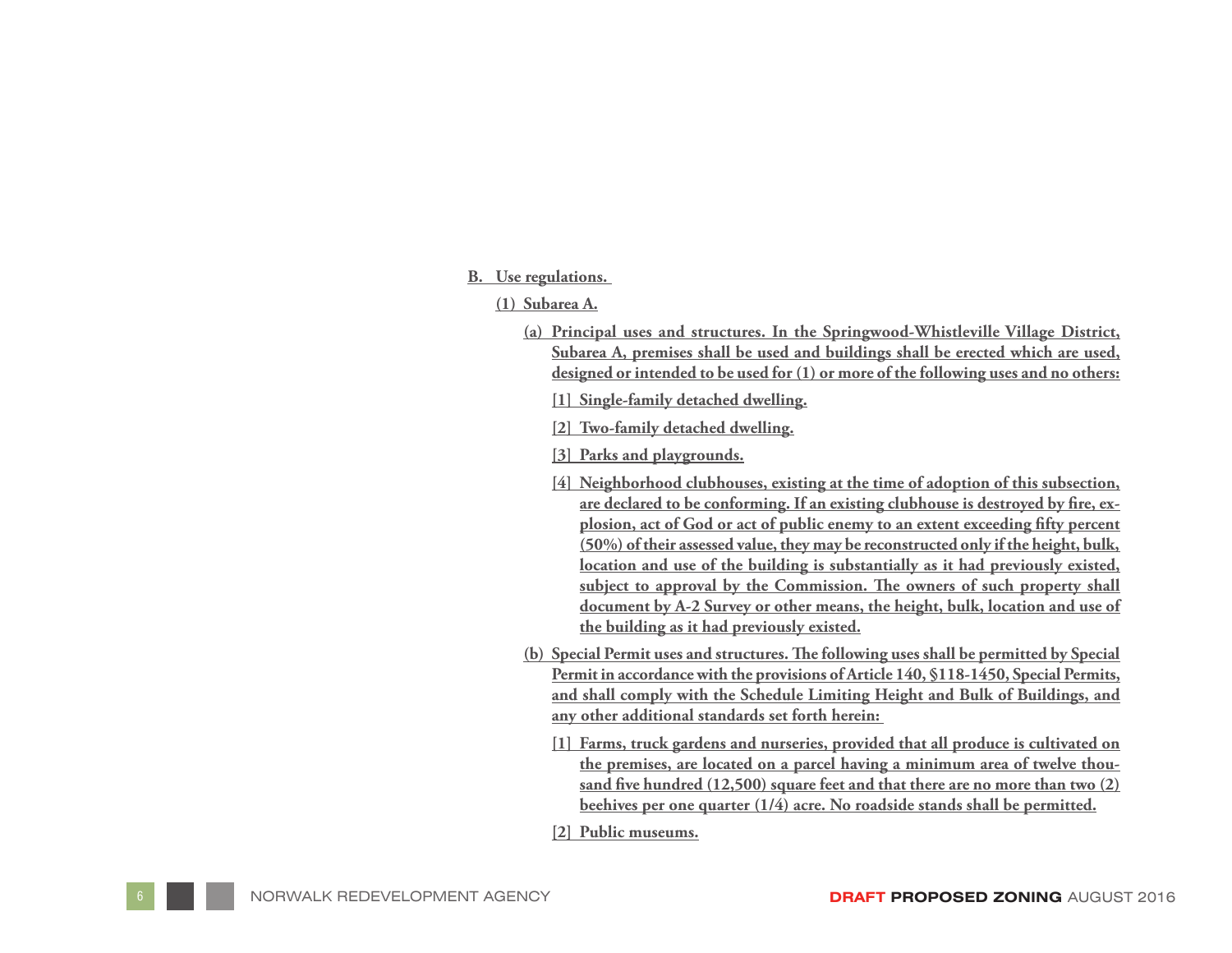- **[3] Places of worship, churches and church buildings.**
- **[4] Public or nonprofit community center.**
- **[5] Nursery schools or child day-care centers, subject to a maximum occupancy of thirty-five (35) children, with no less than five hundred (500) square feet of lot area per child.**
- **[6] Artist workspace shall be allowed as an accessory use to a permitted use, up to a maximum of twenty percent (20%) of the total permitted gross floor area.**
- **(2) Subarea B.**
	- **(a) Principal uses and structures. In the Springwood-Whistleville Village District, Subarea B, premises shall be used and buildings shall be erected which are used, designed or intended to be used for (1) or more of the following uses and no others. Any use or structure having a gross floor area of five thousand (5,000) square feet or more or requiring fifteen (15) parking spaces or more shall be permitted subject to the provisions of §118-1451, Site plan review.**
		- **[1] Single-family detached dwelling.**
		- **[2] Two-family detached dwelling.**
		- **[3] Multifamily dwelling containing less than twelve (12) dwelling units in one or more buildings. A defined recreation area of not less than one hundred (100) square feet per dwelling unit shall be provided, and located with due concern for the safety and convenience of the residents for whose use it is intended.**
		- **[4] Parks and playgrounds.**
	- **(b) Special Permit uses and structures. The following uses shall be permitted by Special Permit in accordance with the provisions of Article 140, §118-1450, Special Permits, and shall comply with the Schedule Limiting Height and Bulk of Buildings, and any other additional standards set forth herein:**

7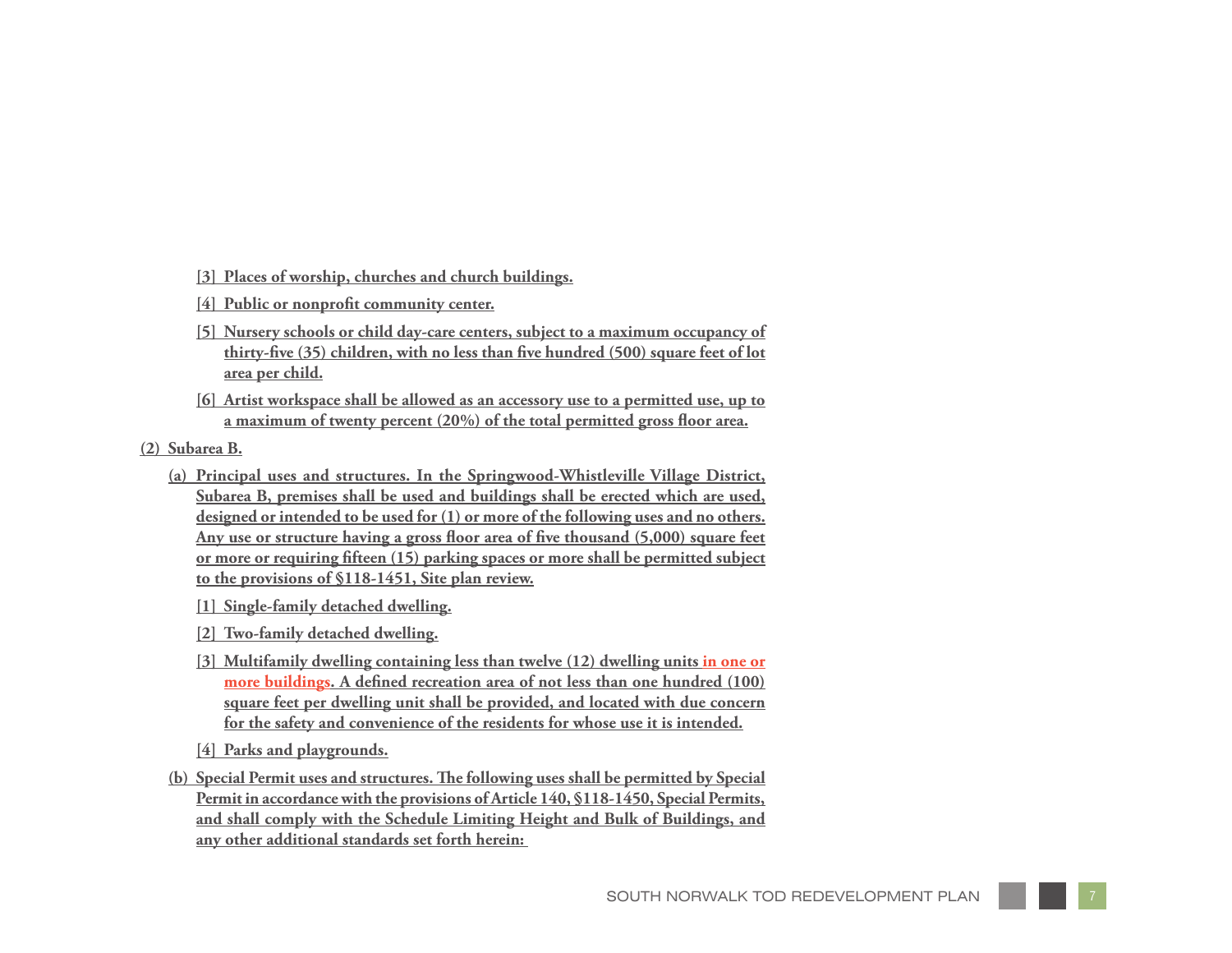- **[1] Farms, truck gardens and nurseries, provided that all produce is cultivated on the premises, are located on a parcel having a minimum area of twelve thousand five hundred (12,500) square feet and that there are no more than two (2) beehives per one quarter (1/4) acre. No roadside stands shall be permitted.**
- **[2] Public museums.**
- **[3] Places of worship, churches and church buildings.**
- **[4] Public or nonprofit community center.**
- **[5] Artist workspace shall be allowed as an accessory use to a permitted use, up to a maximum of twenty percent (20%) of the total permitted gross floor area.**
- **(3) Subarea C.**
	- **(a) Principal uses and structures. In the Springwood-Whistleville Village District, Subarea C, premises shall be used and buildings shall be erected which are used, designed or intended to be used for (1) or more of the following uses and no others. Any use or structure having a gross floor area of five thousand (5,000) square feet or more or requiring fifteen (15) parking spaces or more shall be permitted subject to the provisions of §118-1451, Site plan review.**
		- **[1] Mixed-use development, subject to § 118-750.**
		- **[2] Dwellings, when located above any principal or Special Permit use.**
		- **[3] Retail stores and personal and business service establishments having a gross floor area of fewer than eight thousand (8,000) square feet.**
		- **[4] Offices having a gross floor area of fewer than eight thousand (8,000) square feet, including medical offices.**
		- **[5] Banks and financial institutions, excluding drive-in facilities.**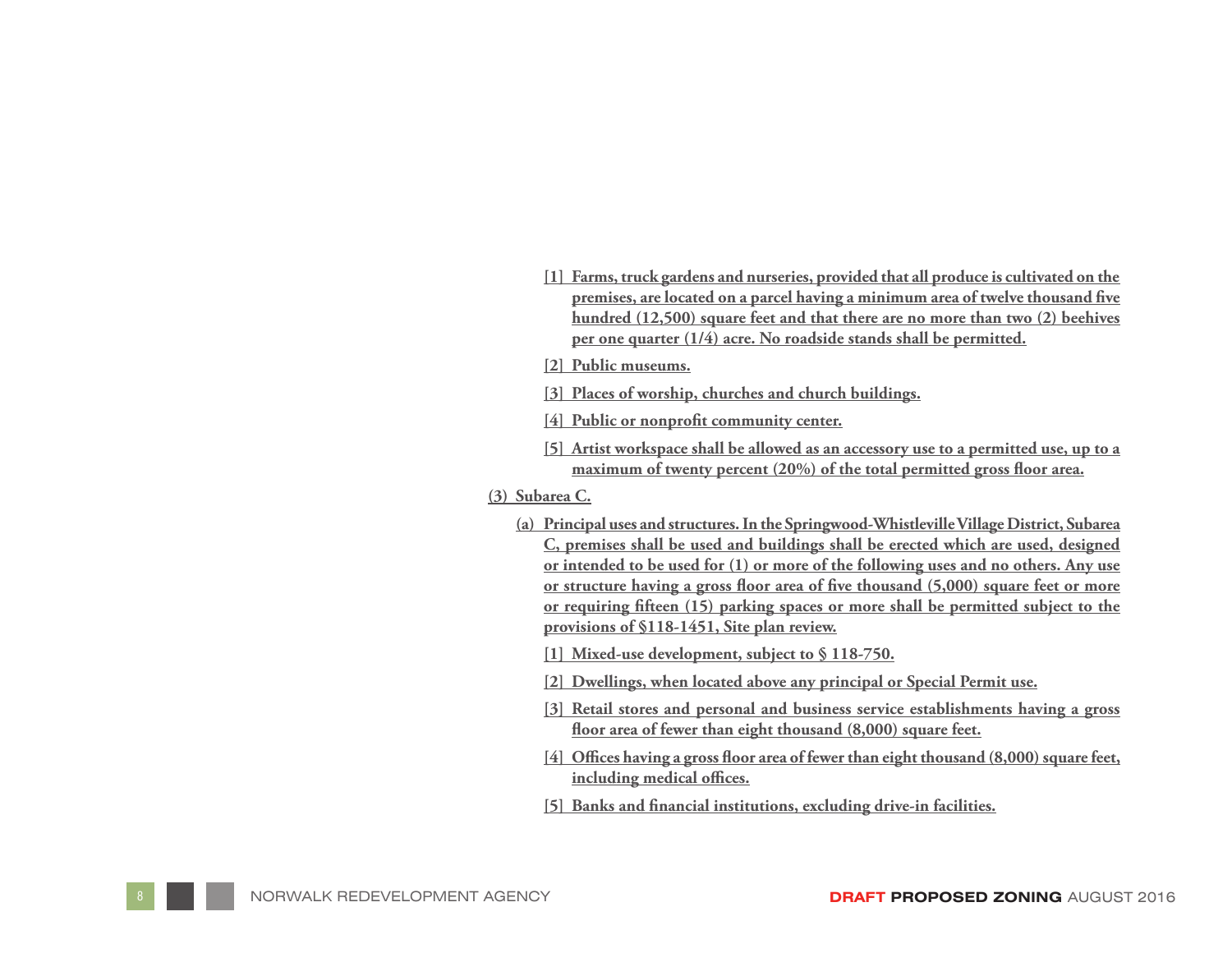- **[6] Restaurants and taverns having a gross floor area of fewer than two thousand five hundred (2,500) square feet, excluding drive-in facilities.**
- **[7] Health clubs.**
- **[8] Boutique manufacturing shall be allowed as an accessory use to a permitted retail use, subject to compliance with the following requirements:**
	- **[a] Such boutique manufacturing shall not exceed three thousand (3,000) square feet in area and shall be directly related to the principal permitted retail use; and**
	- **[b] All manufacturing activity, including the storage of all equipment, materials and products, shall occur inside the building; no outside storage of any kind is permitted; and**
	- **[c] Only manufacturing processes that are not offensive with regard to noise, light, dust and odors, and which have the same or lesser impact that the principal retails use are permitted; and**
	- **[d] The manufacturing activity shall occupy an area of no more than sixty percent (60%) of the gross floor area occupied by the associated retail establishment; and**
	- **[e] The manufacturing process is principally artisan or fabrication by hand, and shall not include mass production or assembly line operations; and**
	- **[f] The manufacturing operations will not generate excessive traffic volumes or truck traffic in excess of that typically occurring in the adjacent district or neighborhood; all loading activity shall occur during daytime hours only.**
- **(b) Special Permit uses and structures. The following uses shall be permitted by Special**  Permit in accordance with the provisions of Article 140, §118-1450, Special Permits,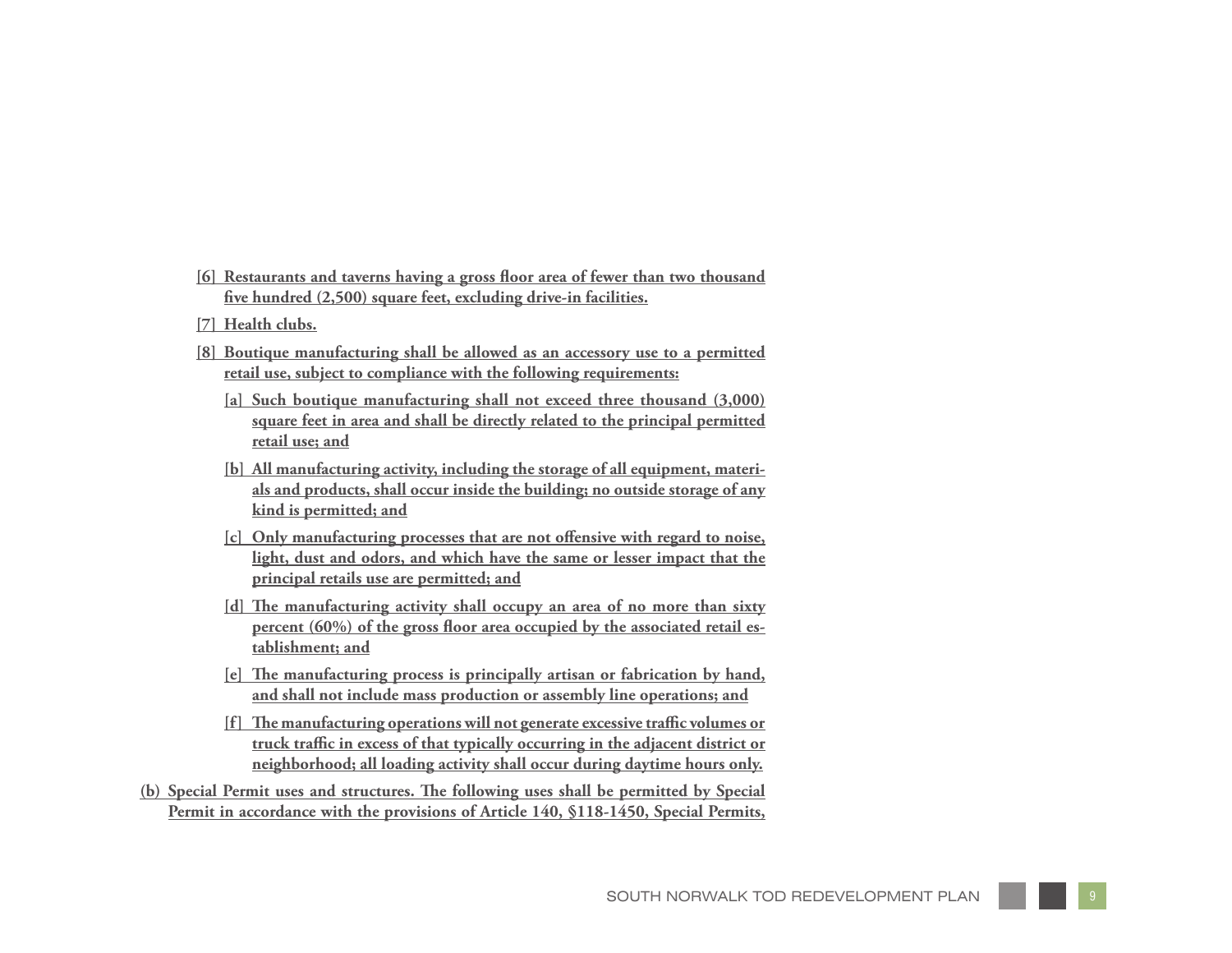**and shall comply with the Schedule Limiting Height and Bulk of Buildings, and any other additional standards set forth herein:** 

**[1] Public museums.**

**[2] Places of worship, churches and church buildings.**

**[3] Public or nonprofit community center.**

- **(4) Uses which are not permitted in Subsections B(1), B(2), and B(3) above shall not be permitted by variance in the Springwood-Whistleville Village District.**
- **(5) Accessory uses and structures. Accessory uses and structures which are incidental to and customarily associated with the principal use of the premises shall be permitted, subject to the provisions of §118-910, and subject to the following restrictions:** 
	- **(a) Home occupations shall be conducted entirely within the dwelling and shall be limited to no more than one (1) per dwelling. The home occupation shall not alter the residential character of the dwelling, provided furthermore that such home occupations:**
		- **[1] Shall employ not more than one (1) person not residing in such dwelling unit.**
		- **[2] Shall not involve storage of a stock-in-trade or sale of commodities in the premises.**
		- **[3] Shall use an area equal to not more than fifty percent (50%) of the floor area of the first floor of such dwelling, up to a maximum of five hundred (500) square feet.**
	- **(b) Garage for motor vehicles owned by the occupants of the dwelling.**
	- **(c) Lodging and rooming for not more than two (2) paying guests of the occupant of the dwelling.**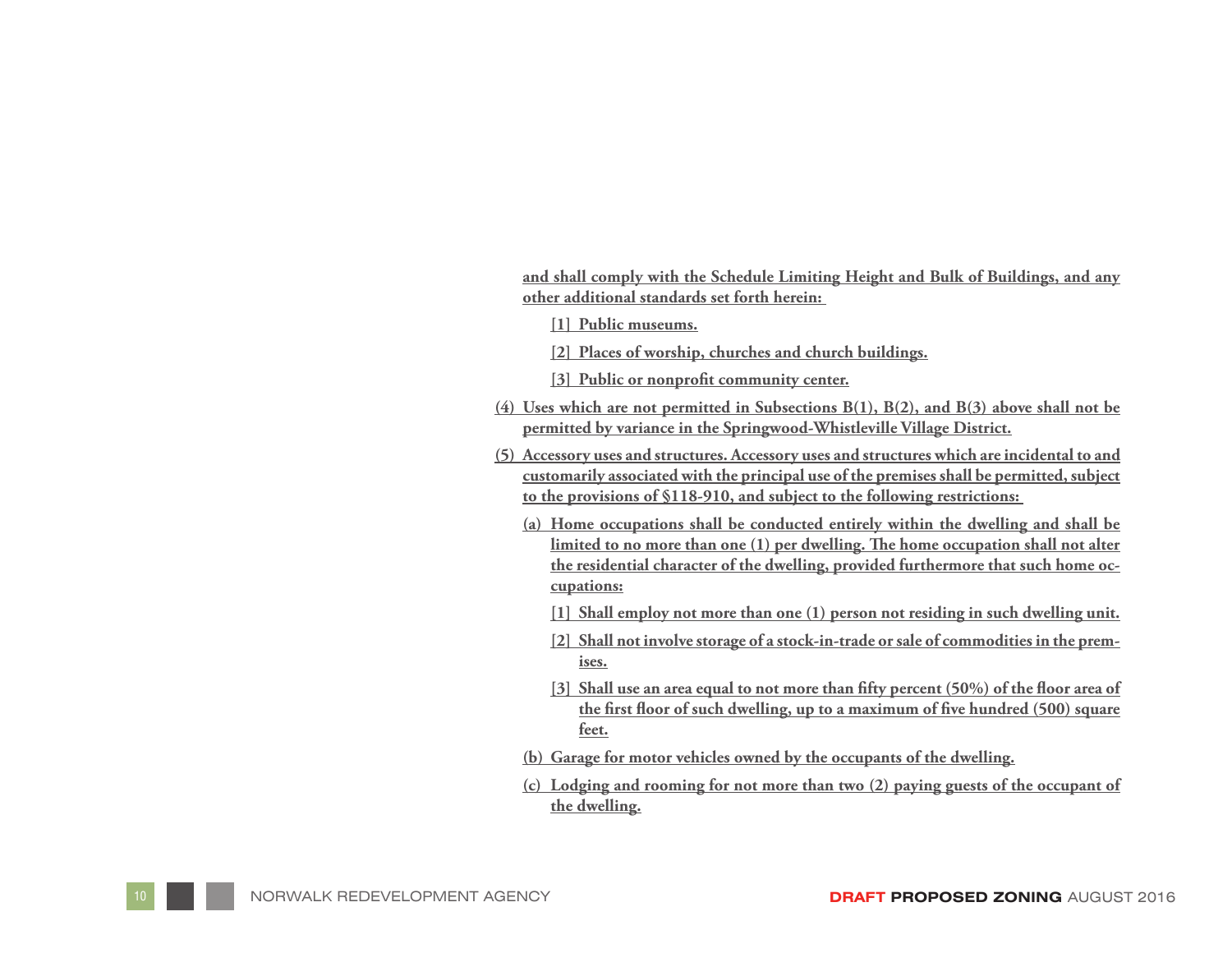- **(d) Storage of recreational vehicles owned or leased by the occupant of the dwelling, provided that such vehicles are located in accordance with the front yard require ments of this zone and are effectively screened from view from the street and adjacent properties to the satisfaction of the Zoning Inspector.**
- **(e) Storage of no more than one (1) commercial vehicle, as defined in Chapter 246, Section 14-1, of the Connecticut General Statutes, which does not exceed one-ton rated capacity.**
- **(f) Family day-care homes in single-family and two-family dwellings and group day-care homes in single-family dwellings, subject to the conditions that a state license or registration is obtained by the provider and the outdoor play areas shall be fenced and/or adequately screened from adjacent properties to the satisfaction of the Zon ing Inspector.**
- **(g) Greenhouses, provided that any structures are clearly accessory to the main dwelling unit. No roadside stands shall be permitted.**
- **(h) Tag sales, not to exceed three (3) per calendar per year per property, shall be allowed as an accessory use to a permitted residential use, provided that each tag sale event shall be limited to a maximum of three (3) days and is operated during daytime hours only by a resident of the property. This is inclusive of tag sales, garage sales, yard sales and other similar types of sales.**
- **(i) Portable storage container, other than those used during construction for which a valid Building permit has been issued, shall be permitted for a maximum period of one (1) month in any calendar year and limited to one (1) such container placed on an individual property at any one time, and such container shall not exceed eight (8) feet in height or one hundred and sixty (160) square feet in size.**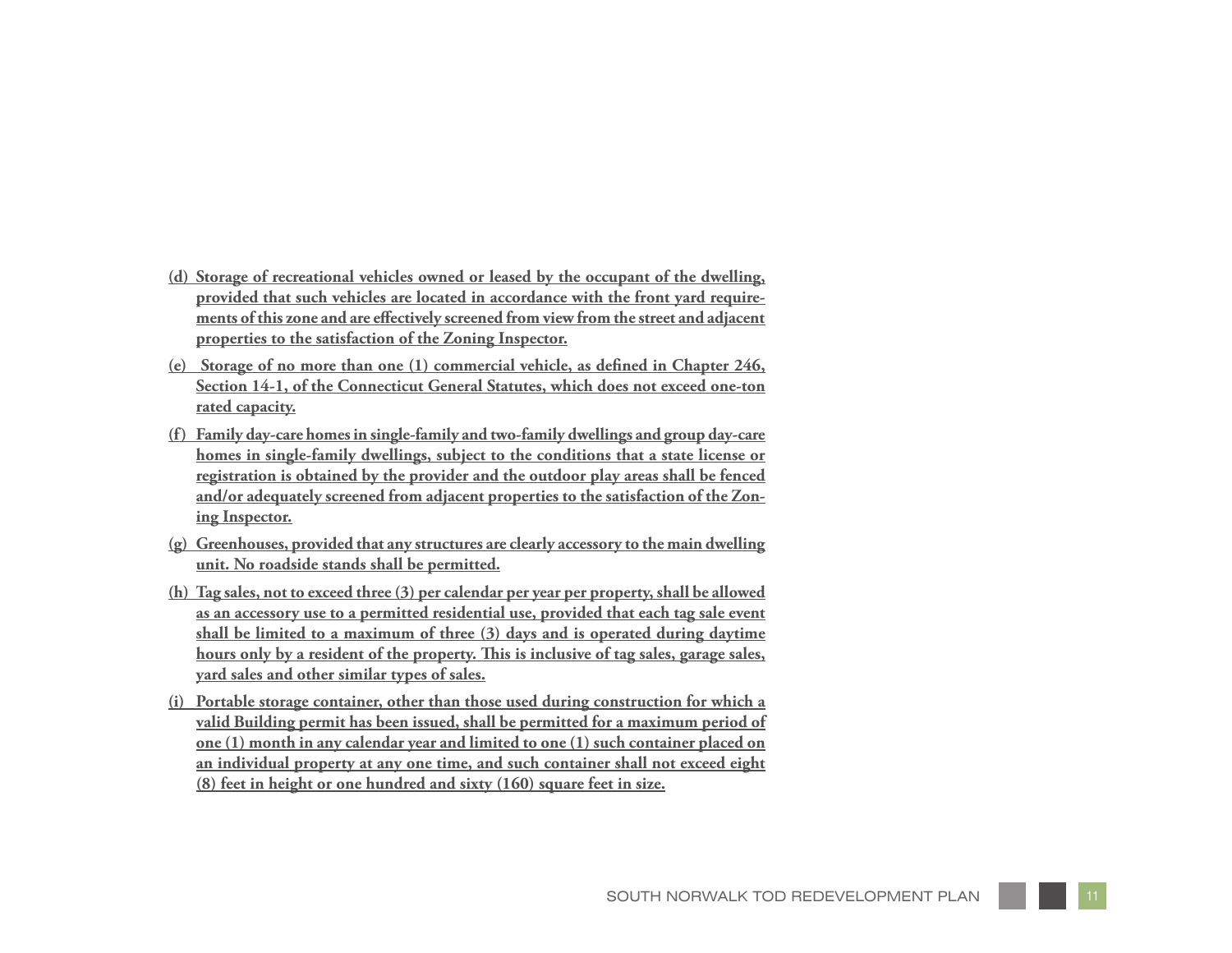- **(j) Storage of not more than one (1) unregistered motor vehicle, provided that such vehicle is located in accordance with the front, side and rear yard requirements of this zone.**
- **(k) Outdoor storage shall be prohibited. Outdoor refuse collection and recycling receptacles shall be located behind the front setback and shall be screened from public view and from adjacent properties with a six (6) foot fence enclosure or year-round landscaped screening, subject to zoning inspector approval.**
- **(l) Where permitted by the Commission, entertainment in the form of live music shall be permitted as accessory to a restaurant use. Such entertainment shall be restricted to the interior of the restaurant.**
- **C. Demolition permit.**
	- **(1) No demolition permit for a building's exterior shall be issued for any building within the Springwood-Whistleville Village design District until the Commission has granted final approval for the reuse of the subject property.**
	- **(2) A structure deemed unsafe according to Section 123.0 of the State of Connecticut Basic Building Code shall be exempt from the requirements of this section.**
- **D. Lot and building requirements. See the Schedule Limiting Height and Bulk of Buildings, and all other applicable sections of these regulations and in addition:**
	- **(1) The height, bulk, location and use of all buildings in existence at the time of adoption of this section are hereby declared to be in conformance with the requirements of this section, provided that if such buildings are destroyed by fire, explosion, act of God or act of public enemy to an extent exceeding fifty percent (50%) of their assessed value, they may be reconstructed only if the height, bulk, location and use of the building is exactly as it had previously existed. The owners of such properties shall document, by an A-2 Survey or other means, the height, bulk, location and use of the building as it had previously existed.**
	- **(2) All new construction, rehabilitation and substantial alterations to existing buildings shall comply with the following dimensional standards: (see table on next page)**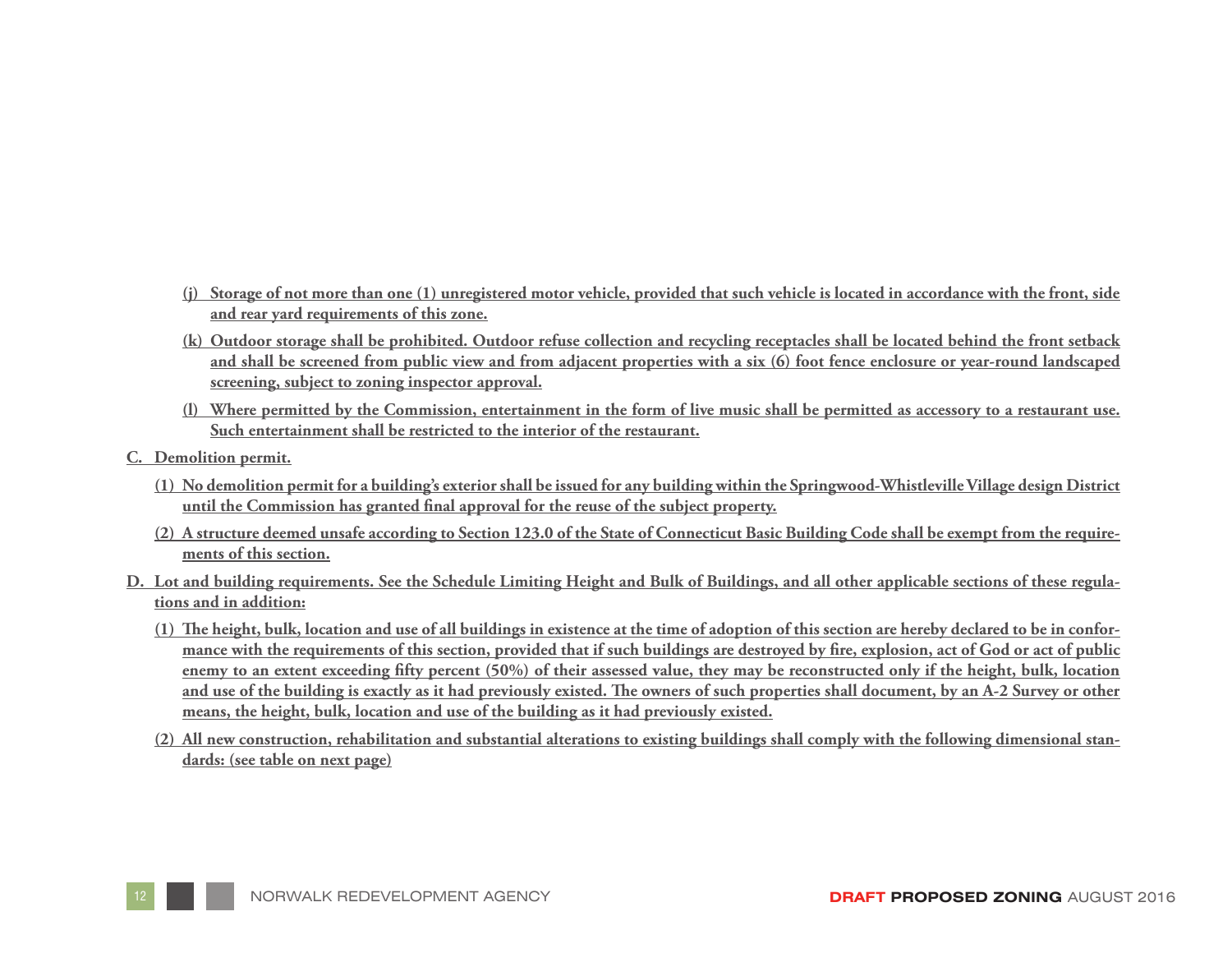| <b>SPRINGWOOD-</b><br><b>WHISTLEVILLE</b><br><b>VILLAGE DISTRICT</b> | <b>SUBAREA A</b>                                                                                                                                   | <b>SUBAREA B</b>                                                                                                                                                                                                                                         | <b>SUBAREA C</b>                                         |
|----------------------------------------------------------------------|----------------------------------------------------------------------------------------------------------------------------------------------------|----------------------------------------------------------------------------------------------------------------------------------------------------------------------------------------------------------------------------------------------------------|----------------------------------------------------------|
| <b>Maximum Height</b>                                                | 2 1/2 stories and 35 feet,<br>maximum of 38 feet to peak                                                                                           | For buildings located within the first 100 feet<br>of the property line on Lexington Avenue, 2<br>1/2 stories and 35 feet, maximum of 38 feet<br>to peak.<br>For all other buildings, $3\frac{1}{2}$ stories and 40<br>feet, maximum of 48 feet to peak. | 3 1/2 stories and 40 feet,<br>maximum of 48 feet to peak |
| <b>Minimum Height</b>                                                |                                                                                                                                                    | $\sim$                                                                                                                                                                                                                                                   | 2 stories and 25 feet                                    |
| <b>Minimum Size of Lot</b><br>Area                                   | 5,000 sq. ft. 1 dwelling unit;<br>6,000 sq. ft. 2 dwelling units                                                                                   | 5,000 sq. ft.                                                                                                                                                                                                                                            | None                                                     |
| <b>Minimum Lot Width</b>                                             | 50 ft.                                                                                                                                             | 50 ft.                                                                                                                                                                                                                                                   | None                                                     |
| <b>Front Yard</b>                                                    | 35 feet from centerline along<br>Lexington Avenue, Kossuth and<br>Olean Streets;<br>30 feet along other streets,<br>subject to Section 118-900F(1) | 30 feet, subject to Section 118-900F(1)                                                                                                                                                                                                                  | None                                                     |
| <b>Side Yard</b>                                                     | 6 feet                                                                                                                                             | 6 feet                                                                                                                                                                                                                                                   | None                                                     |
| <b>Aggregate Side Yard</b>                                           | None                                                                                                                                               | None                                                                                                                                                                                                                                                     | None                                                     |
| <b>Rear Yard</b>                                                     | 15 feet                                                                                                                                            | 15 feet                                                                                                                                                                                                                                                  | 10 feet                                                  |
| <b>Maximum Building Area</b>                                         | 35%                                                                                                                                                | 35% for buildings,<br>80% for buildings and parking, 20% open<br>space                                                                                                                                                                                   | 90% for buildings and parking,<br>10% open space         |
| <b>Floor Area Ratio</b><br><b>Maximum</b>                            | 0.4                                                                                                                                                | 0.5; with bonus: 0.7                                                                                                                                                                                                                                     | 3                                                        |
| <b>Recreation Area</b>                                               | à.                                                                                                                                                 | 100 sq. ft. per dwelling unit                                                                                                                                                                                                                            | $\sim$                                                   |
| <b>Residential Density</b>                                           | $\overline{\phantom{a}}$                                                                                                                           | 2,500 sq. ft.;<br>with bonus: 1,650 sq. ft. per dwelling unit                                                                                                                                                                                            |                                                          |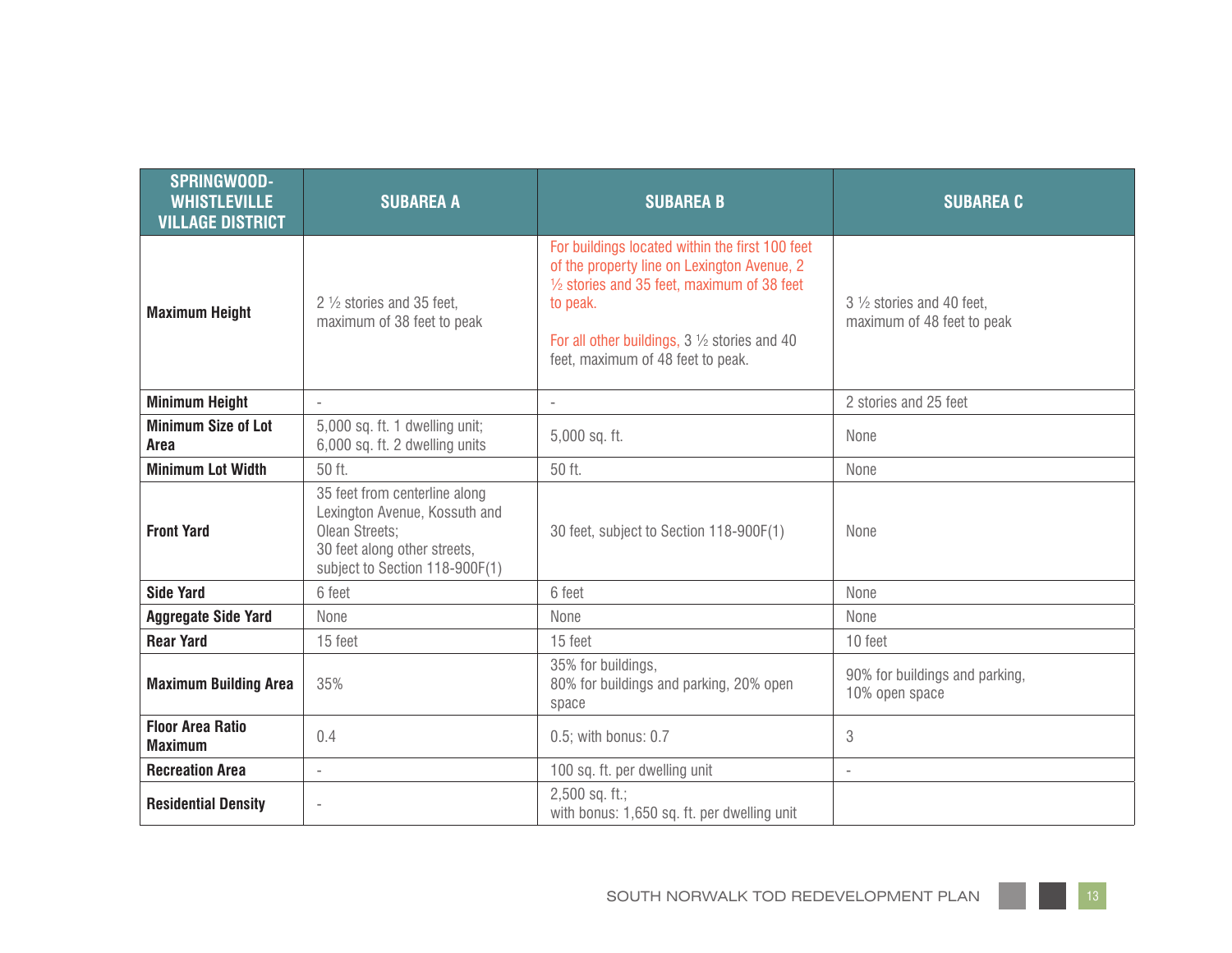#### **(3) Village District Review Standards**

- **(a) The Commission hereby designates the Norwalk Redevelopment Agency as the architectural review board responsible for the design review and recommendation of all applications for new construction and substantial reconstruction within the district and in view from public roadways. The architectural review board members shall include at least one architect specialized in historic preservation or an architec tural historian. If a third party design professional is required to review the design, an architect specialized in historic preservation or an architectural historian, with pertinent experience, shall be hired as the Village Design Consultant. The report of such consultant and/or the architectural review board shall be entered into the public hearing record and considered by the Commission in making its decision.**
- **(b) Criteria: New construction and substantial rehabilitation to existing structures, including those listed on the Norwalk Historic Resources Inventory and the Spring wood-Whistleville National Register District shall be harmoniously related to their surroundings and shall be consistent with the Village District Design Guidelines and the Connecticut Historical Commission - Secretary of the Interior's Standards for Rehabilitation, as applicable. All such development shall be consistent with the criteria defined in the Connecticut General Statutes section 8-2j Village Districts, including but not limited to the following criteria, subject to final review and ap proval by the Commission:**
	- **[1] Building design, scale and compatibility: The color, size, height, location, pro portion of openings, roof treatments, building materials, and any proposed signs and lighting shall be consistent with the local architectural motif and with the unique elements of the district, including maintenance of historic buildings, monuments and landscaping. The removal or disruption of historic or significant structures or architectural elements shall be minimized.**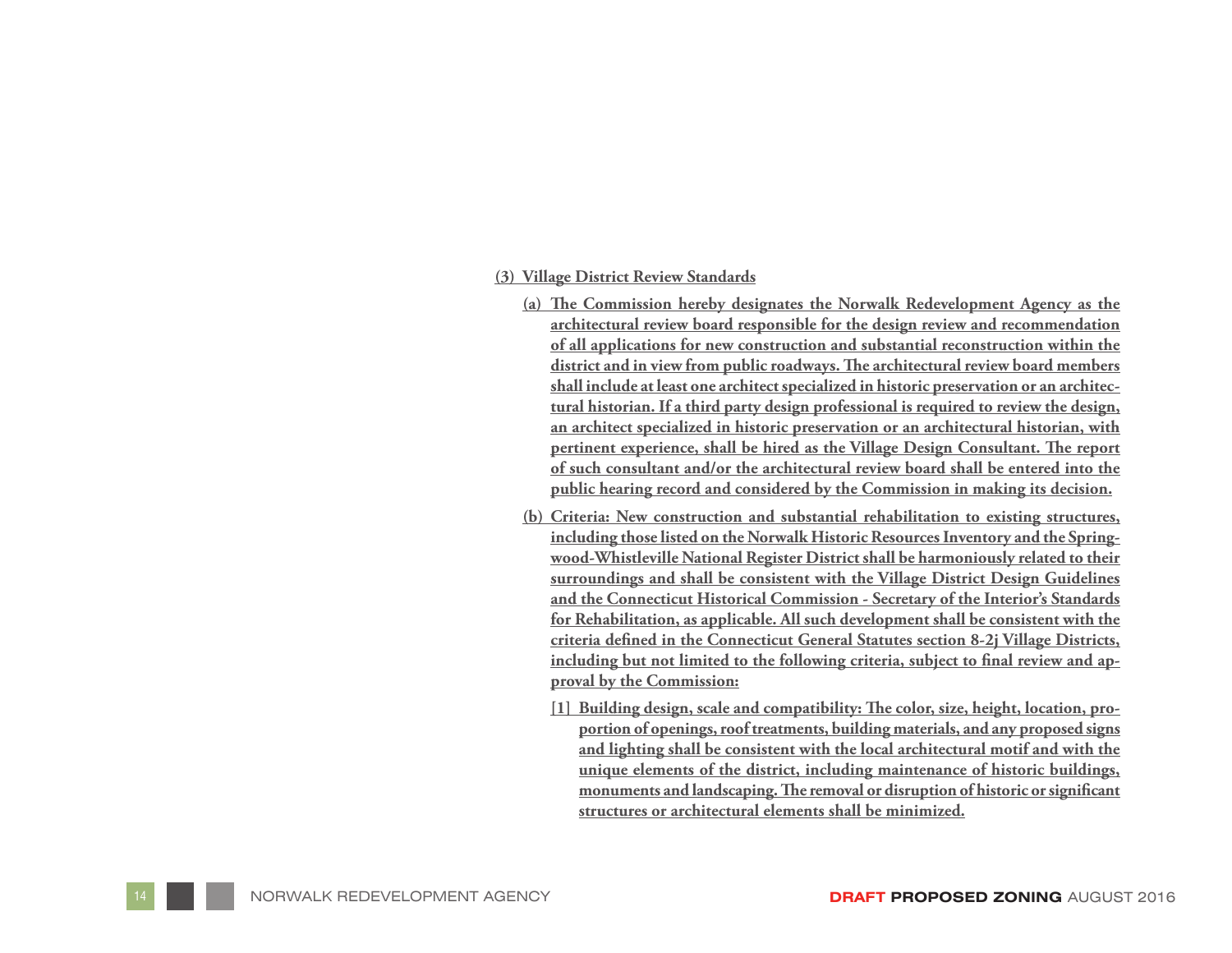- **[2] Streetscape standards and landscaping: All spaces, structures and related site improvements visible from public roadways shall be designed to be consistent with the elements of the district in and around the proposed modification.**
- **(4) Historically significant buildings constructed on or before 1965, said year to be de termined by the records of the Office of the Tax Assessor of the City of Norwalk, are hereby declared to be in compliance with the height and bulk requirements of this sec tion. Modifications and additions to such buildings shall conform to and be compliant with the height and bulk requirements of this section and the Village District Review Standards. However, the Zoning Commission may, upon written request, waive up to twenty (20%) percent of the height and bulk requirements for modifications and addi tions to such buildings, where it is determined that such waiver(s) would assist in the preservation and reuse of historic structures, unless the architectural integrity of the building would be lost or damaged. External building modifications to such structures shall conform to the Village District Design Guidelines.**
- **(5) Bonus floor area: Multifamily residential buildings in Subarea B shall be permitted to increase the allowable floor area ratio (FAR) from 0.5 to 0.7 provided that the principal historic building and historic stone walls on the premises are retained and rehabilitated.**
- **(6) An unenclosed front porch may be exempt from building area calculations where such structure is designed to promote pedestrian activity along the street and enhance the residential character of the building and neighborhood, subject to design review and approval.**
- **E. Off-street parking and loading requirements. Notwithstanding the requirements of §§ 118- 1200 through 118-1260, the following parking regulations apply within the Springwood-Whistleville Village District.**
	- **(1) A building in existence at the time of adoption of this regulation may continue to be used without adequate parking and loading as required by §§ 118-1210 through 118-1260**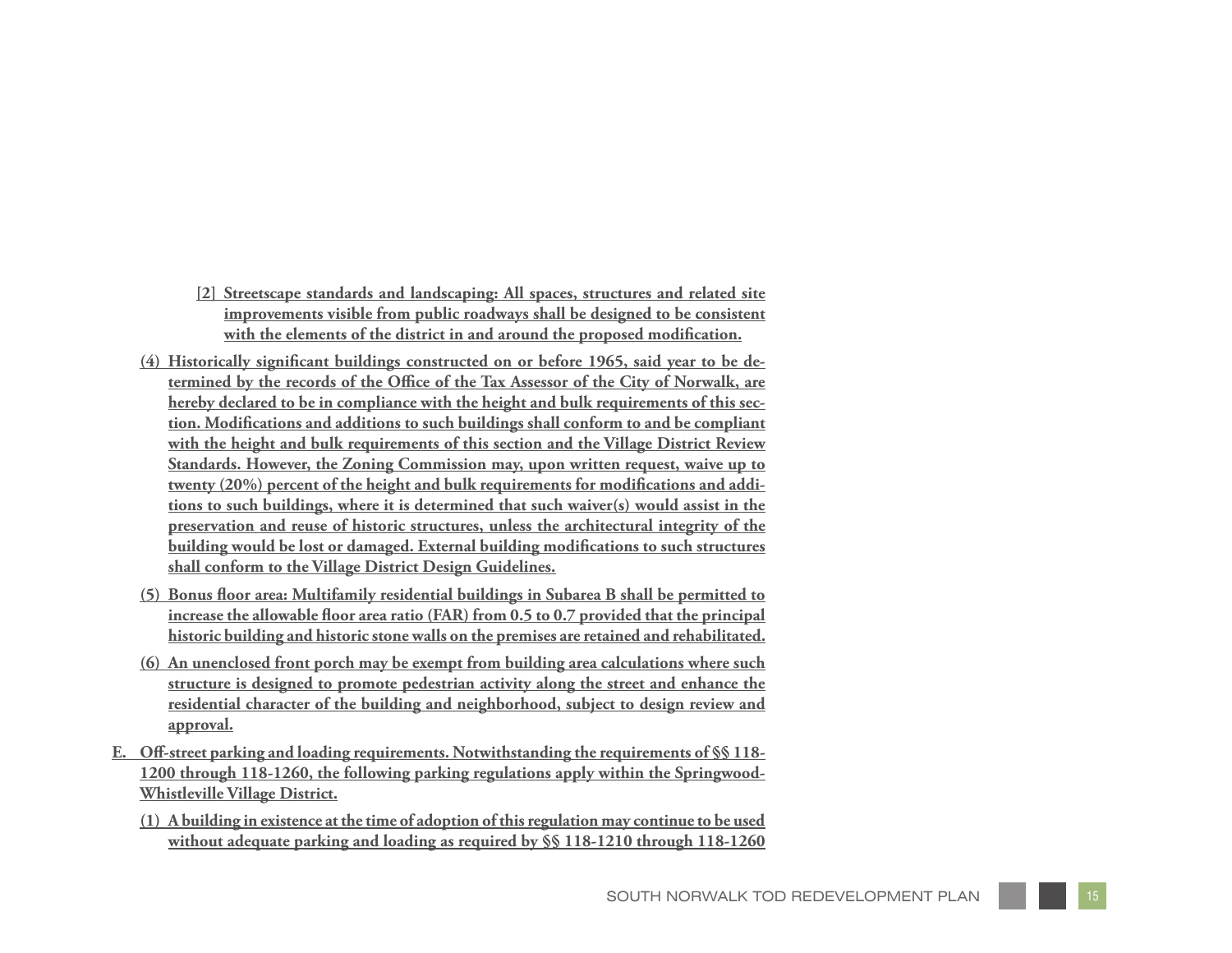**of these regulations. However, should such building be increased in area or changed in use so as to require additional parking or loading, such additional parking or loading shall be determined by applying the standards set forth in this Section D and in §§ 118-1210 through 118-1260.**

- **(2) The principal use and structure shall be located between the street and all parking facili ties.**
- **(3) In new multifamily development, no garage openings shall be placed directly facing the street.**
- **(4) Parking facilities shall be required as follows:**
	- **(a) There are no minimum parking requirements for the redevelopment of a building listed on, or eligible for the National Register as a mixed use building.**
	- **(b) For all other buildings, the applicant must provide:**
		- **[1] One and a half (1 ½) parking spaces per dwelling unit for two-family and mul tifamily dwellings.**
		- **[2] One (1) parking space per dwelling unit for mixed-use development.**
		- **[3] One (1) parking space per two hundred (200) square feet of active commercial floor area for restaurant.**
		- **[4] One (1) parking space per seven hundred fifty (750) square feet of active com mercial floor area for commercial (including office, banks, and personal and business services) and retail space, including boutique manufacturing.**
		- **[5] Parking for all other uses as determined by §§ 118-1220 Off-street Motor Vehicle Parking Requirements.**
- **(5) Notwithstanding any other parking requirements set forth in §§ 118-1200 through 118-1260 for individual land uses, when any land or building is used for two or more distinguishable purposes in a mixed use development, the minimum total number of**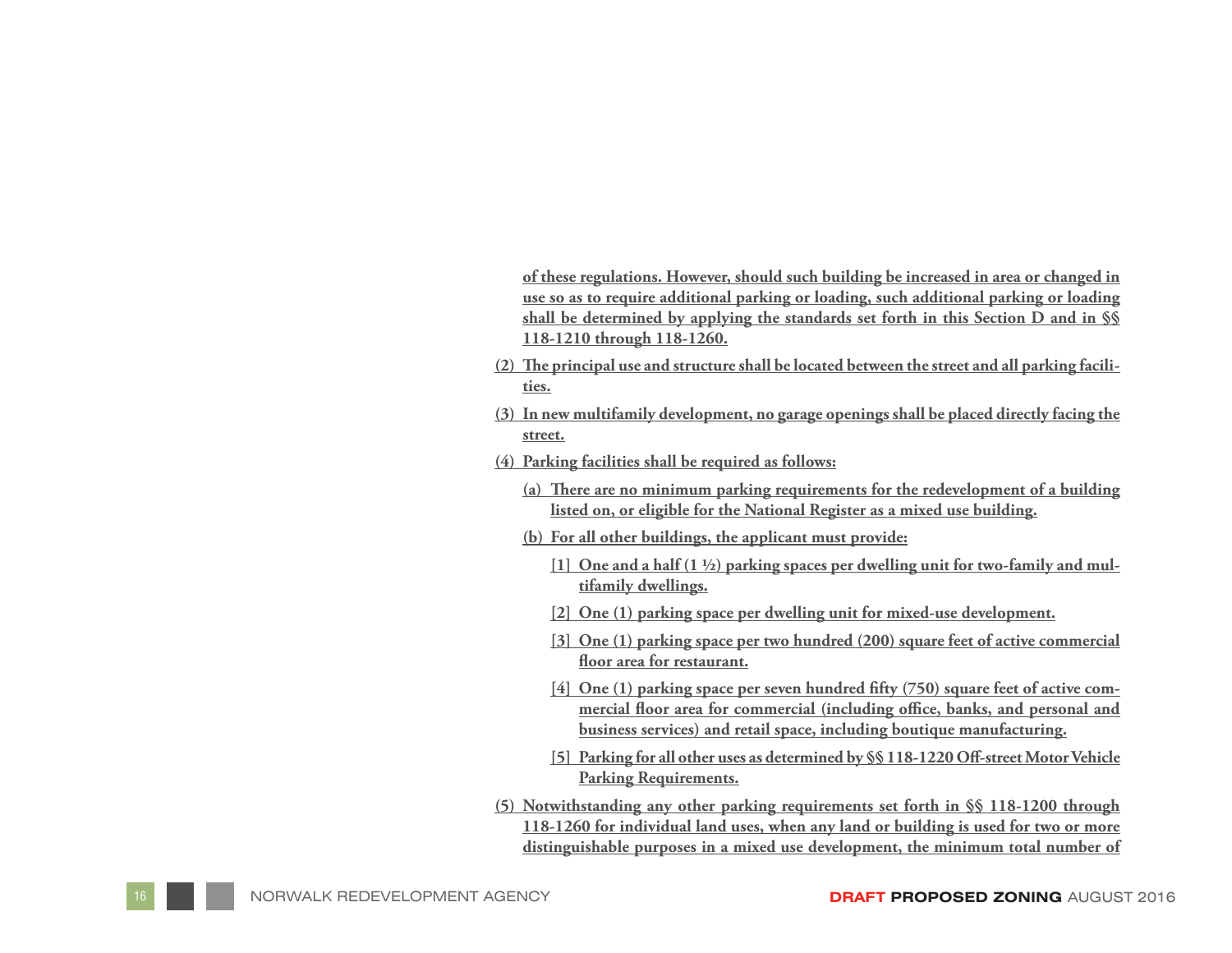**parking spaces required to serve the combination of all uses shall be determined as follows:**

- **(a) Calculate the parking requirement for each use.**
- **(b) The largest single parking requirement will be reduced by the percentage for the matching use as shown in the table in § 118-1220.E.**
- **(c) For more than two uses, the largest single parking requirement will be reduced by the percentage for each matching use as shown in the table in § 118-1220.E.**
- **F. Signs. See §§ 118-1290 through 118-1295.**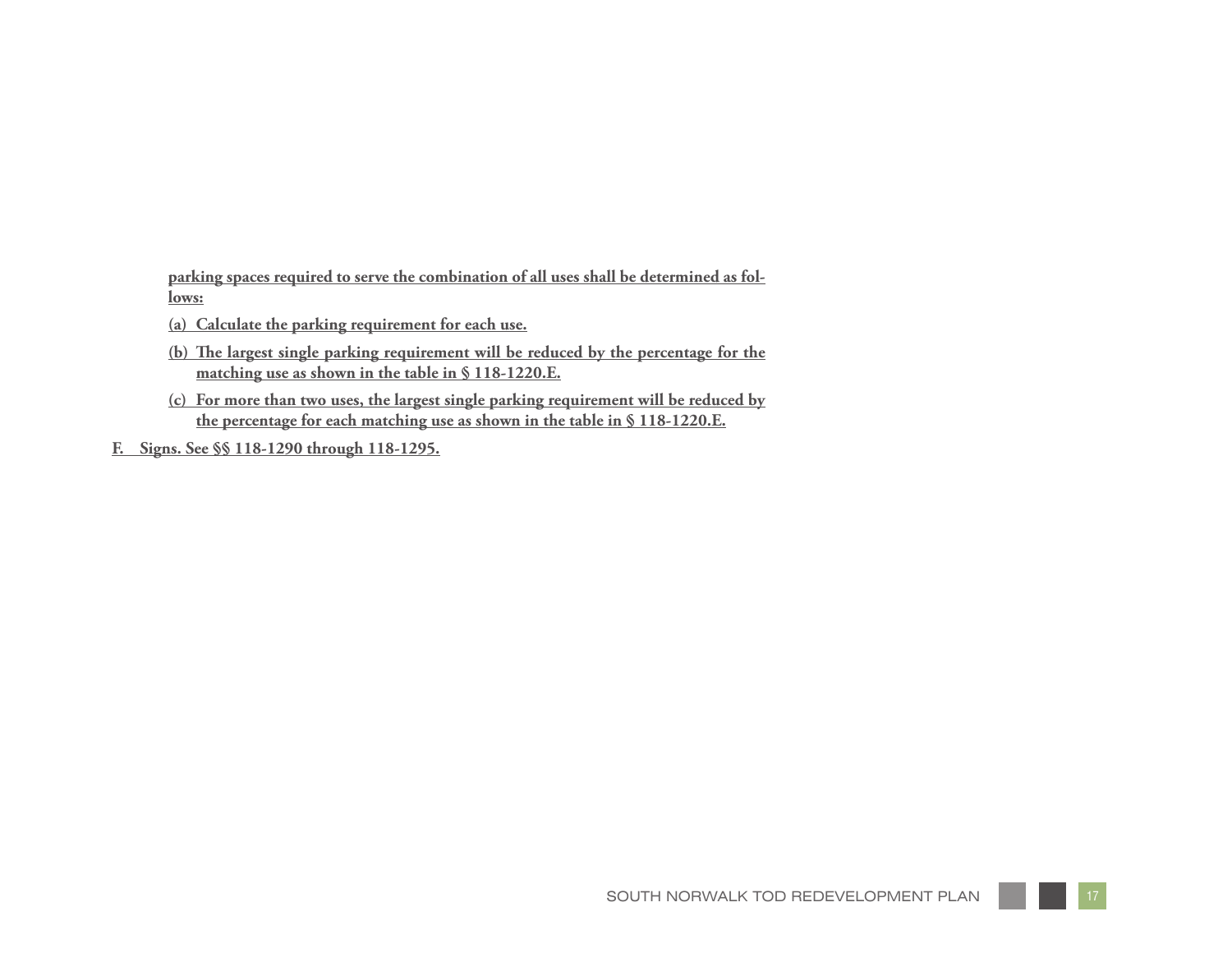#### Add Article 50, Section 118-540

**Add Article 50, Section 118-540, TOD District to read as follows:**

#### **§ 118-540. TOD District.**

- **A. Purpose and intent. It is the purpose of this district to encourage a mix of uses appropriate to the quarter-mile to half-mile radius from the South Norwalk Railroad Station. Such uses include retail stores, service shops, offices, multifamily dwellings, mixed-use development and other compatible uses at a scale consistent with the urban location of this district. De velopment should retain and enhance the established character of South Norwalk by keeping the scale and use of buildings compatible with those on adjacent streets and encourage safe pedestrian access throughout the district. It is intended that all new construction, rehabilita tion, and alterations be designed and carried out in relation to surrounding structures and with appropriate consideration to the unity of the district, according to the design guide lines and the design review procedures stated in** *Section 5. Design Guidelines of the South Norwalk TOD Redevelopment Plan***. This regulation will also permit the redevelopment of the South Norwalk Railroad Station in accordance with the SoNo Station Plans, as set forth in the development agreement approved by the Norwalk Redevelopment Agency and shall be referred to the Redevelopment Agency for comment. These plans are consistent with the city's goals and policies to:**
	- **(1) Upgrade the railroad station and related commuter facilities including parking, security, waiting rooms, restrooms, and convenience retail;**
	- **(2) Retain and enhance the established character of South Norwalk by keeping the scale and use of buildings compatible with those on adjacent streets; limiting major traffic flow to nonresidential streets; and installing street improvements (i.e., curbs, sidewalks, street trees, lighting); and**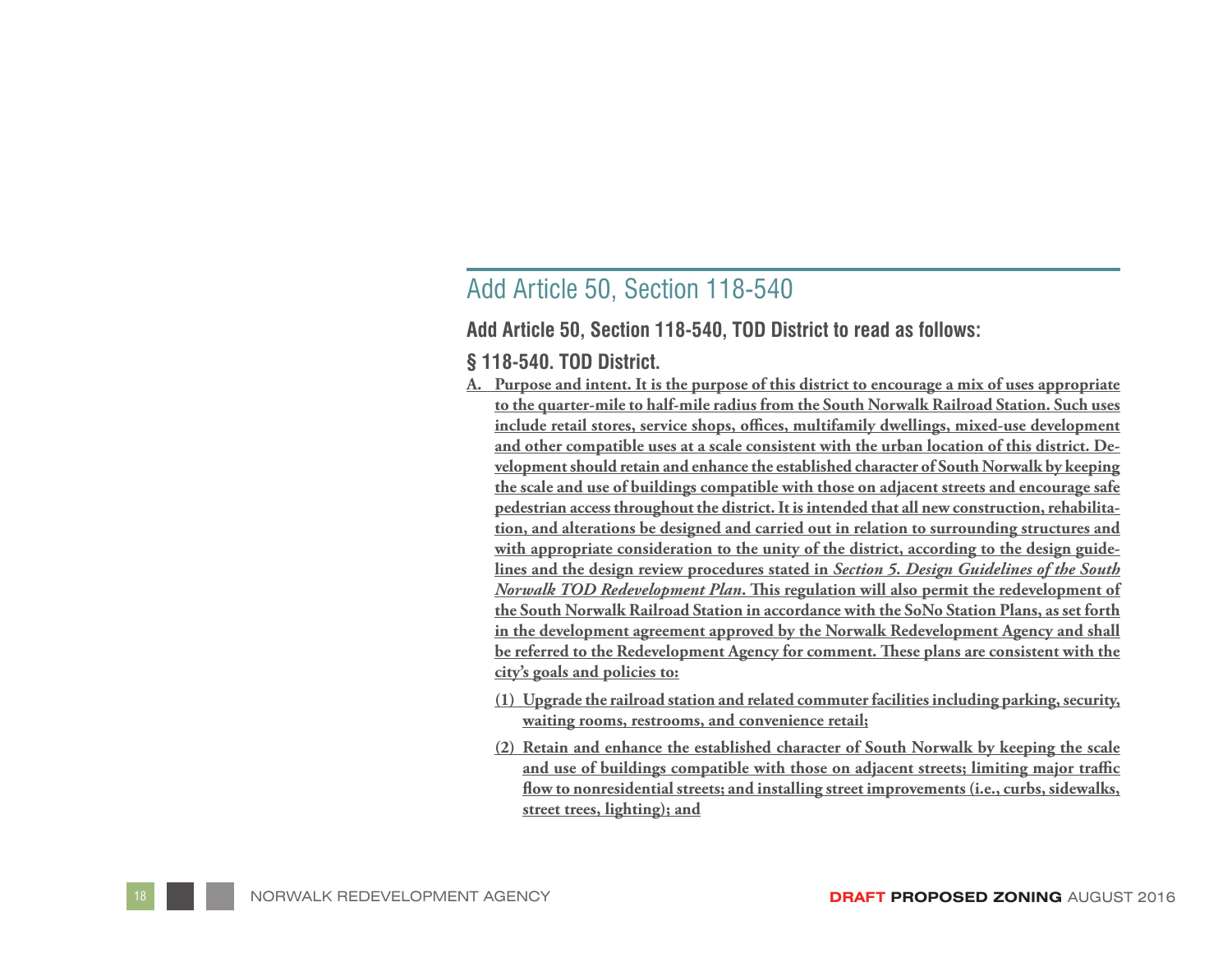- **(3) Maximize the opportunity presented by the railroad station by permitting intensive residential, commercial and related development which is economically viable.**
- **B. Uses and structures. This district includes properties within the coastal boundary and, as such, the relevant uses and structures, unless otherwise exempt, shall comply with the coastal site plan review requirements in §§. 11 through 15 of P.A. 79-535 and with Article 111, § 118-1110, herein. Structures within this district are located within the Flood Hazard Zone AE and are subject to Article 110, § 118-1100, herein.**
	- **(1) Principal uses and structures. In a TOD District, premises shall be uses and buildings shall be erected which are used, designed or intended to be used for one (1) of the following uses and no others, subject to the provisions of § 118-1451, Site plan review. Properties located within the coastal zone boundary shall be subject to coastal site plan review and all other requirements of § 118-1110 herein:**
		- **(a) Railroad station and commuter facilities.**
		- **(b) Dwellings, when located above any principal or Special Permit use.**
		- **(c) Child day-care centers.**
		- **(d) Mixed-use development, subject to § 118-750.**
		- **(e) Offices, including medical offices.**
		- **(f) Banks and financial institutions, excluding drive-in facilities.**
		- **(g) Retail stores and personal and business service establishments.**
		- **(h) Health clubs.**
		- **(i) Restaurants and taverns, excluding drive-in facilities, having a gross floor area of two thousand five hundred (2,500) square feet or less.**
		- **(j) Research and development facilities.**
		- **(k) Places of worship, churches and church buildings.**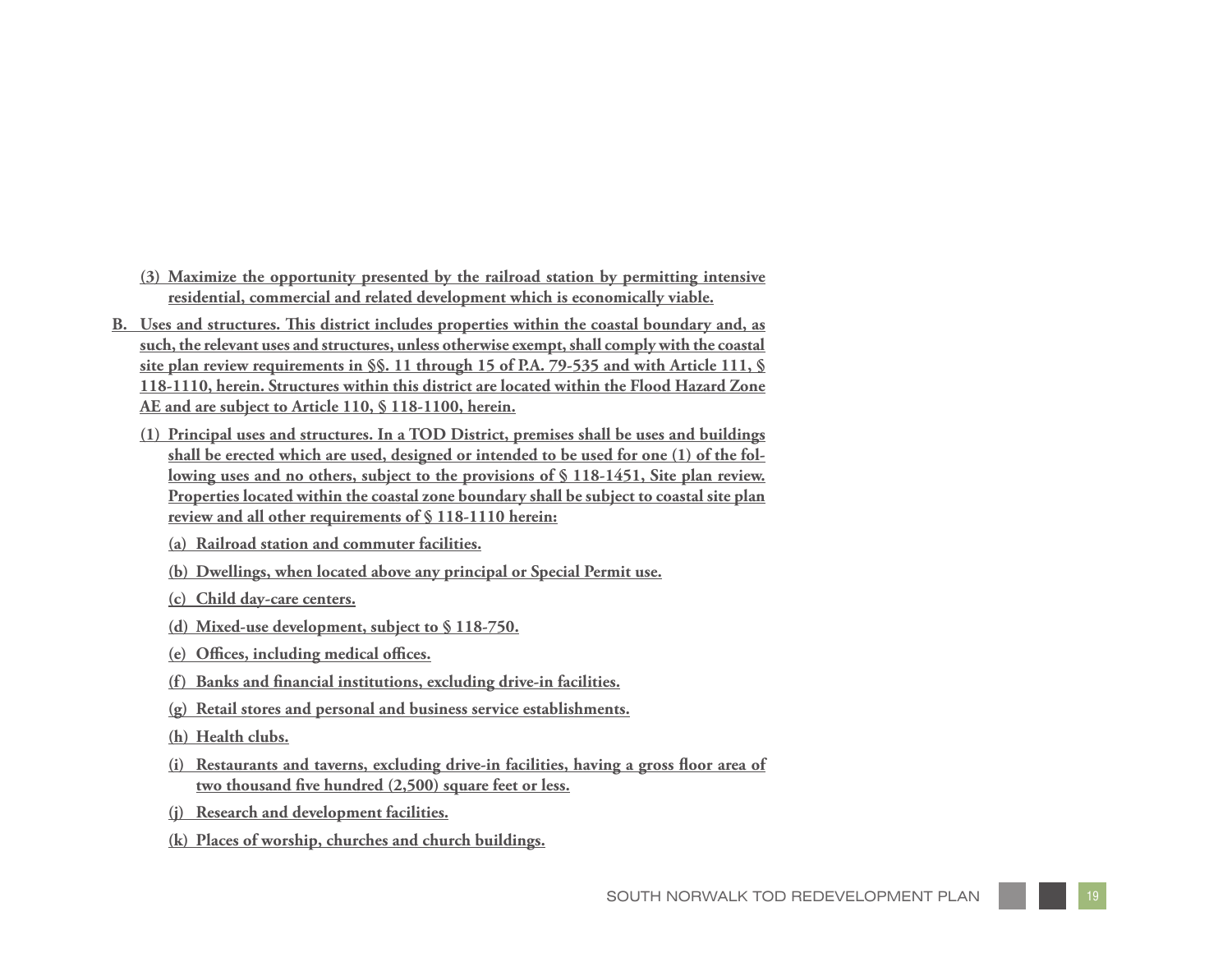**(l) Theaters and auditoriums.**

**(m)Museums, libraries and meeting halls.**

**(n) Parks, playgrounds and open space.**

**(o) Hotels.**

**(p) Off-street parking facilities.**

[1] A commuter parking garage within one-quarter (1/4) mile of the South Norwalk Rail Station, subject to the requirements of **§118-540.C(4).**

#### **(q) Printing establishments**

- **(r) Multifamily dwellings of not less than 12 units, including elderly housing and including mixed use developments. The development must provide a minimum of ten (10) percent affordable housing at 50% of State Median Income and otherwise be in compliance with § 118-1050 Workforce Housing Regulation.** 
	- **[1] A bonus height of five (5) stories / sixty-five (65) feet for is available for developments that replace existing de facto affordable housing on the site. De facto affordable housing is defined as dwelling units within buildings constructed prior to 1960 and containing six dwelling units or fewer. The development must replace the difference between the number of existing de facto affordable dwelling units and the number of affordable dwelling units required in (r) above. These replacement dwelling units must be provided at 80% of State Median Income and otherwise be in compliance with § 118-1050 Workforce Housing Regulation.**
	- **[2] Additional bonus dwelling units may be available as provided for in § 118-1050 D, subject to the maximum Residential Density in [4], below.**
	- **[3] Residential Density shall be a minimum of 500 square feet of lot area per dwelling unit for multifamily developments.**

*The changes in this section address concerns raised during the public comment period about the retention of existing affordable housing – even if not currently registered as such – within South Norwalk.*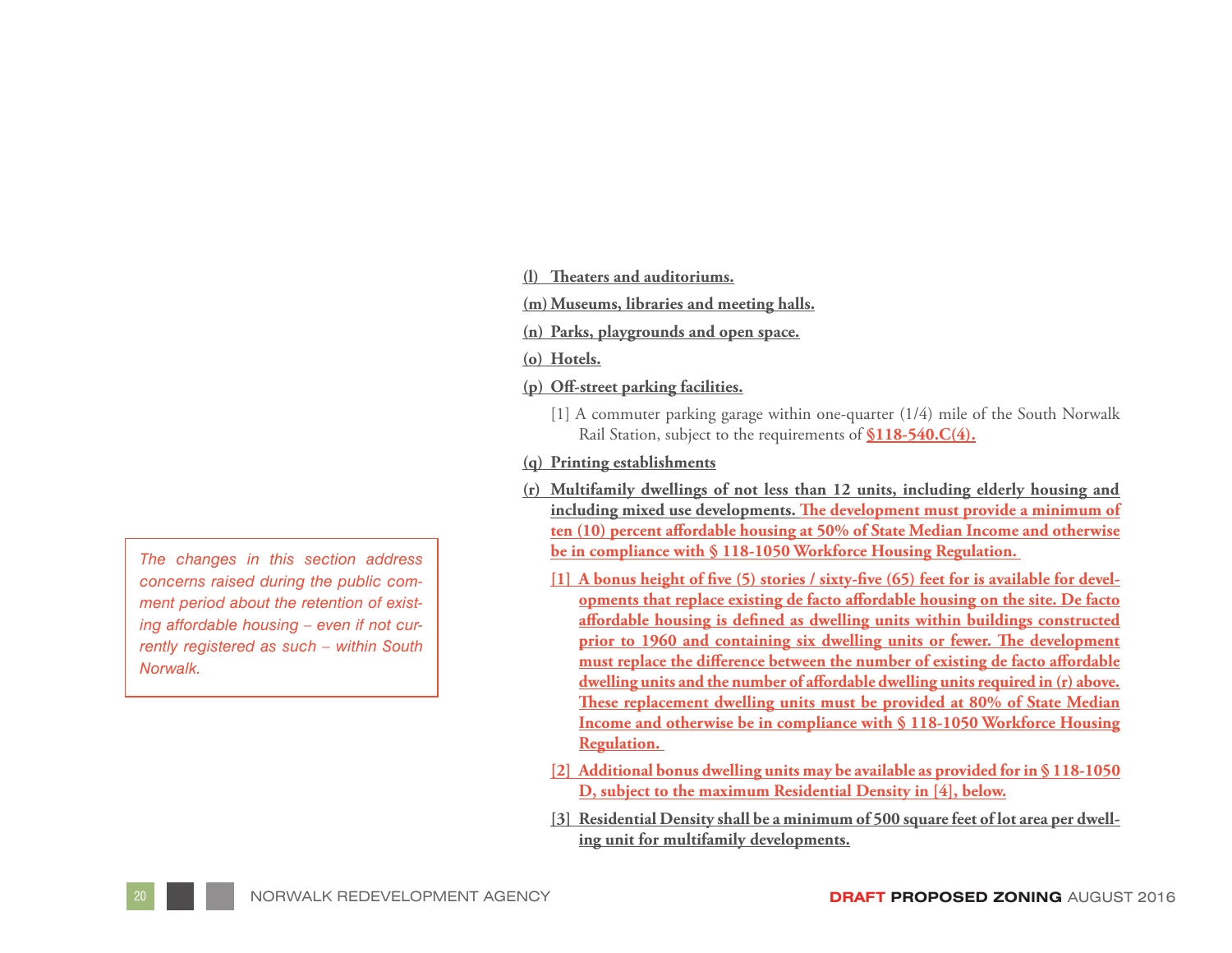- **[4] A defined recreation area of not less than one hundred (100) square feet per dwelling unit shall be provided and located with due concern for the safety and convenience of the residents for whose use it is intended.**
- **(s) Boutique manufacturing, with an accessory retail use, subject to compliance with the following requirements:**
	- **[1] Such boutique manufacturing shall not exceed three thousand (3,000) square feet in gross floor area; and**
	- **[2] The accessory retail use shall be no less than 10% and no more than 40% of the total gross floor area of the manufacturing area; and**
	- **[3] All manufacturing activity, including the storage of all equipment, materials and products, shall occur inside the building; no outside storage of any kind is permitted; and**
	- **[4] Only manufacturing processes that are not offensive with regard to noise, light, dust and odors, and which have the same or lesser impact than the principal retail use are permitted; and**
	- **[5] The manufacturing process is principally artisan or fabrication by hand, and shall not include mass production or assembly line operations; and**
	- **[6] The manufacturing operations will not generate excessive traffic volumes or truck traffic in excess of that typically occurring in the adjacent district or neighbor hood; all loading activity shall occur during daytime hours only.**

**(t) Gas stations**

**(2) Special Permit uses and structures. The following uses shall be permitted by Special Permit in accordance with the provisions of Article 140, § 118-1450, Special Permits, and shall comply with the Schedule Limiting Height and Bulk of Buildings, Commercial and Industrial, and any additional standards set forth herein:**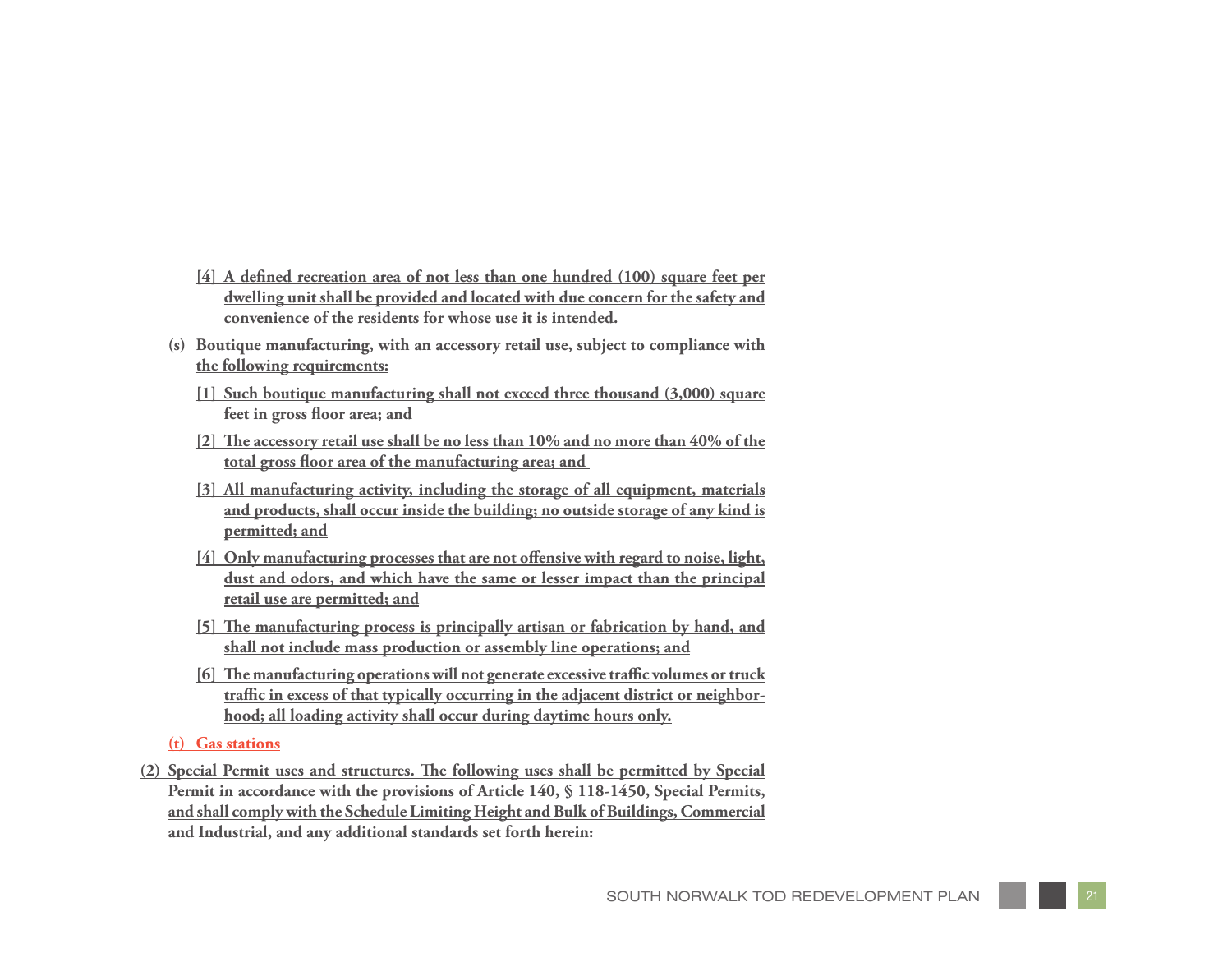- **(a) Public utility supply or storage facilities.**
- **(b) Bank drive-in facilities.**
- **(c) Restaurants and taverns having a gross floor area of two thousand five hundred (2,500) square feet or more.**
- **(d) Gasoline stations and the service of motor vehicles, subject to § 118-1010.**
- **(e) Electric power generator, as defined herein, subject to Section 118-830(B).**
- **(3) Uses which are not permitted in Subsections B(1) and (2) above shall not be permitted by variance in a TOD District.**
- **(4) Accessory uses and structures. Accessory uses and structures which are incidental to and customarily associated with the principal use of the premises shall be permitted.**
	- **(a) Outdoor storage shall be prohibited. Outdoor refuse collection and recycling receptacles shall be located behind the front setback and shall be screened from public view and from adjacent properties with a six (6) foot high fenced enclosure or year-round landscaped screening, subject to zoning inspector approval.**
	- **(b) When permitted by the Commission, entertainment in the form of live music shall be permitted as accessory to a restaurant use. Such entertainment shall be restricted to the interior of the restaurant.**
	- **(c) Commercial communication antennas are permitted as an accessory use when located on an existing building or structure, subject to the height limitation of that zone, except that antennas mounted on existing buildings which meet or exceed the height limitation of that zone may extend above the existing building height by no more than fifteen (15) feet. In addition, the color of the building shall be incorporated into the design of the antenna.**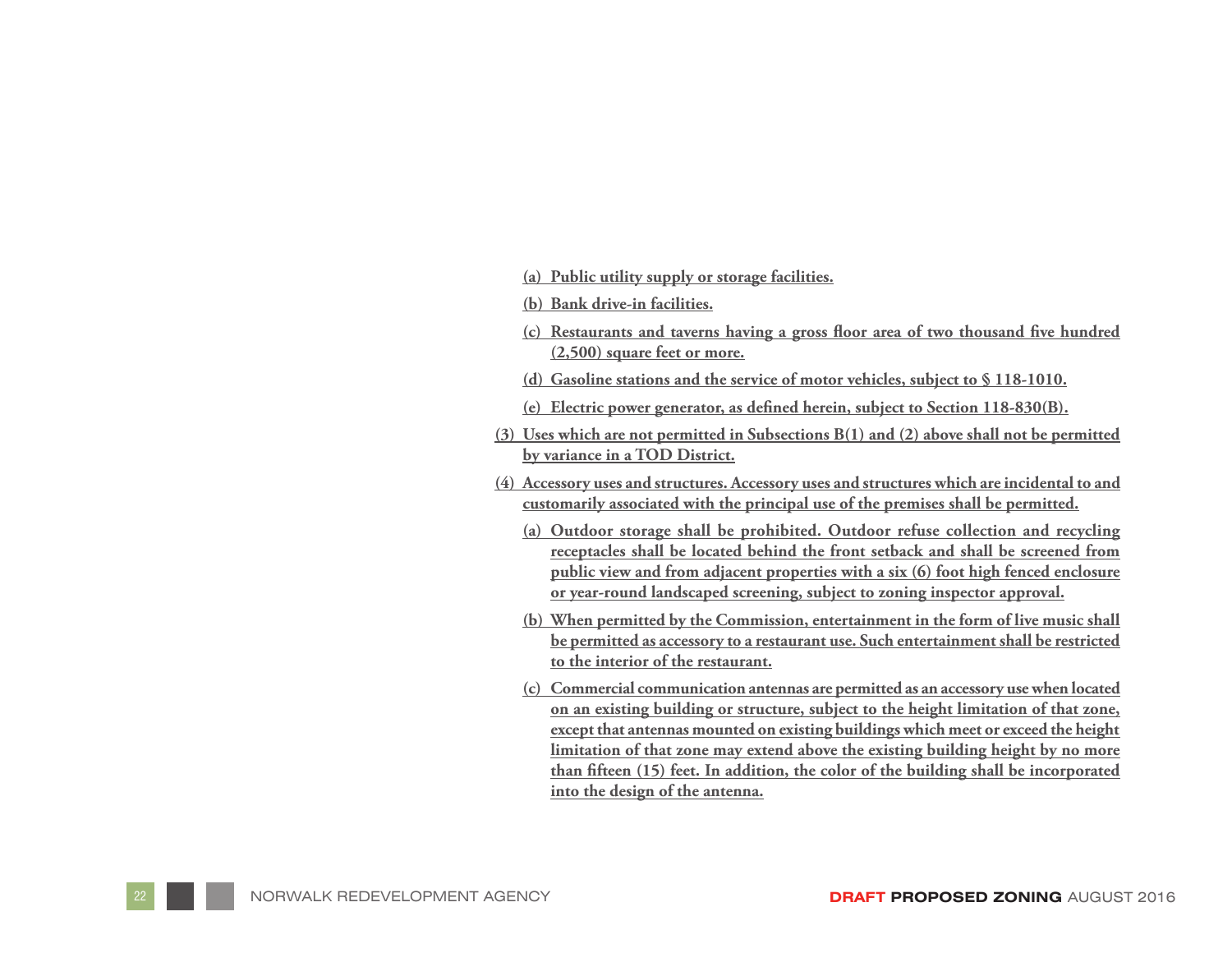- **C. Lot and building requirements. See the Schedule for Commercial and Industrial Uses and all other applicable sections of these regulations, including Article 110 Flood Hazard Zone, § 118-1100 and Article 111 Coastal Zone, § 118-1110.** 
	- **(1) The height and bulk of all buildings in existence at the time of adoption of this regula tion are hereby declared to be in conformance with the requirements of this section, provided that such structures are maintained, rehabilitated, and integrated into the proposed development.** 
		- **(a) Such buildings may contain any residential and/or retail use that is allowable within the TOD District, provided that they meet all requirements of this Section 118-540 and do not increase the current nonconforming dimension(s).**
		- **(b) Buildings listed on, or eligible for, the Connecticut State Register of Historic Places are hereby declared to be in compliance with the height and bulk requirements of this section. External building modifications to such structures shall conform to the design guidelines set forth in the** *South Norwalk TOD Redevelopment Plan* **.**
		- **(c) If such buildings are destroyed by fire, explosion, act of God or act of public enemy to an extent exceeding fifty percent (50%) of their assessed value, they may be re constructed only if the height, bulk, location and use of the building is substantially as it had previously existed, subject to approval by the Director of Planning and Zoning, except as modified where necessary to conform to the Flood Hazard Zone and coastal area management provisions of these regulations. The owners of such property shall document by A-2 Survey or other means the height, bulk, location and use of the building as it had previously existed.**
	- **(2) If lot size is less than or equal to one-half (½) acre then the maximum building height is 3 1/2 stories/45 feet. If the lot size is greater than one-half (½) acre, then the maxi mum building height is 5 stories/65 feet subject to the requirements of §118-540.B(1) (r)[1] above. Height shall be above base flood elevation in a flood zone and otherwise calculated as provided in §118-100. Definitions. "Height of Building."**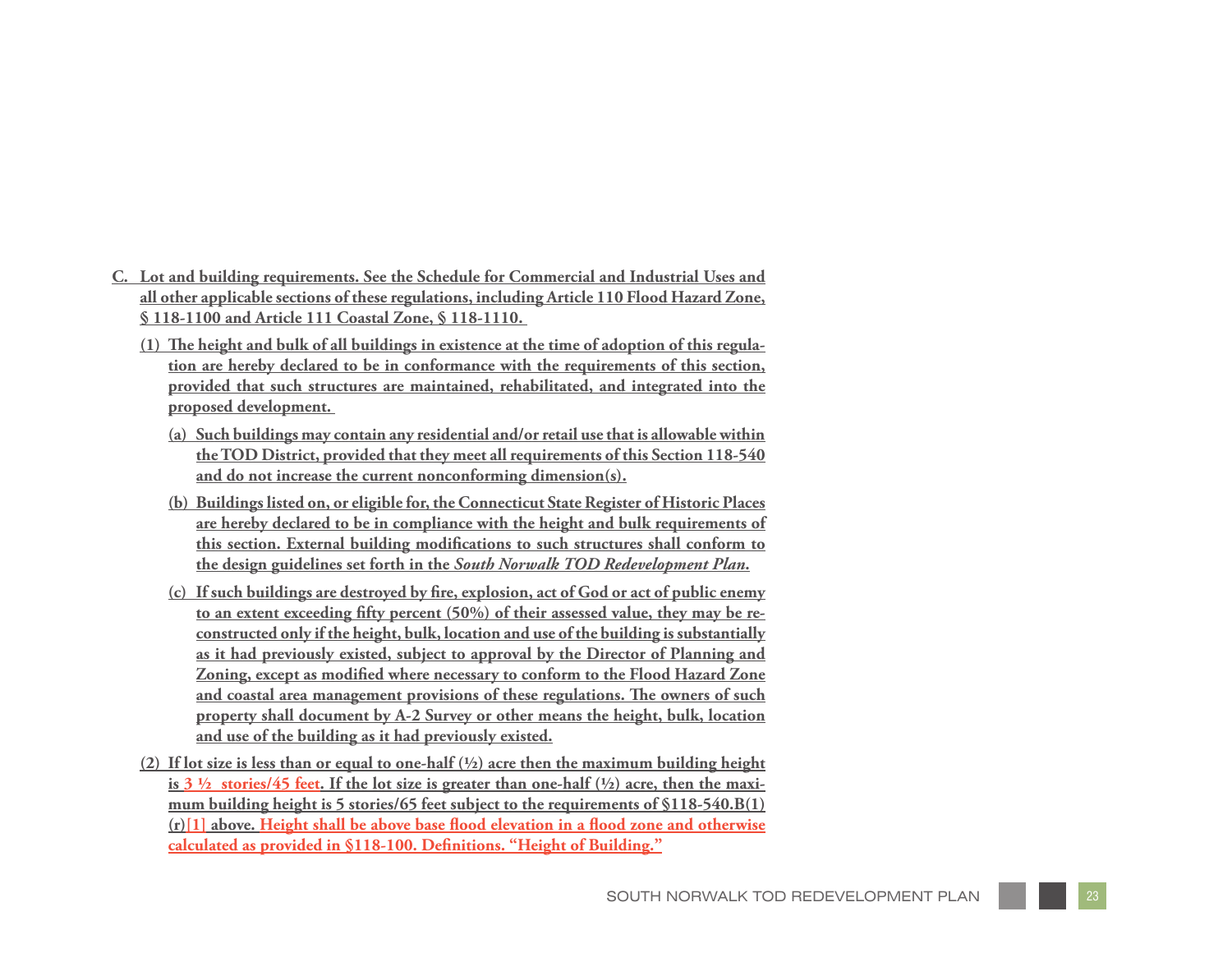*The revised text raises height limits in areas that are appropriate for increased density – the Webster Street Block and the 1/4 mile around the South Norwalk Train Station – and reduces height to fit the context of existing residential buildings – south of Henry Street on Chestnut Street and South Main Street.*

- **(3) The height of buildings along South Main Street and Chestnut Street, from the centerline of Henry Street to the southern boundary of the TOD District, is limited to 3 ½ stories/45 feet. On South Main Street, from the centerline of Henry Street to the southern boundary of the TOD District, the principal façade of the building shall be set back 50 feet from the centerline of South Main Street or from an established building line.**
- **(4) The maximum building height of a commuter parking garage is shall be six (6) stories and seventy-two (72) feet.**
- **(5) The maximum height of buildings within the Webster Street Block is limited to eight (8) stories and ninety-six (96) feet within the core of the block and five (5) stories and sixty-five (65) feet along the perimeter with a ten (10) foot stepback from the principal façade after the fourth story.**
- **(6) The minimum building height shall be two (2) stories and twenty-five (25) feet. Accessory structures of less than the required minimum height shall be permitted provided that they do not exceed five percent (5%) of the maximum allowed building area of the property.**
- **(7) Cupolas, towers, spires, or other design elements where not used for habitable space shall be exempt from the height regulations herein, subject to the approval of the Commission. Such elements shall be in keeping with the design guidelines set forth in the**  *South Norwalk TOD Redevelopment Plan* **and shall be referred to the Redevelopment Agency for comment.**
- **(8) Open space shall include natural and landscaped areas, pedestrian plazas, courtyards, walkways, recreation areas and the like. Open space on the roof of a structure, including a parking structure, shall be permitted, provided that the open space requirement extends neither more than ten (10) feet nor more than one (1) story above the center-line elevation of the street.**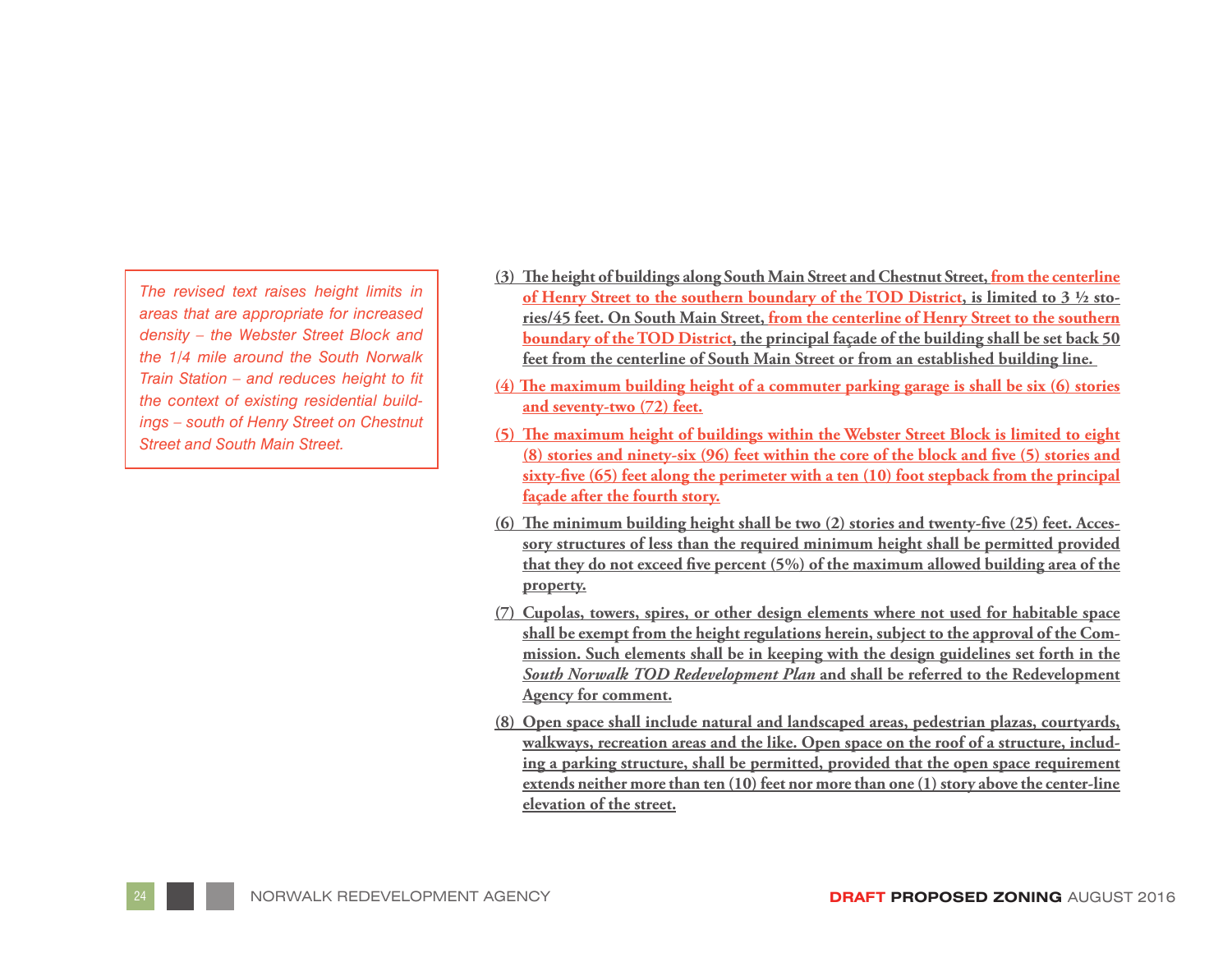- **(9) Uses with regular public access, such as retail, personal and business service establish ments, restaurant uses, health clubs, or the accessory retail use of a boutique manufac turing business, shall be required on the ground floor of properties within the TOD District and located on South Main Street (north of Concord Street), Washington Street, and Monroe Street.**
- **(10) External building modifications shall be in keeping with the design guidelines set forth in the** *South Norwalk TOD Redevelopment Plan***. The elevations and details of a building's exterior, including signs, shall be referred to the Redevelopment Agency for comment.**
- **D. Off-street parking and loading requirements. Notwithstanding the requirements of §§ 118- 1200 through 118-1260, the following parking regulations apply within the TOD District.**
	- **(1) A building in existence at the time of adoption of this regulation may continue to be used without adequate parking and loading as required by §§ 118-1210 and 118-1260 of these regulations. However, should such building be increased in area or changed in use so as to require additional parking or loading, such additional parking or loading shall be determined by applying the standards set forth in this Section D and in §§ 118- 1210 and 118-1260; except that a restaurant in existence as of July 1, 2005 shall not be required to provide additional parking for interior expansions within the existing gross restaurant floor area of one thousand (1,000) square feet or less. This provision shall apply to restaurant uses only and shall not apply to floor space devoted to mixed uses.**
	- **(2) The principal use and structure shall be located between the street and all parking facili ties, with the following exceptions:**
		- **(a) Underground parking facilities, the roofs of which are less than three (3) feet above the center-line elevation of the street, shall be exempt from this requirement.**
		- **(b) Above-ground parking facilities on a lot within a flood zone or whose property line is within ten (10) feet of a flood zone is exempt from this requirement.**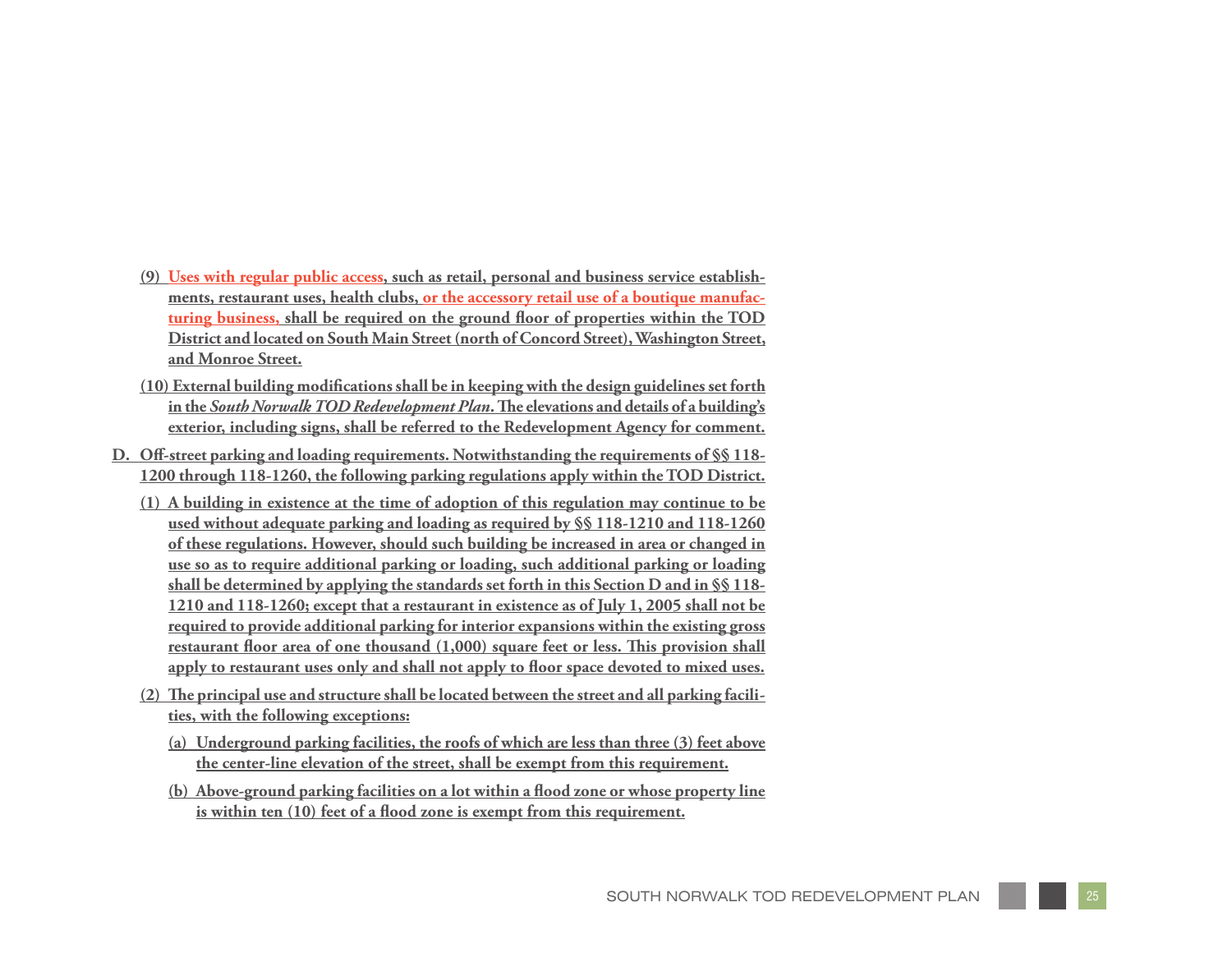- **(c) Off-street parking structures, the roofs of which are more than three (3) feet above the center-line elevation of the street, and that are on a lot within the AE or VE flood zones or whose property line is within ten (10) feet of the AE or VE flood zones shall be set back a minimum of ten (10) feet from any property line. Off-street parking and loading facilities shall be effectively screened from adjacent streets and properties and landscaped with trees and shrubs within this setback. Architectural features, stoops, stairs, and terraces shall be allowed within this setback.**
- **(d) All other off-street parking structures, the roofs of which are more than three (3) feet above the center-line elevation of the street, must be concealed by active or residential uses at the ground level.**
- **(3) Parking facilities shall be required as follows:**
	- **(a) There are no minimum parking requirements for the redevelopment of a building listed on, or eligible for, the Connecticut State Register of Historic Places as a mixed use building.**
	- **(b) For all other buildings, the applicant must provide:**
		- **[1] One (1) parking space per dwelling unit plus additional spaces for a minimum ratio of 1.30 parking spaces per dwelling unit for multifamily and mixed-use development.**
		- **[2] One (1) parking space per two hundred (200) square feet of active commercial floor area for restaurant.**
		- **[3] One (1) parking space per one thousand (1,000) square feet of active floor area for industrial and boutique manufacturing.**
		- **[4] One (1) parking space per seven hundred fifty (750) square feet of active com mercial floor area for commercial (including office, banks, and personal and business services) and retail space.**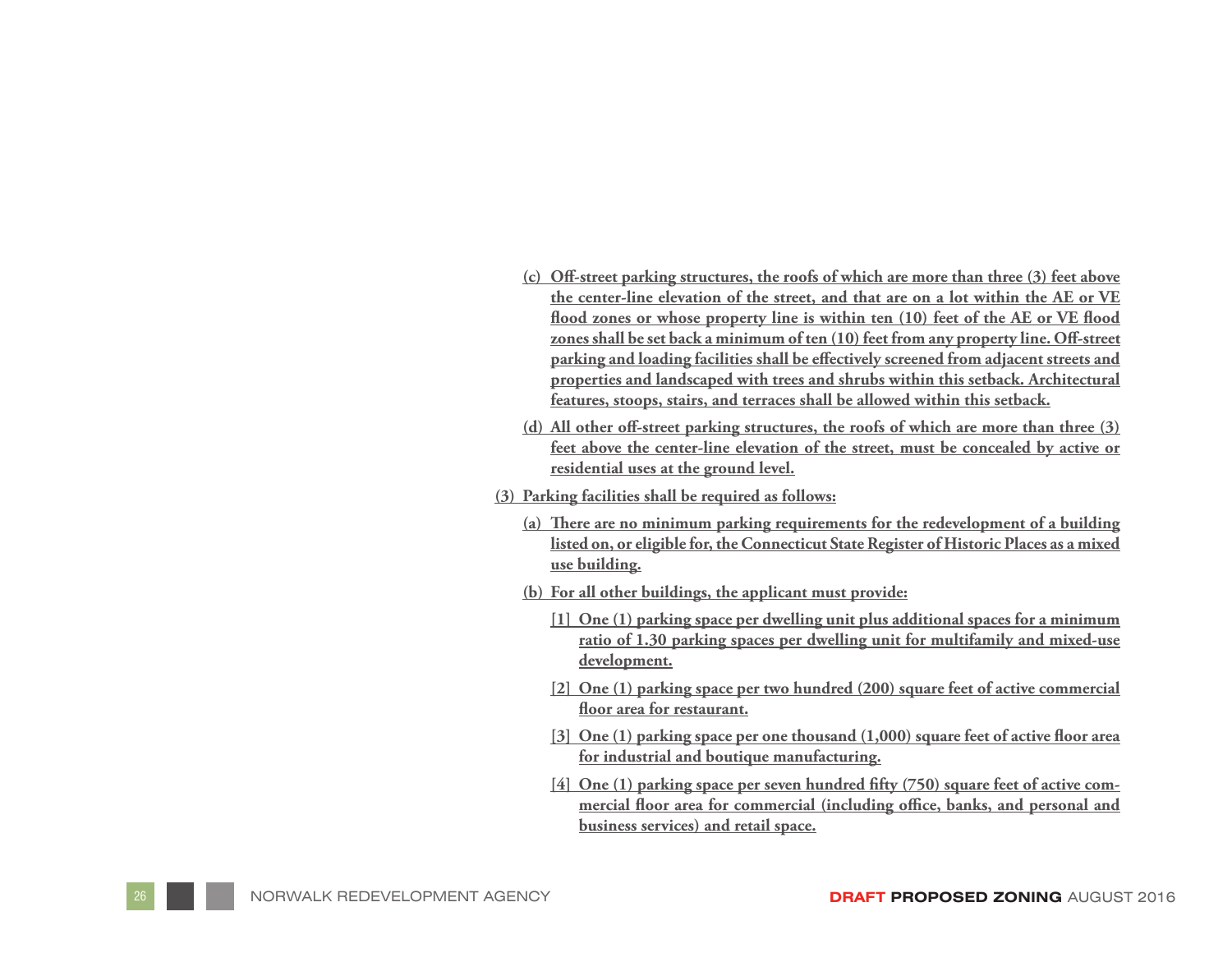- **[5] One (1) parking space per five (5) seats, based upon maximum seating capacity for theaters and auditoriums. Up to one hundred percent (100%) of the parking required for theaters and auditoriums may be met by the parking provided for the railroad station, provided that it can be sufficiently demonstrated to the satisfaction of the Norwalk Parking Authority that the theater and auditorium parking use occurs predominantly during the evening hours and weekends.**
- **[6] Parking for all other uses as determined by §§ 118-1220 Off-street Motor Vehicle Parking Requirements.**
- **(4) Notwithstanding any other parking requirements set forth in §§ 118-1200 through 118-1260 for individual land uses, when any land or building is used for two or more distinguishable purposes in a mixed use development, the minimum total number of parking spaces required to serve the combination of all uses shall be determined as fol lows:**
	- **(a) Calculate the parking requirement for each use.**
	- **(b) The largest single parking requirement will be reduced by the percentage for the matching use as shown in the table in § 118-1260.E.**
	- **(c) For more than two uses, the largest single parking requirement will be reduced by the percentage for each matching use as shown in the table in § 118-1260.E.**
- **(5) Notwithstanding any other parking requirements set forth in §§ 118-1200 through 118-1260, the following provisions apply:**
	- **(a) Required off-street parking may be located within 600 feet of the use within the TOD District.**
	- **(b) A Parking Management Plan for off-premises parking sites as provided for in E(5) (a) above shall be subject to approval by the Commission and the Zoning Inspector for number of spaces provided, accessibility, safety, convenience and ready identi -**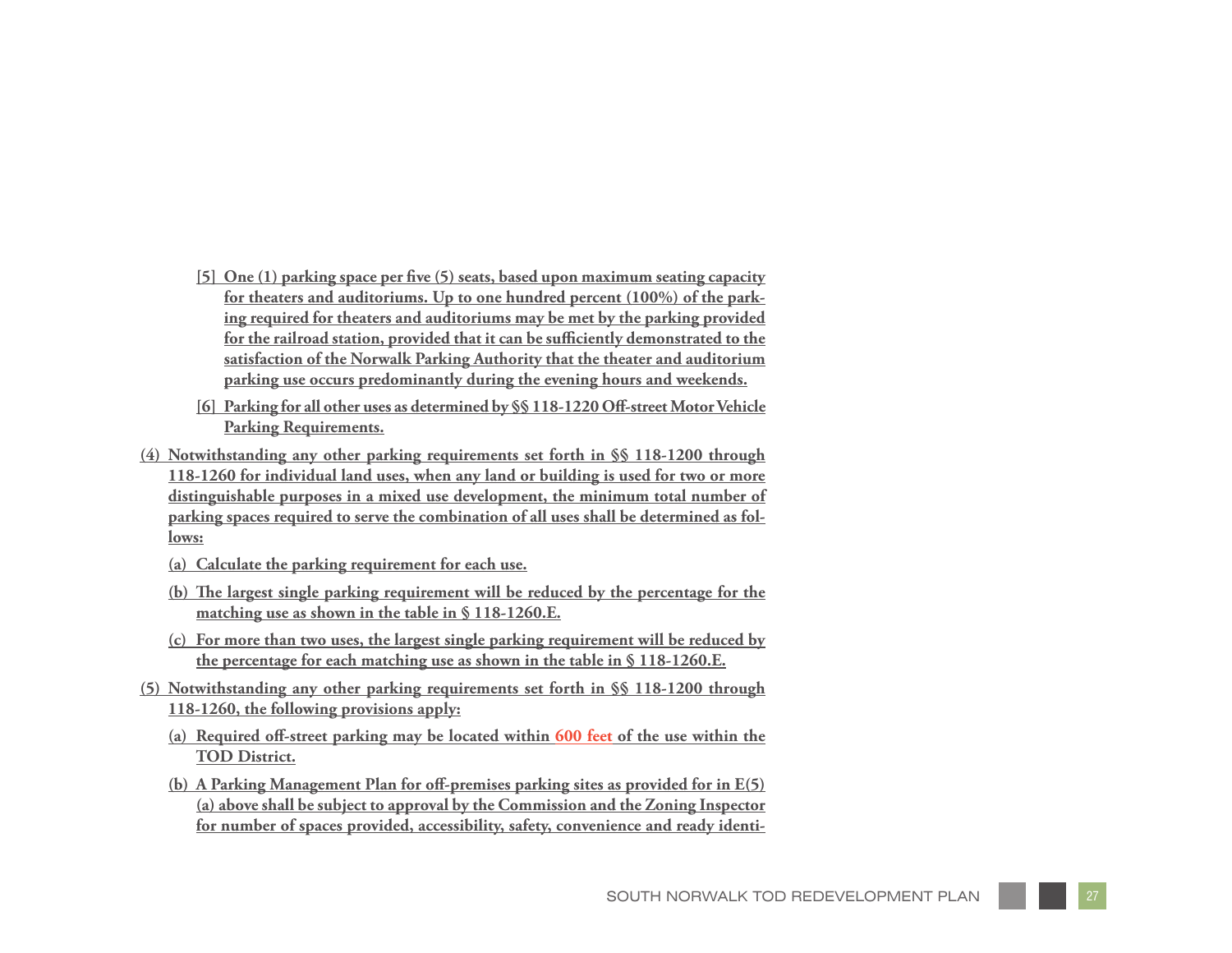**fication. Any change to the location of off-premises parking must be approved by the Zoning Inspector.**

- **(c) All required off-street parking and loading spaces must remain available as approved within the Parking Management Plan for the specifically designated uses and cannot be used by the developer, owner, or tenant for any other use than that for which it has been approved.**
- **(d) Off street parking for residential developments may be provided through the use of permits in public parking lots or structures, valet parking, tandem spaces, compact and/or vehicle stacker devices or car-sharing services subject to approval by the Commission and submission of a Parking Management Plan.**
- **(6) Off-street parking facilities, structures and driveways shall not be closer than ten (10) feet to a property line which abuts a residence zone.**
- **E. Sign regulations. See §§118-1290 through 118-1295, except that three (3) theater marquees may be permitted in addition to other signs permitted under said sections. Each marquee shall not exceed one hundred fifty (150) square feet in area.**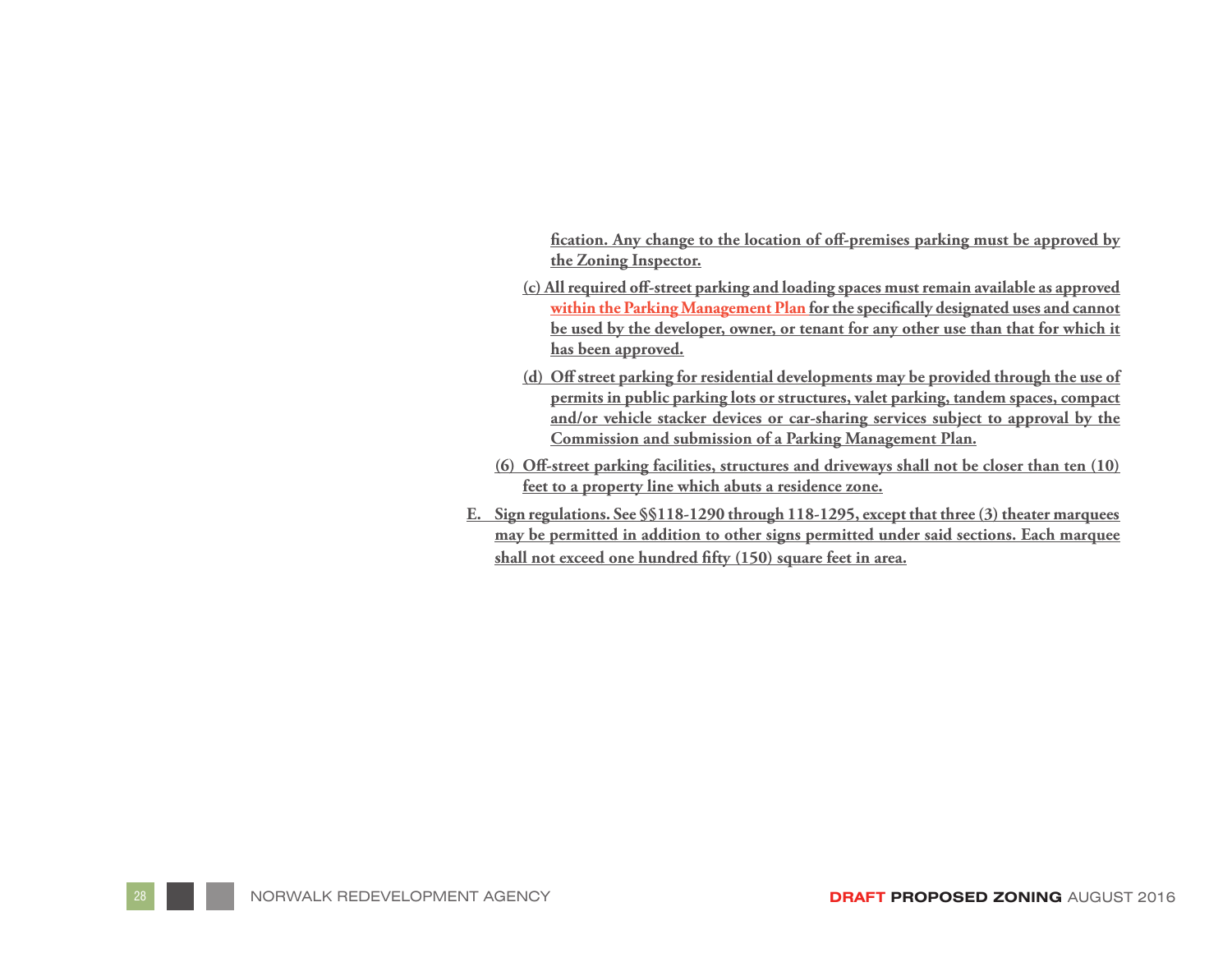#### Amend Article 50 in the Table of Contents

#### **Amend Article 50 in the Table of Contents for the Building Zone Regulations of the City of Norwalk, Connecticut to read as follows:**

ARTICLE 50

#### Use Regulations Controlling Business Zones

118-500 East Avenue Village District. 118-501 Washington Street Design District. 118-502 Reed-Putnam Design District. 118-503 Executive Office Zone. 118-504 Central Business Design District. 118-505 Marine Commercial Zone. 118-506 SoNo Station Design District. 118-510 Neighborhood Business. 118-520 South Norwalk Business District. 118-521 Business Zones No. 1 Zone. 118-522 Business Zones No. 2 Zone. 118-530 Rowayton Avenue Village District 118-531 Silvermine Tavern Village District. 118-532 Golden Hill Village District. **118-533 Springwood-Whistleville Village District 118-540 TOD District.**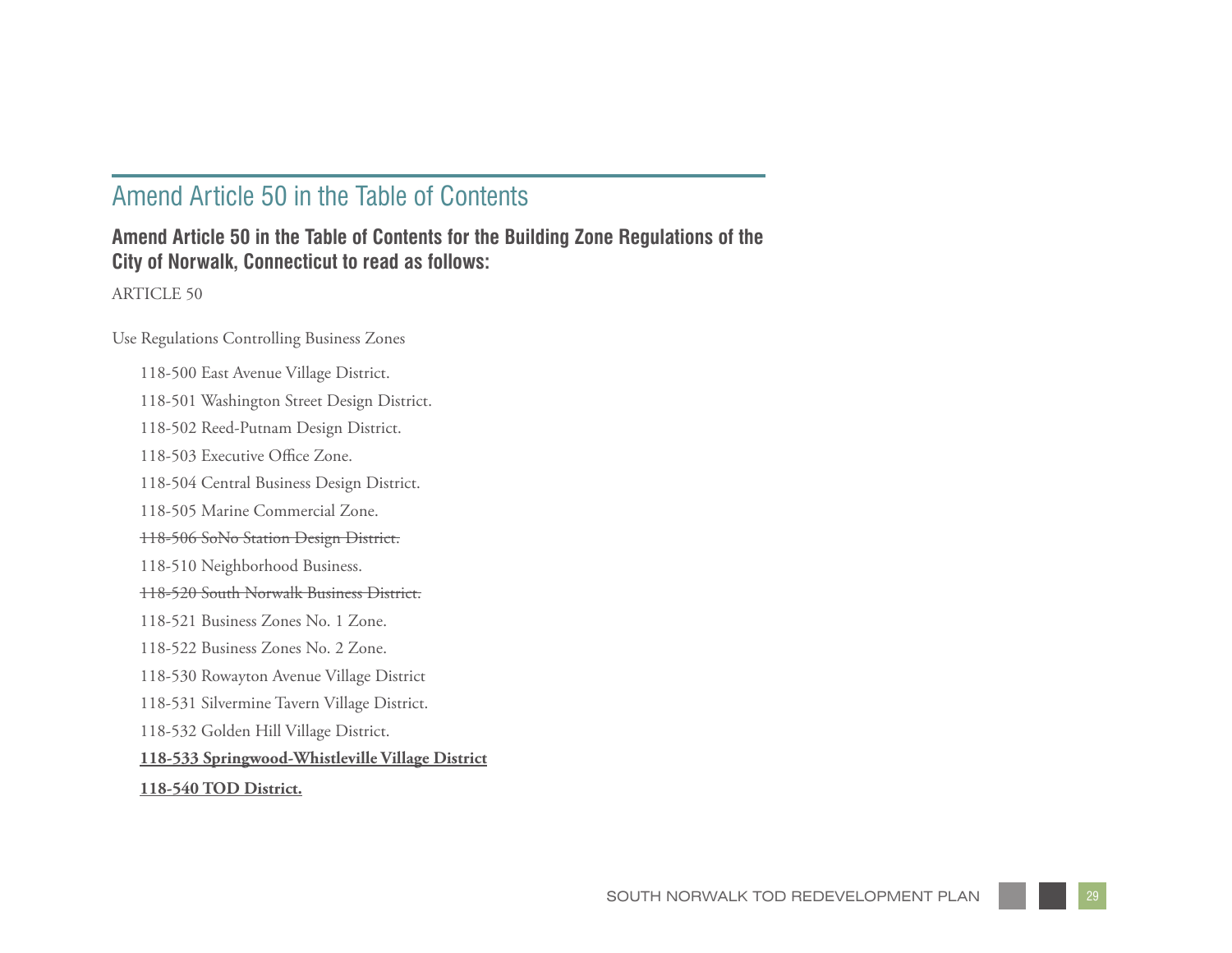### Amend Article 20, Section 118-200

#### **Amend Article 20, Section 118-200, Purpose and kinds of zones to revise subsection A. to read as follows:**

A. For the purpose of promoting the health, safety, morals and general welfare of the community; for the purpose of lessening congestion in the streets; for the purpose of securing safety from fire, panic and other dangers; for the purpose of preventing the overcrowding of land and avoiding undue concentration of populations; for the purpose of facilitating adequate provision of transportation, water, sewerage, schools, parks and the public requirements; for the purpose of conserving the value of buildings and encouraging the most appropriate use of land throughout the city; for the purpose of providing for public health, comfort and general welfare in living and working conditions; for the purpose of regulating and restricting the location of trades and industries and the location of buildings designed for specified uses; for the purpose of regulating and limiting the height and bulk of buildings hereafter erected; and for the purpose of regulation and determining the area of yards, courts, and other open spaces for buildings hereafter erected, the City of Norwalk is hereby divided into **twenty-nine (29)** classes of zones:

AAA Residence Zones [Amended effective 6-24-1946]

AA Residence Zones [Amended effective 6-24-1946]

A Residence Zones B Residence Zones C Residence Zones D Residence Zones Executive Office Zone [Added effective 1-16-1987] Business Zones No. 1 [Added effective 1-16-1987] Business Zones No. 2 [Added effective 1-16-1987] Rowayton Avenue Village District [Added effective 12-19-1969, Amended effective 6-27-2003] East Avenue Village District [Added effective 7-25-1955; Amended effective 6-27-2003] SoNo Station Design District [Added effective 8-24-1990] Neighborhood Business Zone [Amended effective 1-16-1987] South Norwalk Business District [Amended effective 1-16-1987; 10-1-1987] Central Business Design District [Added effective 10-1-1987] Marine Commercial Zone [Added effective 4-29-1988]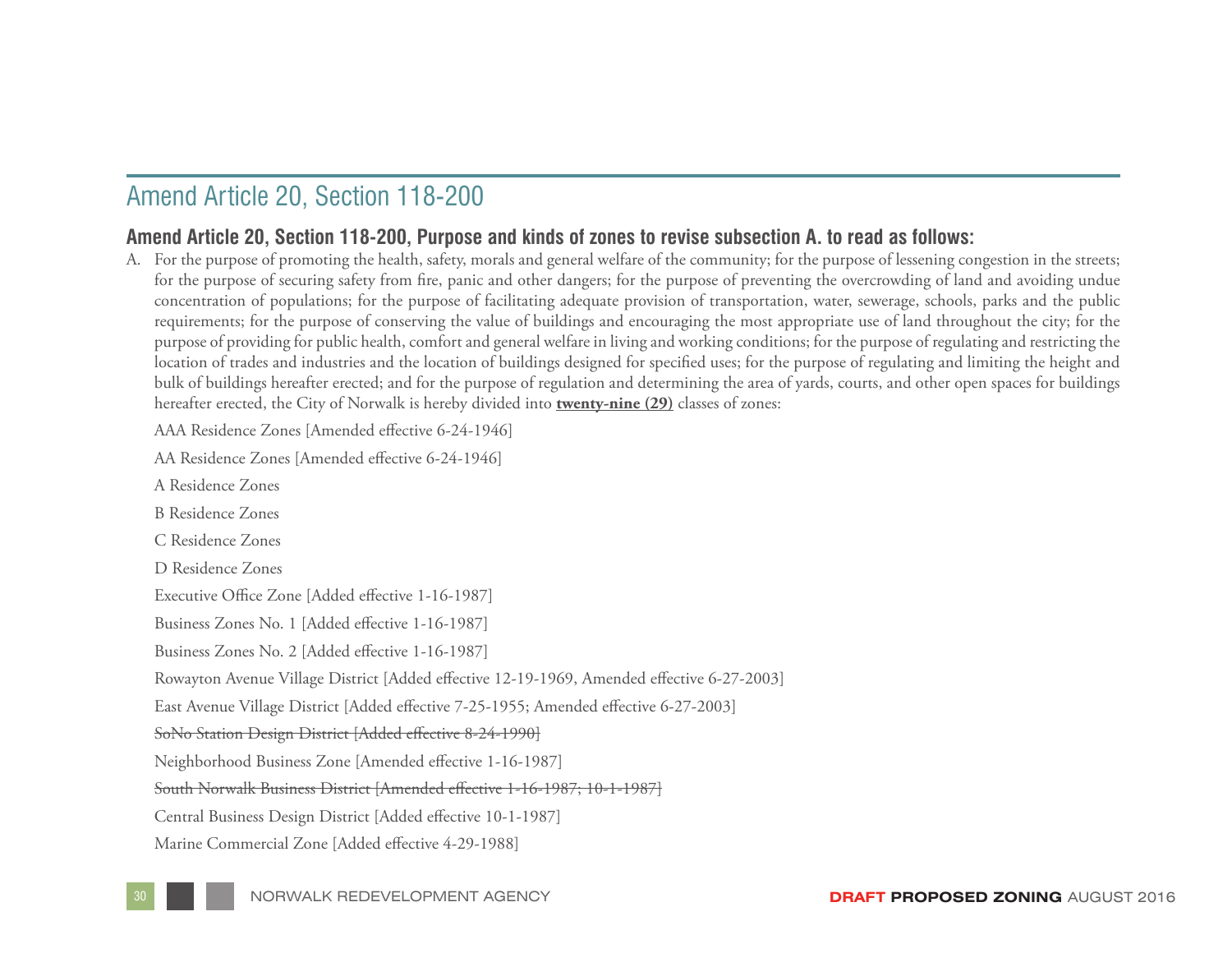#### **TOD District**

Industrial No. 1 Zone [Amended effective 11-27-1991] Restricted Industrial Zone [Added effective 10-16-1981] Research and Development Zone Island Conservation Zone [Added effective 1-22-1974] Flood Zone A [Added effective 4-24-1978, amended effective 6-18-2010] Flood Zone AE [Added effective 4-24-1978, amended effective 6-18-2010] Flood Zone VE [Added effective 4-24-1978, amended effective 6-18-2010] Washington Street Design District Reed-Putnam Design District Hospital Zone [Added effective 12-14-1992] Silvermine Tavern Village District [Added effective 6-27-2008] Golden Hill Village District [Added effective 1-29-2010] **Springwood-Whistleville Village District**

#### Amend Article 20, Section 118-230

#### **Amend Article 20, Section 118-230, Schedule limiting height & bulk of buildings and size of lot to revise subsection A. to read as follows:**

§118-230 Schedule limiting height & bulk of buildings and size of lot.

The dimensional standards for lots and buildings shall be as given in the schedules, except as modified by the sections which follow. These schedules are hereby declared to be a part of these regulations.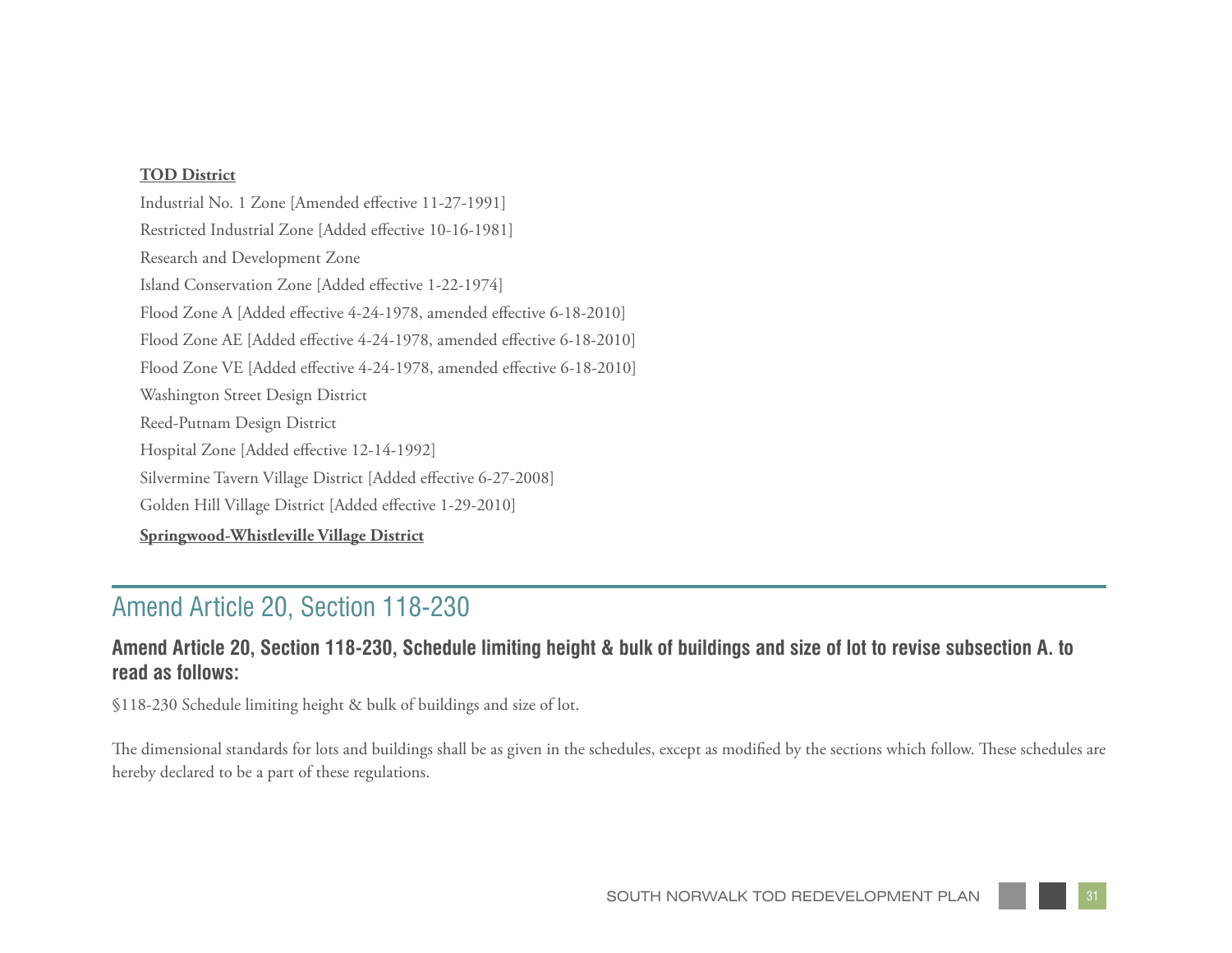## **SCHEDULE LIMITING HEIGHT AND BULK OF BUILDINGS: COMMERCIAL AND INDUSTRIAL CITY OF NORWALK**

| ٠ |  |
|---|--|
|   |  |

|                                                                               |                                                                                                                                                                                                                                                                     |                                                                    | $\overline{2}$                                                                     | $\overline{3}$ |                                                                                                                                                                                                                                                             | $5\overline{5}$ |  |
|-------------------------------------------------------------------------------|---------------------------------------------------------------------------------------------------------------------------------------------------------------------------------------------------------------------------------------------------------------------|--------------------------------------------------------------------|------------------------------------------------------------------------------------|----------------|-------------------------------------------------------------------------------------------------------------------------------------------------------------------------------------------------------------------------------------------------------------|-----------------|--|
|                                                                               | <b>HEIGHT</b>                                                                                                                                                                                                                                                       |                                                                    | <b>MINIMUM SIZE OF PLOT</b>                                                        |                | <b>YARDS</b>                                                                                                                                                                                                                                                |                 |  |
| <b>ZONES</b>                                                                  | <b>MAXIMUM</b>                                                                                                                                                                                                                                                      | <b>MINIMUM</b>                                                     | <b>AREA</b>                                                                        | <b>WIDTH</b>   | <b>FRONT</b>                                                                                                                                                                                                                                                | <b>SIDE</b>     |  |
| South Norwalk Business District                                               | 12 stories & 150 feet                                                                                                                                                                                                                                               | 2 stories<br>and 25<br>feet,<br>subject<br>to 118-<br>$520 - G(4)$ | None                                                                               | <b>None</b>    | 35 feet from<br>centerline, except-<br>where 25% of the<br>length of the block<br>front is occupied<br>by buildings on<br>the street line or<br>within one foot of<br>the streetline, then-<br>no setback will be<br>required. Subject to<br>Sect 118-1000B | <b>None</b>     |  |
| <b>Springwood-Whistleville Village</b><br><b>District</b><br><b>Subarea A</b> | 2 1/2 stories and 35 feet, maximum<br>of 38 feet to peak                                                                                                                                                                                                            | <b>None</b>                                                        | 5,000<br>sq. ft. 1<br>dwelling<br>unit:<br>6,000<br>sq. ft. 2<br>dwelling<br>units | 50 ft.         | 35 feet from<br>centerline along<br><b>Lexington Avenue,</b><br><b>Kossuth and Olean</b><br><b>Streets: 30 feet</b><br>along other streets.<br>subject to Section<br>118-900F(1)                                                                            | 6 feet          |  |
| <b>Springwood-Whistleville Village</b><br><b>District</b><br><b>Subarea B</b> | <b>For buildings located within the</b><br>first 100 feet of the property line<br>on Lexington Avenue, 2 1/2 stories<br>and 35 feet, maximum of 38 feet to<br>peak.<br><b>For all other buildings, 3 1/2 stories</b><br>and 40 feet, maximum of 48 feet to<br>peak. | <b>None</b>                                                        | $5,000$ sq.<br><u>tt.</u>                                                          | 50 ft.         | 30 feet, subject<br>to Section 118-<br>900F(1)                                                                                                                                                                                                              | 6 feet          |  |
| <b>Springwood-Whistleville Village</b><br><b>District</b><br><b>Subarea C</b> | 3 1/2 stories and 40 feet, maximum<br>of 48 feet to peak                                                                                                                                                                                                            | 2 stories<br>and 25<br>feet                                        | <b>None</b>                                                                        | <b>None</b>    | <b>None</b>                                                                                                                                                                                                                                                 | <b>None</b>     |  |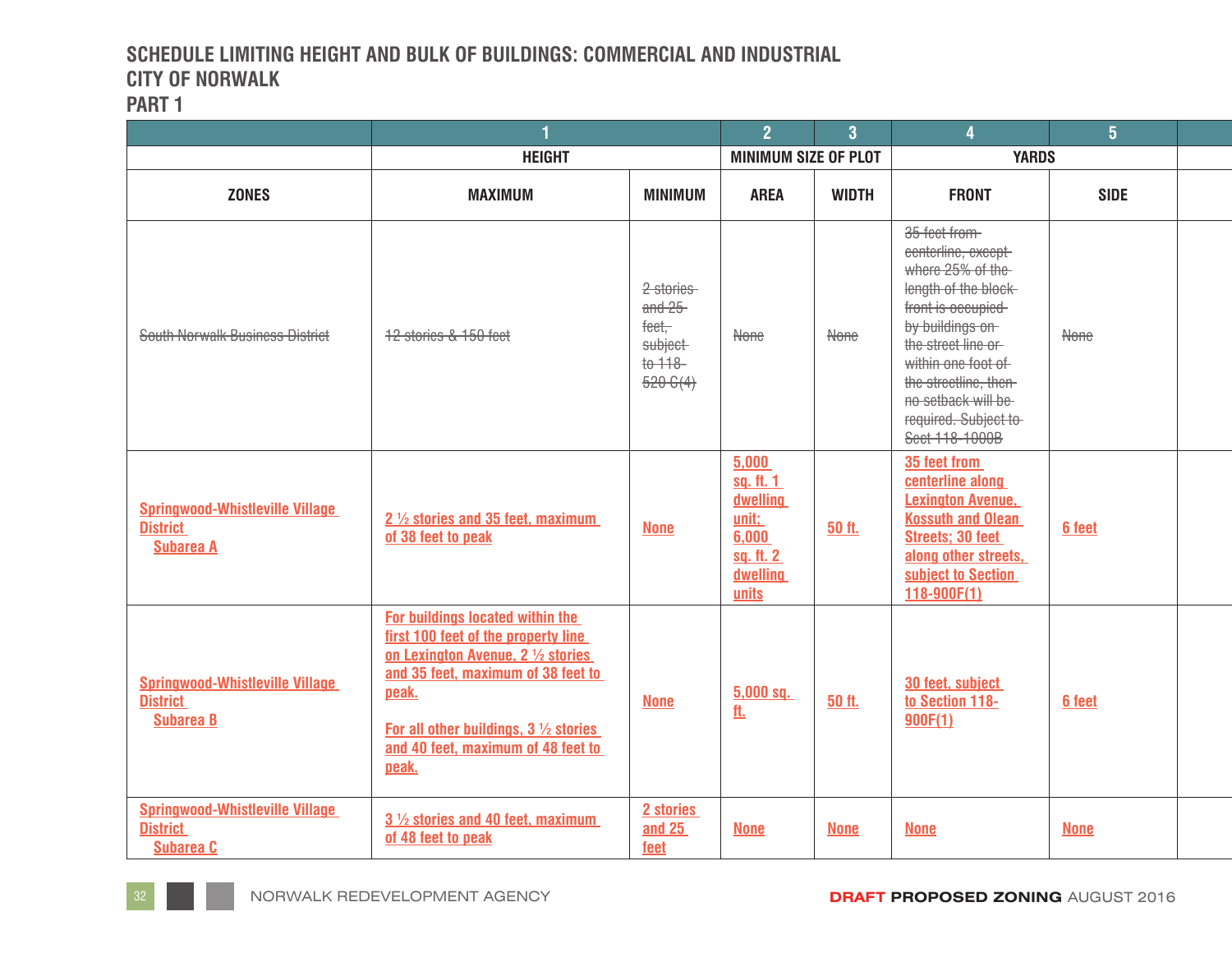| $6\phantom{a}6$ | -7                                                                                                                                                                                            | $\overline{\mathbf{8}}$                                                                                                               | $\overline{9}$                      | 10 <sup>°</sup>                     | 11                                                                                                                                                                  |
|-----------------|-----------------------------------------------------------------------------------------------------------------------------------------------------------------------------------------------|---------------------------------------------------------------------------------------------------------------------------------------|-------------------------------------|-------------------------------------|---------------------------------------------------------------------------------------------------------------------------------------------------------------------|
|                 | <b>YARDS</b>                                                                                                                                                                                  | <b>FLOOR</b>                                                                                                                          |                                     |                                     |                                                                                                                                                                     |
| AGG. SIDE       | <b>REAR</b>                                                                                                                                                                                   | <b>MAXIMUM BLDG AREA</b>                                                                                                              | <b>AREA RATIO</b><br><b>MAXIMUM</b> | <b>RECREATION</b><br><b>AREA</b>    | <b>RESIDENTIAL</b><br><b>DENSITY</b>                                                                                                                                |
| <b>None</b>     | On interior lots, 10% need not exceed 10<br>feet beginning at second story sill level-<br>or more than 20 feet above centerline<br>elevation of the street. None required on-<br>corner lots. | On interior lots, 90%<br>beginning on second story<br>sill level or more than-<br>20 feet above centerline<br>elevation of the street |                                     |                                     | 1,650 sq ft of lot area per-<br>dwelling unit; 785 sq ft of<br>lot area per dwelling unit for<br>developments of 19 units or less,<br>as per Section 118-520 (C)(1) |
| <b>None</b>     | 15 feet                                                                                                                                                                                       | 35%                                                                                                                                   | 0.4                                 | <b>None</b>                         | <b>None</b>                                                                                                                                                         |
| <b>None</b>     | 15 feet                                                                                                                                                                                       | 35% for buildings, 80%<br>for buildings and parking,<br>20% open space                                                                | 0.5; with<br>bonus:<br>0.7          | 100 sq. ft.<br>per dwelling<br>unit | 2,500 sq. ft.; with bonus: 1,650<br>sq. ft. per dwelling unit                                                                                                       |
| <b>None</b>     | 10 feet                                                                                                                                                                                       | 90% for buildings and<br>parking, 10% open space                                                                                      | 3.0                                 | <b>None</b>                         | <b>None</b>                                                                                                                                                         |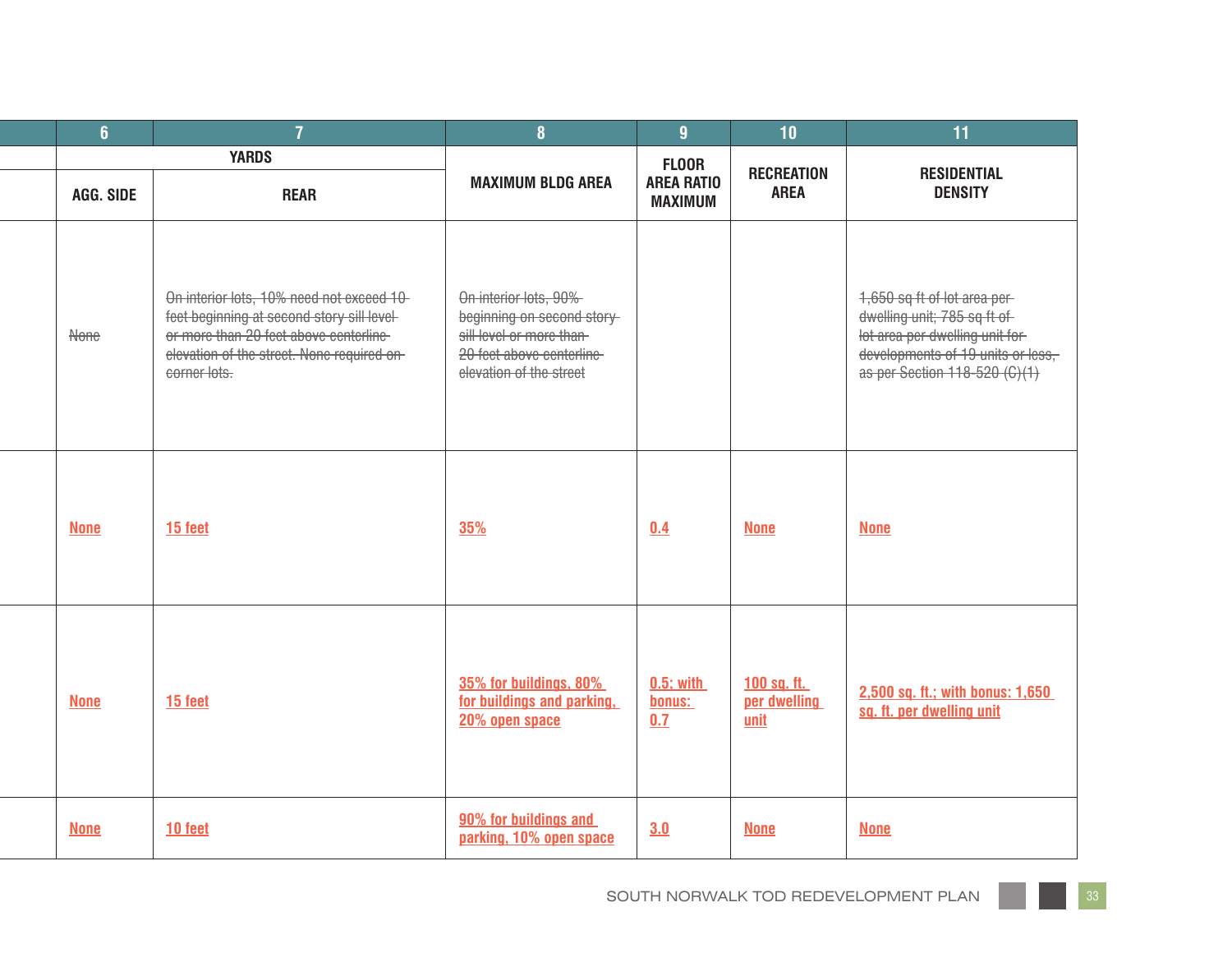#### **SCHEDULE LIMITING HEIGHT AND BULK OF BUILDINGS: COMMERCIAL AND INDUSTRIAL CITY OF NORWALK PART 2**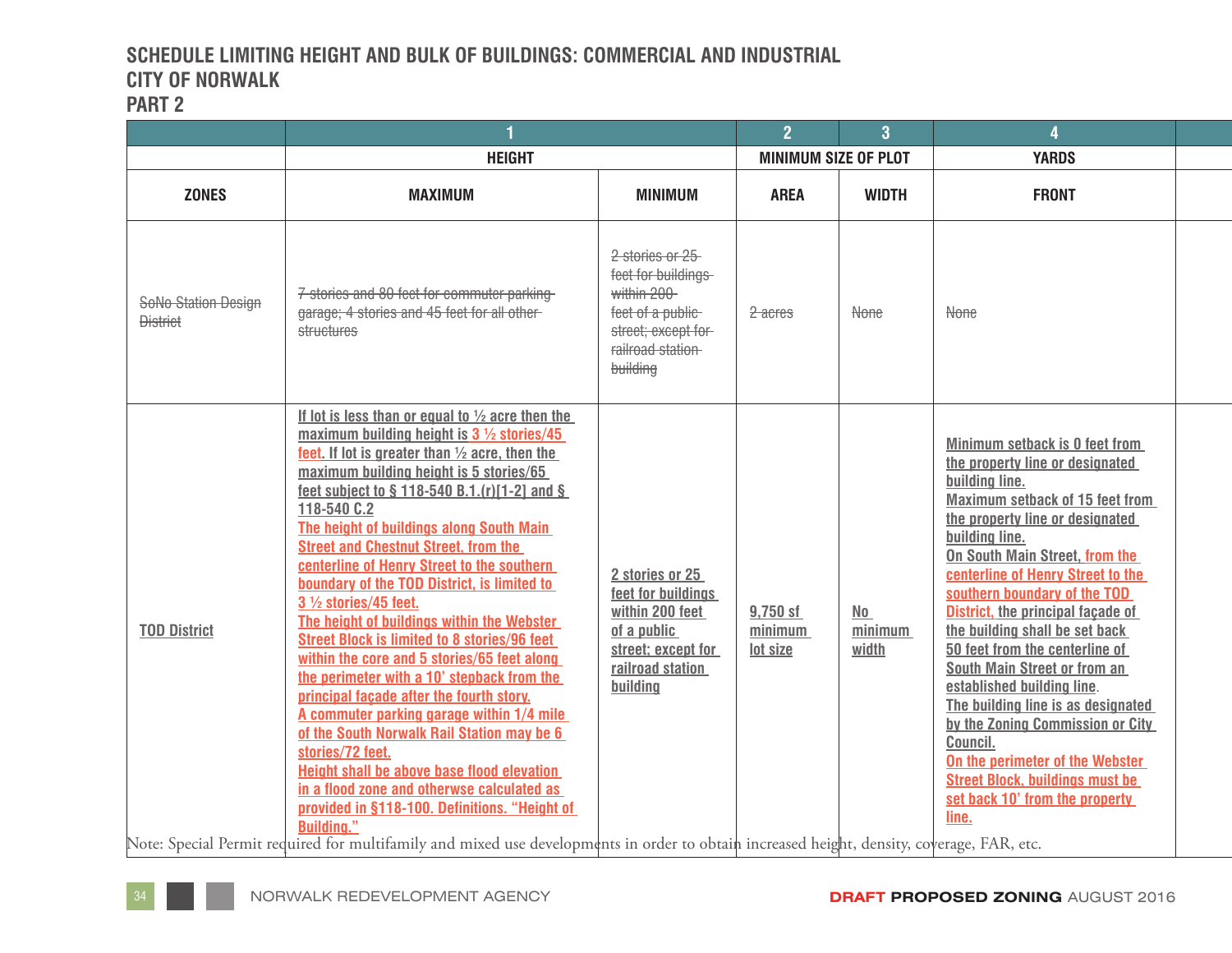|                                                                                   |                                                                                      |                                                                                                                                           |                                                                                                                                                                            | <b>q</b>                            | 10                                                                                                                                                                            | 11                                                                                                                                                                                                                                | 12 <sub>2</sub>                                                                                                                                                                                          |
|-----------------------------------------------------------------------------------|--------------------------------------------------------------------------------------|-------------------------------------------------------------------------------------------------------------------------------------------|----------------------------------------------------------------------------------------------------------------------------------------------------------------------------|-------------------------------------|-------------------------------------------------------------------------------------------------------------------------------------------------------------------------------|-----------------------------------------------------------------------------------------------------------------------------------------------------------------------------------------------------------------------------------|----------------------------------------------------------------------------------------------------------------------------------------------------------------------------------------------------------|
|                                                                                   | <b>YARDS</b>                                                                         |                                                                                                                                           |                                                                                                                                                                            | <b>FLOOR</b>                        |                                                                                                                                                                               |                                                                                                                                                                                                                                   | <b>PARKING</b>                                                                                                                                                                                           |
| <b>SIDE</b>                                                                       | AGG. SIDE                                                                            | <b>REAR</b>                                                                                                                               | <b>AREA</b>                                                                                                                                                                | <b>AREA RATIO</b><br><b>MAXIMUM</b> | <b>RECREATION AREA</b>                                                                                                                                                        | <b>DENSITY</b>                                                                                                                                                                                                                    | <b>RATIO</b>                                                                                                                                                                                             |
| <b>None</b>                                                                       | <b>None</b>                                                                          | <b>None</b>                                                                                                                               | 50% for<br>buildings; 90%<br>for buildings and<br>parking;<br>30% open space                                                                                               | $+5$                                | 150 sq ft per<br>dwelling unit may<br>include balconies,<br>courtyards, indoor<br>recreational-<br>facilities, landscaped-<br>roofs and outdoor<br>recreational areas         | 1 dwelling per 1,000<br>sq ft of land area                                                                                                                                                                                        |                                                                                                                                                                                                          |
| <b>None</b><br>except<br>where<br>lot abuts<br>residence<br>zone, then<br>10 feet | <b>None</b><br>except<br>where<br>lot abuts<br>residence<br>zone,<br>then 10<br>feet | 10 feet.<br>except<br>where lot<br>abuts a<br>residential<br>zone, then<br>10 feet<br>per story<br>or 20 feet,<br>whichever<br>is greater | 50% for<br>buildings; 90%<br>for buildings,<br>parking <sup>1</sup> .<br>pedestrian<br>circulation,<br>and service<br>areas 10% for<br>landscaped open<br>space, or plazas |                                     | 100 square feet per<br>dwelling unit, may<br>include balconies,<br>courtyards, indoor<br>recreational<br>facilities.<br>landscaped roofs<br>and outdoor<br>recreational areas | 500 square<br>feet of lot area<br>per dwelling<br>unit subject<br>to §118-1050<br><b>Workforce Housing</b><br><b>Regulation:</b><br><b>Multifamily</b><br>and mixed use<br>developments<br>subject to § 118-<br>$540 B.1(r)[1-2]$ | $\cdot$ 1.30 spaces per<br>residential unit<br>• 1 space per 750<br>sf/commercial/<br>retail<br>• 1 space per 200<br>sf restaurant<br>• 1 space per 1,000<br>sf industrial/<br>boutique<br>manufacturing |
|                                                                                   |                                                                                      |                                                                                                                                           |                                                                                                                                                                            | <b>MAXIMUM BLDG</b>                 |                                                                                                                                                                               |                                                                                                                                                                                                                                   | <b>RESIDENTIAL</b><br>1. Roof terraces and gardens above parking do not count towards the building coverage limitations on parking.                                                                      |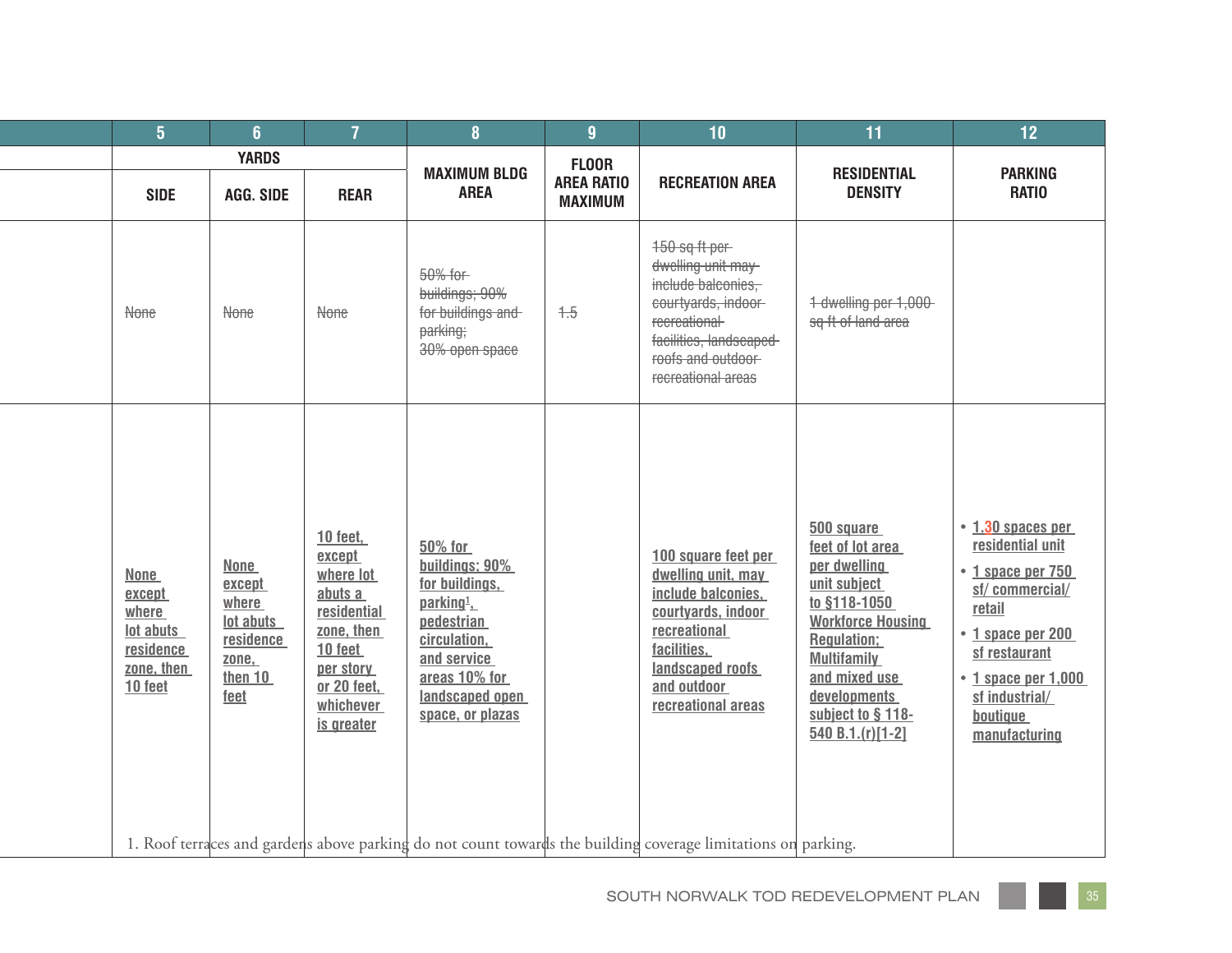#### Delete Article 50, Section 118-506

**Delete Article 50, Section 118-506, SoNo Station Design District.** 

#### Delete Article 50, Section 118-520

**Delete Article 50, Section 118-520, South Norwalk Business District.**

#### Amend Article 50, Section 118-505

#### **Amend Article 50, Section 118-505, Marine Commercial Zone to revise subsection A. Purpose and Intent to read as follows:**

A. Purpose and intent.

(1) The purpose of this regulation is to protect Norwalk's highest concentration of marine industries by preserving and enhancing existing water-dependent land uses and encouraging development which is compatible with the area's role as an active commercial harbor. The retention of existing boatyards, marinas and recreational and commercial fishing enterprises is essential to ensure that existing navigational channels are maintained and to preserve Norwalk's role as a seaport community and a regional port facility. The proximity of active navigational channels providing access to Long Island Sound render the property within this district suitable for all types of water- dependent uses. Mixed use developments, such as complexes of offices, restaurants, shops, parks, promenades and residences, which contribute to the preservation and enhancement of these water-dependent uses and which comply with established waterfront design guidelines are allowed by Special Permit.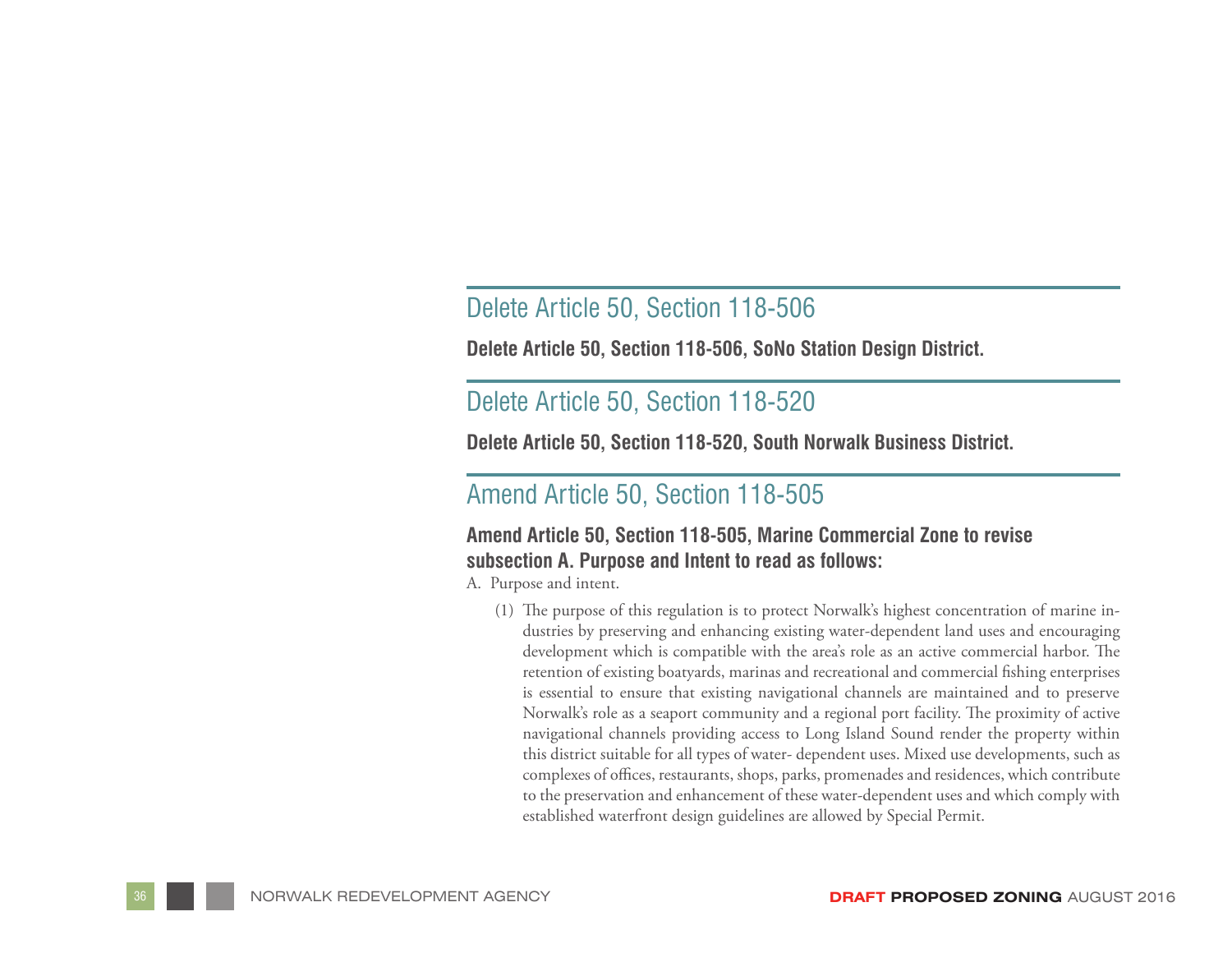(2) In addition, the regulation seeks to encourage strong linkages between the waterfront and the **TOD District** South Norwalk Business District. The provision of public access along the water's edge and the development of complimentary uses and activities on the waterfront will serve to integrate the area with the Washington Street Historic District, the Maritime Center and adjacent residential neighborhoods. Within East Norwalk, the regulation seeks to promote the unified development of Cove Marina, so called, in a manner compatible with the Marina, restaurant and other existing uses as well as the recreational uses on adjacent parkland. [Amended effective 7-24-1992]

#### Amend Article 75, Section 118-750

#### **Amend Article 75, Section 118-750, Mixed-use developments to revise subsection B. Regulations to read as follows:**

B. Regulations.

- (1) Mixed-use development shall be permitted by site plan review in accordance with the provisions of § 118-1451 and shall comply with the additional standards set forth herein:
	- (a) This regulation shall apply to mixed-use development permitted in Executive Office, Business No. 1, and Business No. 2, Zones and in the **TOD District** South Norwalk Business District. [Amended effective 10-1-1987; effective 6-28-1991; effective 11-27- 1991]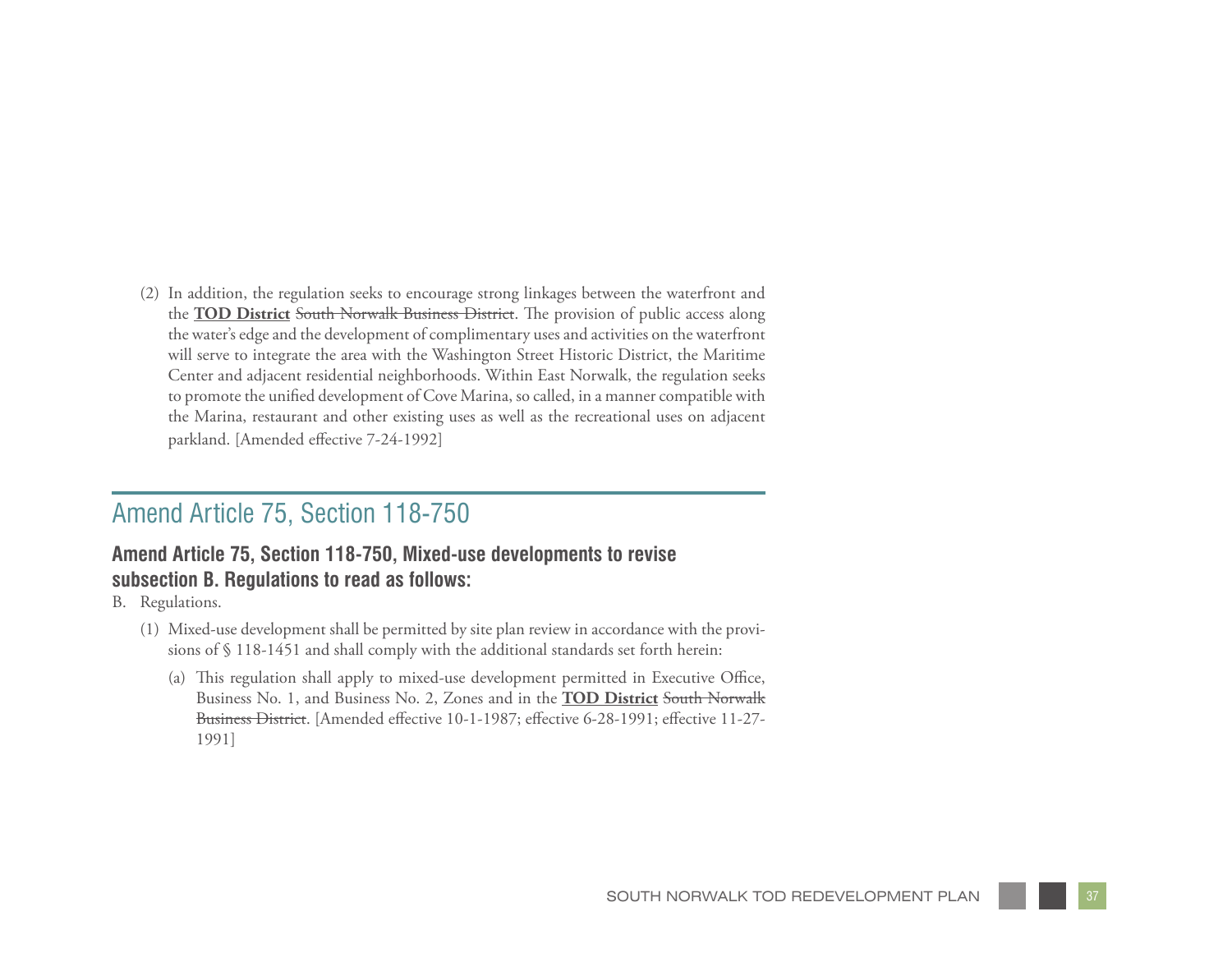#### Amend Article 80, Section 118-810

#### **Amend Article 80, Section 118-810, General provisions relative to area & height regulations to revise subsection C. to read as follows:**

C. One-and two-family dwellings in D Residence Zones shall be erected in conformity with the requirements of the C Residence Zones. One- and two-family dwellings in Neighborhood Business Zones, South Norwalk Business Districts and in Industrial Zones shall be erected in conforming with the requirements of the C Residence Zones, except that the buildings need not be set back from the property line more than required to keep the thirty-five (35) feet from the center line of the street or streets on which the lot may abut of front. [Amended effective 7-30-1982; effective 1-16-1987; effective 10-1-1987; effective 11-29-1991; effective 5-26-2000]

#### Amend Article 101, Section 118-1050

#### **Amend Article 101, Section 118-1050, Workforce Housing Regulation to revise subsection C. Regulations for Workforce Housing to read as follows:**

C. Regulations for Workforce Housing.

(1) Applicability: The workforce housing regulations shall apply to all multifamily and mixed-use development of twenty (20) or more units in the following zones, in accordance with these workforce housing regulations [Amended effective 11-27-2009; 1-29-2010; 7-27-2012]:

D Residence Zones

Hospital Zone

Executive Office Zone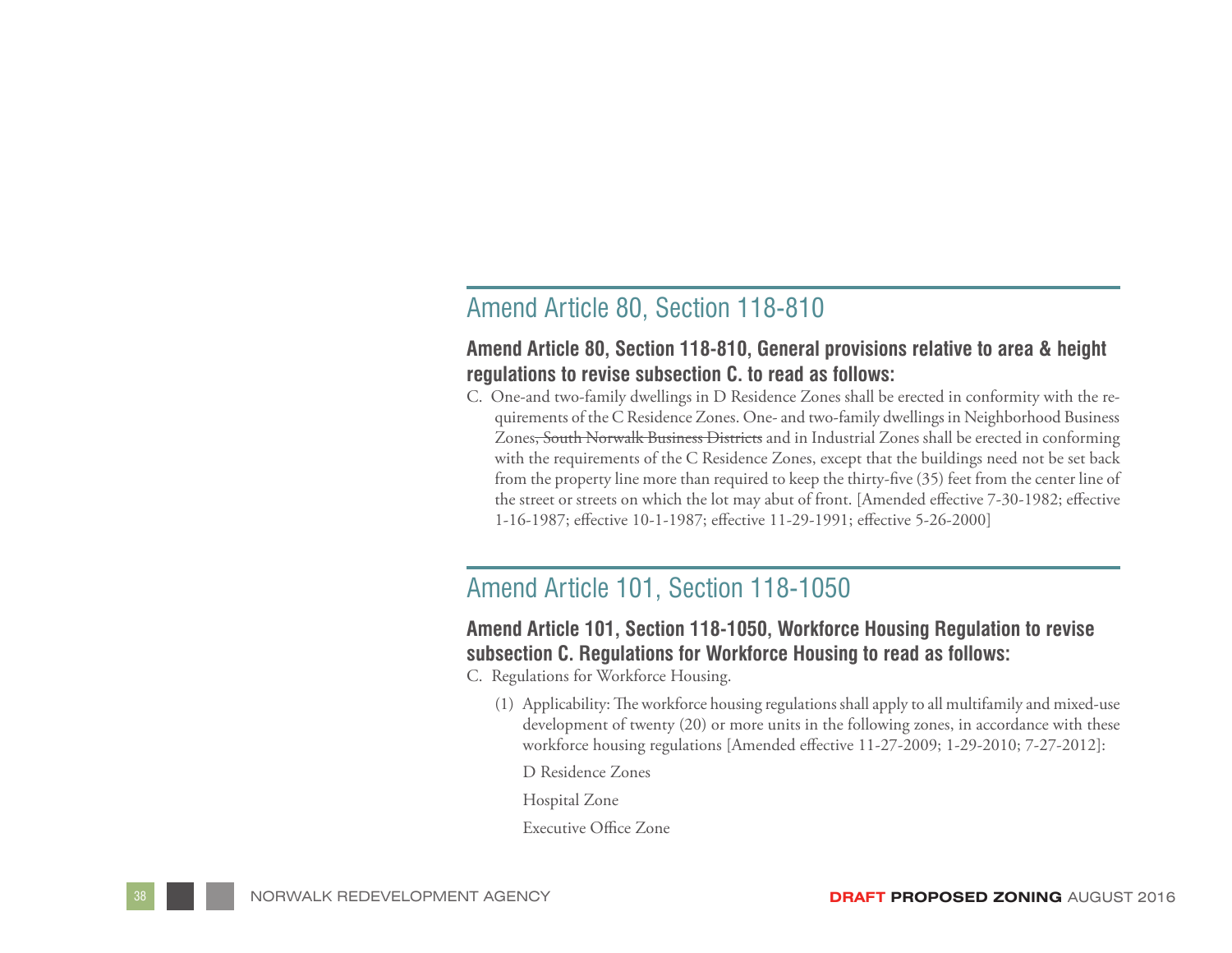Business Zones No. 1 Business Zones No. 2 Golden Hill Village District Rowayton Avenue Village District SoNo Station Design District Neighborhood Business Zone South Norwalk Business District Central Business Design District Marine Commercial Zone **TOD District, for multifamily and mixed-use development of twelve (12) or more units** Washington Street Design District Reed-Putnam Design District Commercial Planned Residential Development Industrial No. 1 Zone Light Industrial Zone No. 2 Restricted Industrial Zone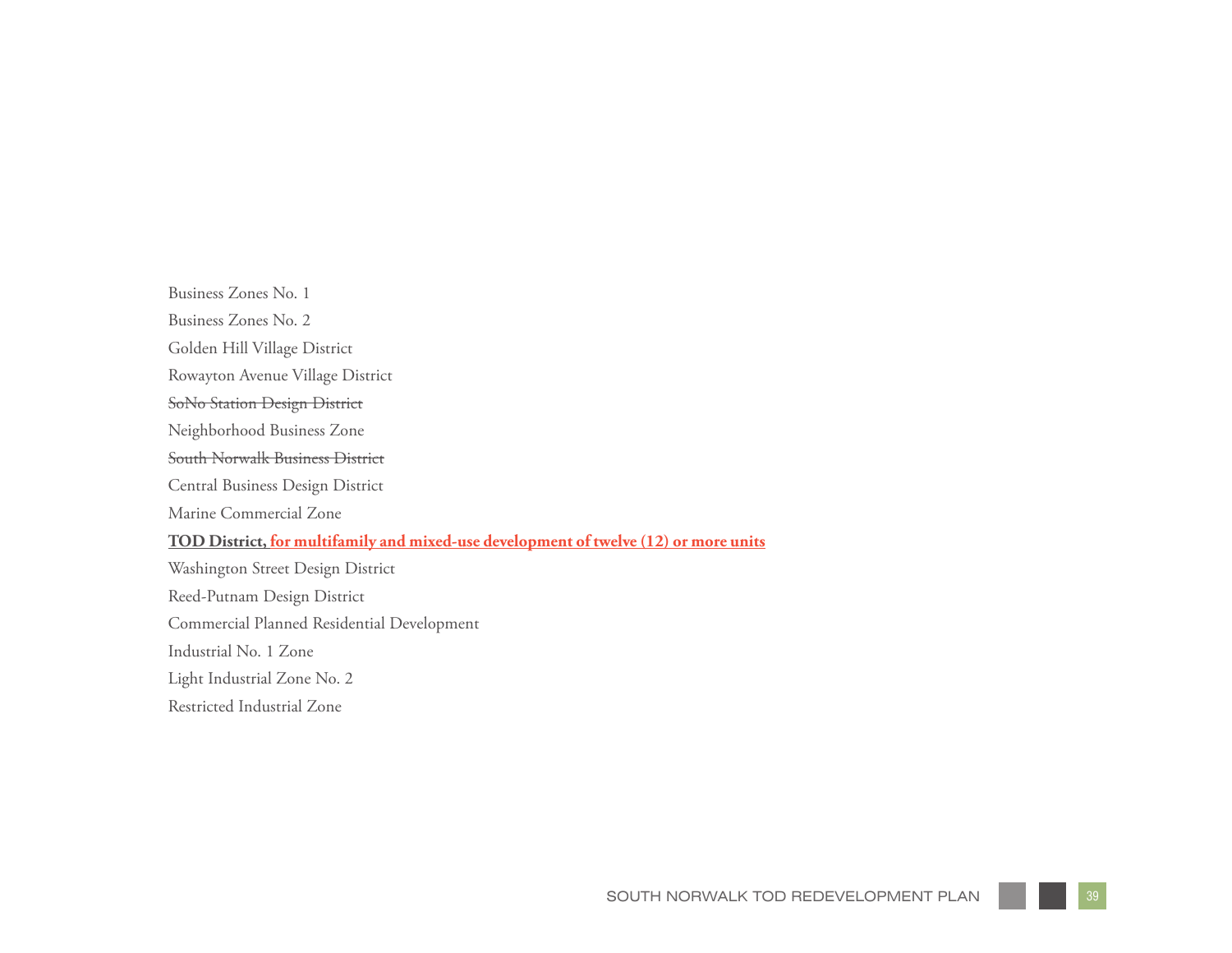#### Amend Article 101, Section 118-1050

#### **Amend Article 101, Section 118-1050, Workforce Housing Regulation to revise subsection D. Bonus Provisions to read as follows:**

D. Bonus Provisions.

(1) Where the workforce housing units are located in one of the zones listed below and constructed on the same site and as an integral part of a new market rate development, the Commission shall allow an increase in the permitted number of dwellings (density) by not more than twenty percent (20%), provided that such bonus units shall comply with the bonus unit criteria shown below:

Central Business Design District

SoNo Station Design District

South Norwalk Business District

Neighborhood Business Zone

#### **TOD District**

Washington Street Design District

Reed-Putnam Design District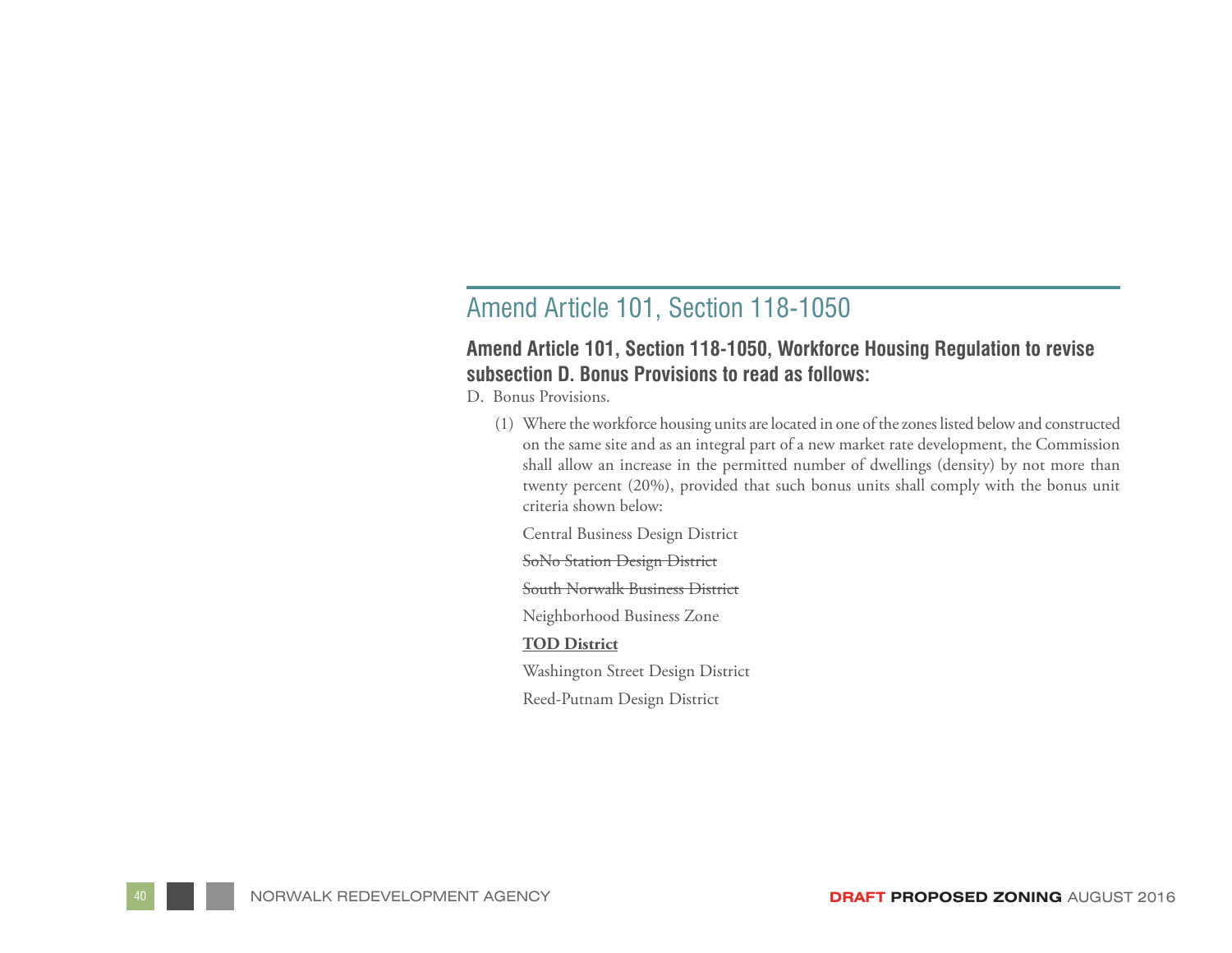| <b>DENSITY BONUS PROVISIONS</b>    | <b>MAXIMUM</b><br><b>HOUSEHOLD INCOME</b><br><b>CRITERIA</b> | <b>RATIO OF BONUS</b><br><b>MARKET RATE</b><br><b>UNITS TO BONUS</b><br><b>WORKFORCE UNITS</b> |
|------------------------------------|--------------------------------------------------------------|------------------------------------------------------------------------------------------------|
|                                    | 60% of State Median<br>Income                                | 2 market rate:<br>1 workforce unit                                                             |
| Up to 20% Additional Bonus Density | 80% of State Median<br>Income                                | 1.5 market rate: 1<br>workforce unit                                                           |
|                                    | Preservation of<br><b>Existing Affordable</b>                | 2 market rate: 1<br>preserved unit                                                             |

## Amend Article 101, Section 118-1050

#### **Amend Article 101, Section 118-1050, Workforce Housing Regulation to revise subsection E. Additional Standards to read as follows:**

(1) Workforce Housing Affordability Plan: Workforce housing units shall be reasonably dispersed throughout the development and shall contain, on average, the same number of bedrooms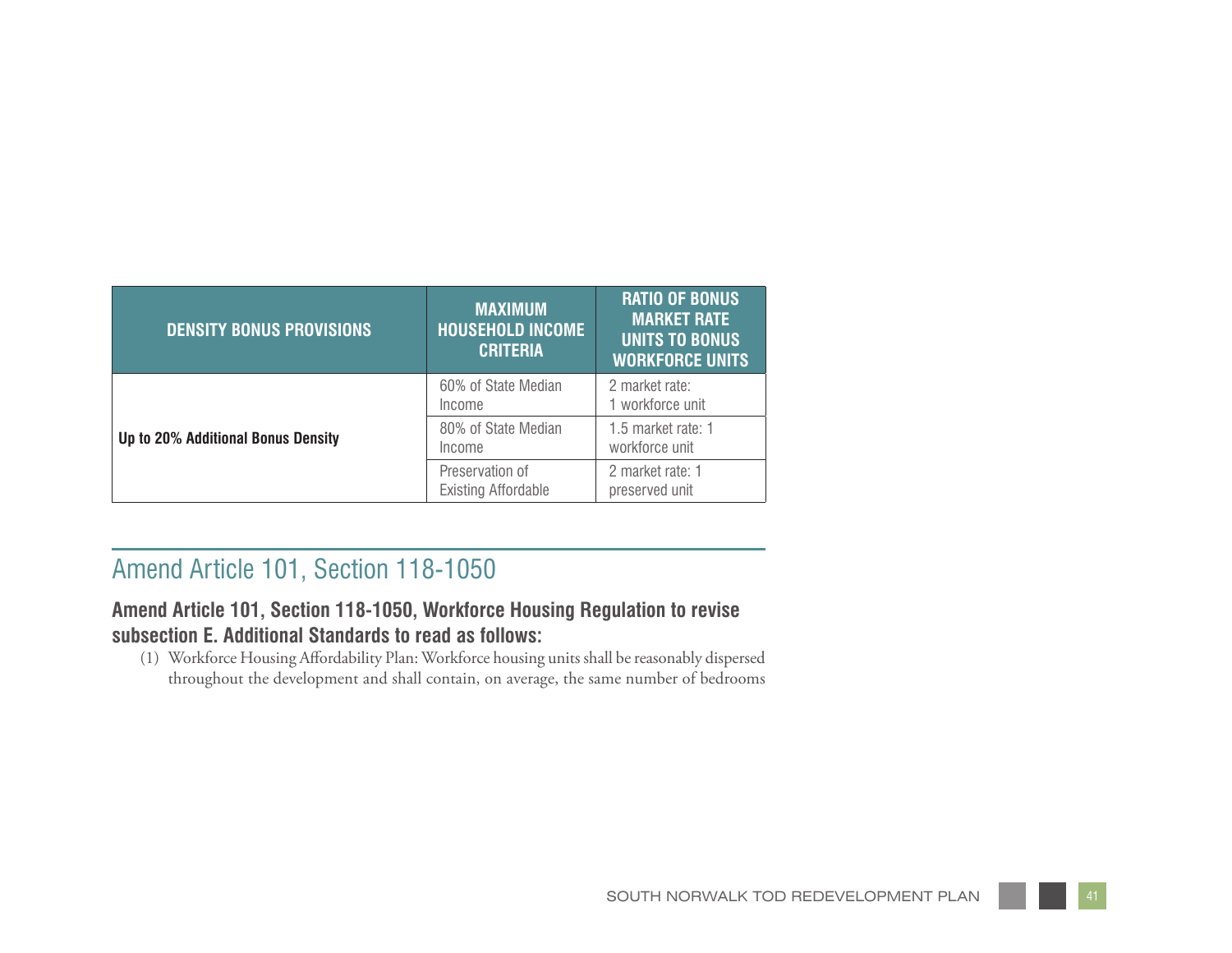and the same quality of construction as the other units in the development, as detailed in an Affordability Plan submitted by the applicant. Such plan may allow for equity sharing.

- (2) Workforce housing units shall be developed simultaneously with or prior to the development of the other units.
- (3) Workforce Housing Deed Restrictions: In order to maintain workforce housing units as affordable in perpetuity for workforce households, the following restrictions shall apply:
	- (a) Workforce housing units for sale shall be restricted by title to require that, in the event of any resale by the owner or any successor, the resale price shall not exceed the then maximum sales price for said workforce housing unit, as determined in accordance with Subsection C(8) above or the sum of the original purchase price and the cost of any documented fixed improvements made by the owner, whichever is greater.
	- (b) Workforce housing units for rent shall be restricted by title to require that the rents for said units shall not exceed the maximum rent as determined in accordance with Subsection C(9) above.
	- (**c) Such deed-restricted units will be registered as such on an inventory kept by the Norwalk Planning & Zoning Department.**
- (4) Where these regulations result in a fraction, the result shall be rounded up to the nearest whole number.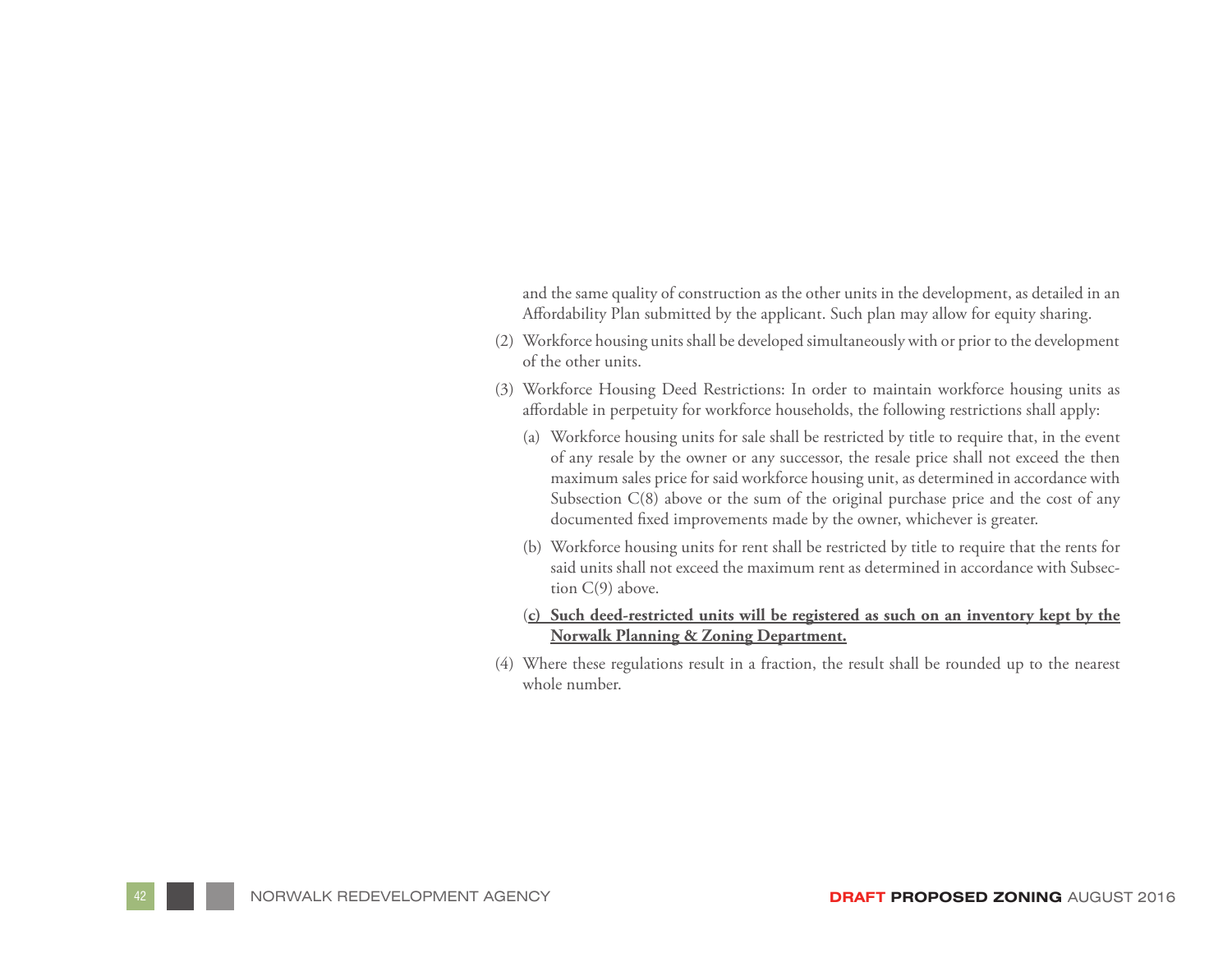## Amend Article 101, Section 118-1050

**Amend Article 101, Section 118-1050, Workforce Housing Regulation to revise table Bonus Density for Multifamily Development by Zoning District to read as follows:**

| ZONE                                           | <b>EXISTING DENSITY FOR</b><br><b>MULTIFAMILY DEVELOPMENT</b> | <b>DENSITY WITH BONUS</b>                                   |
|------------------------------------------------|---------------------------------------------------------------|-------------------------------------------------------------|
| <b>SoNo Station Design-</b><br><b>District</b> | 43 units/acre<br>1,000 sf of lot per dwelling unit            | 10% 48 units/acre<br>20% 52 units/acre<br>30% 56 units/acre |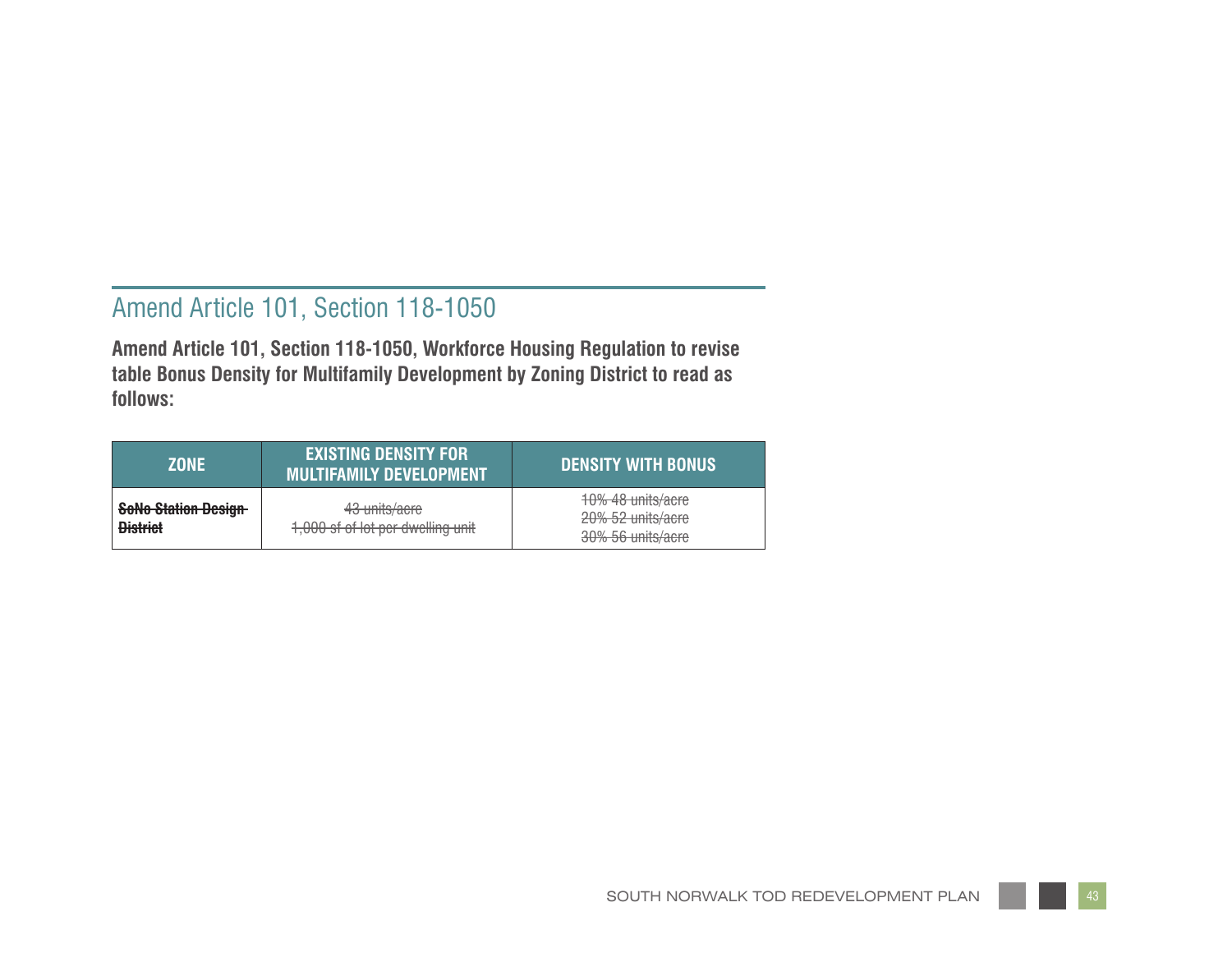| South Norwalk<br><b>Business District</b>          | <del>26 units/acre</del><br>1,650 sf of lot per dwelling unit                                                      | 10% 29 units/acre<br>20% 32 units/acre<br>30% 34 units/acre                                                                                                                                |
|----------------------------------------------------|--------------------------------------------------------------------------------------------------------------------|--------------------------------------------------------------------------------------------------------------------------------------------------------------------------------------------|
| <b>Central Business</b><br><b>Design District</b>  | 54 units/acre<br>800 sf of lot area per du Subareas<br>A/B<br>29 units/acre<br>1,300 sf of lot area per du Subarea | 10% 60 units/acre Subareas A & B<br>37 units/acre Subarea C<br>20% 65 units/acre Subareas A & B<br>40 units/acre Subarea C<br>30% 71 units/acre Subareas A & B<br>43 units/acre Subarea C  |
| <b>Washington Street</b><br><b>Design District</b> | No density limit: 600 sq ft of<br>building area devoted to such uses                                               |                                                                                                                                                                                            |
| <b>TOD District</b>                                | No limit on number of units; 500 sq<br>ft of lot area per dwelling unit                                            |                                                                                                                                                                                            |
| <b>Reed-Putnam Design</b><br><b>District</b>       | 62 units/acre<br>700 sf of lot area Subarea D<br>29 units/acre<br>1,500 sf of lot area Subareas C & E              | 10% 69 units/acre Subarea D<br>32 units/acre Subareas C & E<br>20% 75 units/acre Subarea D<br>35 units/acre Subareas C & E<br>30% 81 units/acre Subarea D<br>38 units/acre Subareas C. & E |

## Delete Article 120, Section 118-1220

**Delete Article 120, Section 118-1220, Section M. Municipal parking in South Norwalk.**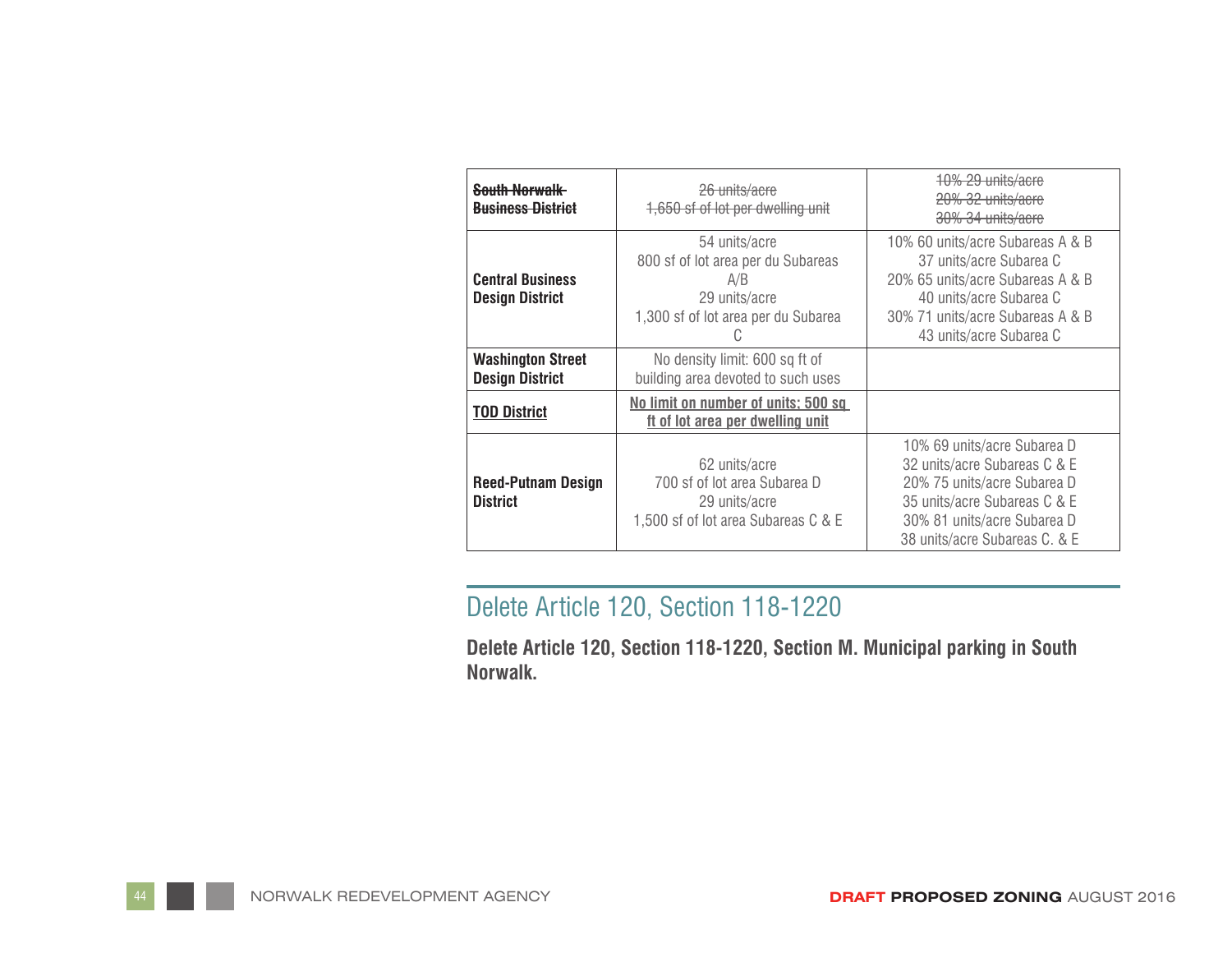#### Amend Article 121, Section 118-1295

#### **Amend Article 121, Section 118-1295, District sign regulations to revise subsection E. Signs in Washington Street Design District to read as follows:**

E. Signs in Washington Street Design District **and the TOD District**. Signs in this district shall maintain and enhance the symmetry of the building façade, shall be aligned with and compatible to signage pertinent to other businesses in the same or adjacent buildings and shall avoid covering or overlapping architectural features of the building, subject to the following provisions:

### Delete Article 121, Section 118-1295

**Delete Article 121, Section 118-1295, District sign regulations subsection K. Signs in South Norwalk Business District.**